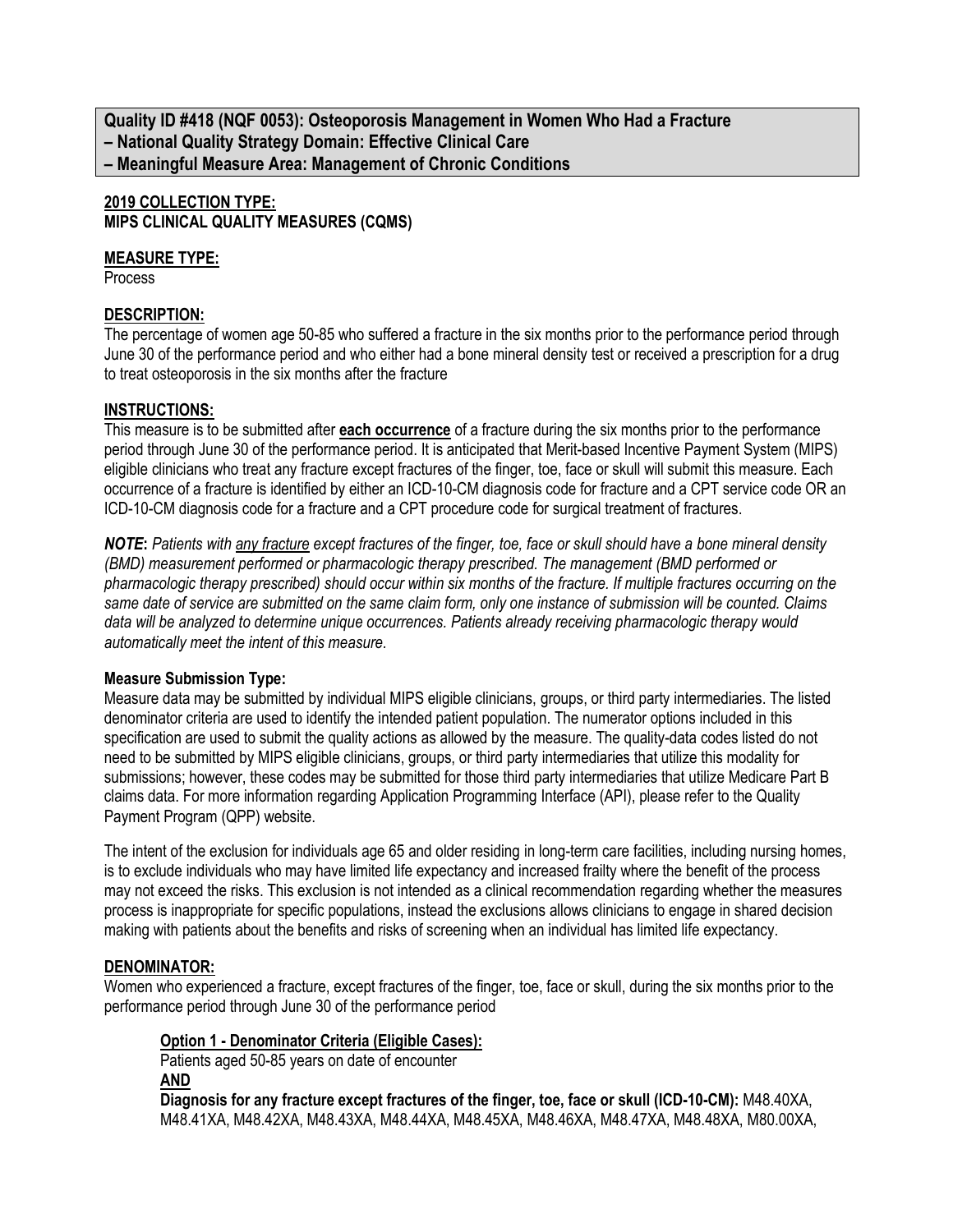M80.011A, M80.012A, M80.019A, M80.021A, M80.022A, M80.029A, M80.031A, M80.032A, M80.039A, M80.041A, M80.042A, M80.049A, M80.051A, M80.052A, M80.059A, M80.061A, M80.062A, M80.069A, M80.071A, M80.072A, M80.079A, M80.08XA, M80.80XA, M80.811A, M80.812A, M80.819A, M80.821A, M80.822A, M80.829A, M80.831A, M80.832A, M80.839A, M80.841A, M80.842A, M80.8494A, M80.851A, M80.852A, M80.859A, M80.861A, M80.862A, M80.869A, M80.871A, M80.872A, M80.879A, M80.88XA, M84.311A, M84.312A, M84.319A, M84.321A, M84.322A, M84.329A, M84.331A, M84.332A, M84.333A, M84.334A, M84.339A, M84.341A, M84.342A, M84.343A, M84.350A, M84.351A, M84.352A, M84.353A, M84.359A, M84.361A, M84.362A, M84.363A, M84.364A, M84.369A, M84.371A, M84.372A, M84.373A, M84.374A, M84.375A, M84.376A, M84.38XA, M84.750A, M84.751A, M84.752A, M84.753A, M84.754A, M84.755A, M84.756A, M84.757A, M84.759A, M97.01XA, M97.02XA, M97.11XA, M97.12XA, M97.21XA, M97.22XA, M97.31XA, M97.32XA, M97.41XA, M97.42XA, S12.000A, S12.000B, S12.001A, S12.001B, S12.01XA, S12.01XB, S12.02XA, S12.02XB, S12.030A, S12.030B, S12.031A, S12.031B, S12.040A, S12.040B, S12.041A, S12.041B, S12.090A, S12.090B, S12.091A, S12.091B, S12.100A, S12.100B, S12.101A, S12.101B, S12.110A, S12.110B, S12.111A, S12.111B, S12.112A, S12.112B, S12.120A, S12.120B, S12.121A, S12.121B, S12.130A, S12.130B, S12.131A, S12.131B, S12.14XA, S12.14XB, S12.150A, S12.150B, S12.151A, S12.151B, S12.190A, S12.190B, S12.191A, S12.191B, S12.200A, S12.200B, S12.201A, S12.201B, S12.230A, S12.230B, S12.231A, S12.231B, S12.24XA, S12.24XB, S12.250A, S12.250B, S12.251A, S12.251B, S12.290A, S12.290B, S12.291A, S12.291B, S12.300A, S12.300B, S12.301A, S12.301B, S12.330A, S12.330B, S12.331A, S12.331B, S12.34XA, S12.34XB, S12.350A, S12.350B, S12.351A, S12.351B, S12.390A, S12.390B, S12.391A, S12.391B, S12.400A, S12.400B, S12.401A, S12.401B, S12.430A, S12.430B, S12.431A, S12.431B, S12.44XA, S12.44XB, S12.450A, S12.450B, S12.451A, S12.451B, S12.490A, S12.490B, S12.491A, S12.491B, S12.500A, S12.500B, S12.501A, S12.501B, S12.530A, S12.530B, S12.531A, S12.531B, S12.54XA, S12.54XB, S12.550A, S12.550B, S12.551A, S12.551B, S12.590A, S12.590B, S12.591A, S12.591B, S12.600A, S12.600B, S12.601A, S12.601B, S12.630A, S12.630B, S12.631A, S12.631B, S12.64XA, S12.64XB, S12.650A, S12.650B, S12.651A, S12.651B, S12.690A, S12.690B, S12.691A, S12.691B, S12.8XXA, S12.9XXA, S22.000A, S22.000B, S22.001A, S22.001B, S22.002A, S22.002B, S22.008A, S22.008B, S22.009A, S22.009B, S22.010A, S22.010B, S22.011A, S22.011B, S22.012A, S22.012B, S22.018A, S22.018B, S22.019A, S22.019B, S22.020A, S22.020B, S22.021A, S22.021B, S22.022A, S22.022B, S22.028A, S22.028B, S22.029A, S22.029B, S22.030A, S22.030B, S22.031A, S22.031B, S22.032A, S22.032B, S22.038A, S22.038B, S22.039A, S22.039B, S22.040A, S22.040B, S22.041A, S22.041B, S22.042A, S22.042B, S22.048A, S22.048B, S22.049A, S22.049B, S22.050A, S22.050B, S22.051A, S22.051B, S22.052A, S22.052B, S22.058A, S22.058B, S22.059A, S22.059B, S22.060A, S22.060B, S22.061A, S22.061B, S22.062A, S22.062B, S22.068A, S22.068B, S22.069A, S22.069B, S22.070A, S22.070B, S22.071A, S22.071B, S22.072A, S22.072B, S22.078A, S22.078B, S22.079A, S22.079B, S22.080A, S22.080B, S22.081A, S22.081B, S22.082A, S22.082B, S22.088A, S22.088B, S22.089A, S22.089B, S22.20XA, S22.20XB, S22.21XA, S22.21XB, S22.22XA, S22.22XB, S22.23XA, S22.23XB, S22.24XA, S22.24XB, S22.31XA, S22.31XB, S22.32XA, S22.32XB, S22.39XA, S22.39XB, S22.41XA, S22.41XB, S22.42XA, S22.42XB, S22.43XA, S22.43XB, S22.49XA, S22.49XB, S22.5XXA, S22.5XXB, S22.9XXA, S22.9XXB, S32.000A, S32.000B, S32.001A, S32.001B, S32.002A, S32.002B, S32.008A, S32.008B, S32.009A, S32.009B, S32.010A, S32.010B, S32.011A, S32.011B, S32.012A, S32.012B, S32.018A, S32.018B, S32.019A, S32.019B, S32.020A, S32.020B, S32.021A, S32.021B, S32.022A, S32.022B, S32.028A, S32.028B, S32.029A, S32.029B, S32.030A, S32.030B, S32.031A, S32.031B, S32.032A, S32.032B, S32.038A, S32.038B, S32.039A, S32.039B, S32.040A, S32.040B, S32.041A, S32.041B, S32.042A, S32.042B, S32.048A, S32.048B, S32.049A, S32.049B, S32.050A, S32.050B, S32.051A, S32.051B, S32.052A, S32.052B, S32.058A, S32.058B, S32.059A, S32.059B, S32.10XA, S32.10XB, S32.110A, S32.110B, S32.111A, S32.111B, S32.112A, S32.112B, S32.119A, S32.119B, S32.120A, S32.120B, S32.121A, S32.121B, S32.122A, S32.122B, S32.129A, S32.129B, S32.130A, S32.130B, S32.131A, S32.131B, S32.132A, S32.132B, S32.139A, S32.139B, S32.14XA, S32.14XB, S32.15XA, S32.15XB, S32.16XA, S32.16XB, S32.17XA, S32.17XB, S32.19XA, S32.19XB, S32.2XXA, S32.2XXB, S32.301A, S32.301B, S32.302A, S32.302B, S32.309A, S32.309B, S32.311A, S32.311B, S32.312A, S32.312B, S32.313A, S32.313B, S32.314A, S32.314B, S32.315A, S32.315B, S32.316A, S32.316B, S32.391A, S32.391B, S32.392A, S32.392B, S32.399A, S32.399B, S32.401A, S32.401B, S32.402A, S32.402B, S32.409A, S32.409B, S32.411A, S32.411B, S32.412A, S32.412B, S32.413A,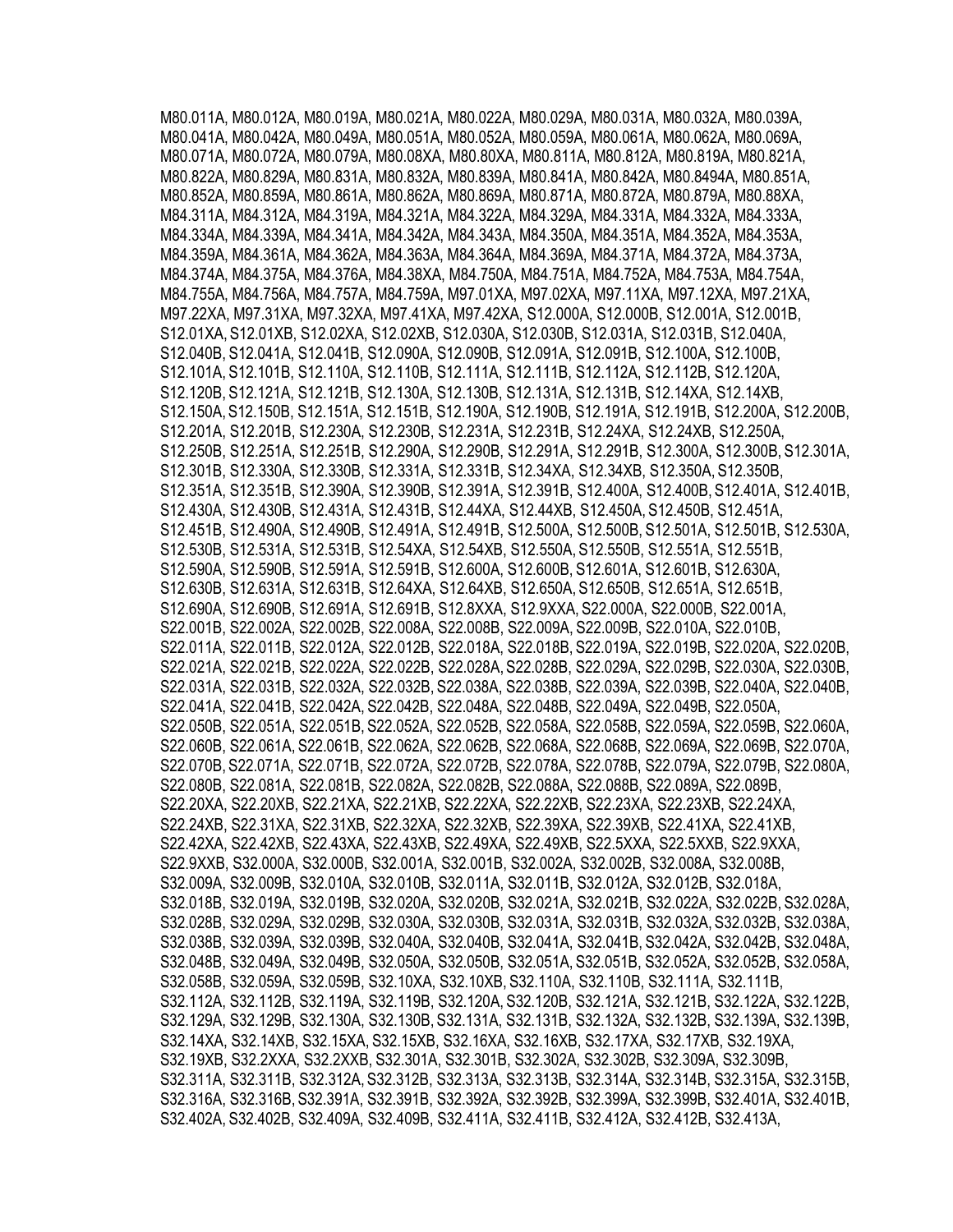S32.413B, S32.414A, S32.414B, S32.415A, S32.415B, S32.416A, S32.416B, S32.421A, S32.421B, S32.422A,S32.422B, S32.423A, S32.423B, S32.424A, S32.424B, S32.425A, S32.425B, S32.426A, S32.426B, S32.431A, S32.431B, S32.432A, S32.432B, S32.433A, S32.433B, S32.434A, S32.434B, S32.435A, S32.435B, S32.436A, S32.436B, S32.441A, S32.441B, S32.442A, S32.442B, S32.443A, S32.443B, S32.444A, S32.444B, S32.445A, S32.445B, S32.446A, S32.446B, S32.451A, S32.451B, S32.452A, S32.452B, S32.453A, S32.453B, S32.454A, S32.454B, S32.455A, S32.455B, S32.456A, S32.456B,S32.461A, S32.461B, S32.462A, S32.462B, S32.463A, S32.463B, S32.464A, S32.464B, S32.465A, S32.465B, S32.466A, S32.466B, S32.471A, S32.471B, S32.472A, S32.472B, S32.473A, S32.473B,S32.474A, S32.474B, S32.475A, S32.475B, S32.476A, S32.476B, S32.481A, S32.481B, S32.482A,S32.482B, S32.483A, S32.483B, S32.484A, S32.484B, S32.485A, S32.485B, S32.486A, S32.486B, S32.491A, S32.491B, S32.492A, S32.492B, S32.499A, S32.499B, S32.501A, S32.501B, S32.502A,S32.502B, S32.509A, S32.509B, S32.511A, S32.511B, S32.512A, S32.512B, S32.519A, S32.519B,S32.591A, S32.591B, S32.592A, S32.592B, S32.599A, S32.599B, S32.601A, S32.601B, S32.602A, S32.602B, S32.609A, S32.609B, S32.611A, S32.611B, S32.612A, S32.612B, S32.613A, S32.613B,S32.614A, S32.614B, S32.615A, S32.615B, S32.616A, S32.616B, S32.691A, S32.691B, S32.692A,S32.692B, S32.699A, S32.699B, S32.810A, S32.810B, S32.811A, S32.811B, S32.82XA, S32.82XB, S32.89XA, S32.89XB, S32.9XXA, S32.9XXB, S42.001A, S42.001B, S42.002A, S42.002B, S42.009A,S42.009B, S42.011A, S42.011B, S42.012A, S42.012B, S42.013A, S42.013B, S42.014A, S42.014B,S42.015A, S42.015B, S42.016A, S42.016B, S42.017A, S42.017B, S42.018A, S42.018B, S42.019A,S42.019B, S42.021A, S42.021B, S42.022A, S42.022B, S42.023A, S42.023B, S42.024A, S42.024B,S42.025A, S42.025B, S42.026A, S42.026B, S42.031A, S42.031B, S42.032A, S42.032B, S42.033A,S42.033B, S42.034A, S42.034B, S42.035A, S42.035B, S42.036A, S42.036B, S42.101A, S42.101B,S42.102A, S42.102B, S42.109A, S42.109B, S42.111A, S42.111B, S42.112A, S42.112B, S42.113A,S42.113B, S42.114A, S42.114B, S42.115A, S42.115B, S42.116A, S42.116B, S42.121A, S42.121B,S42.122A, S42.122B, S42.123A, S42.123B, S42.124A, S42.124B, S42.125A, S42.125B, S42.126A, S42.126B, S42.131A, S42.131B, S42.132A, S42.132B, S42.133A, S42.133B, S42.134A, S42.134B, S42.135A, S42.135B, S42.136A, S42.136B, S42.141A, S42.141B, S42.142A, S42.142B, S42.143A, S42.143B, S42.144A, S42.144B, S42.145A, S42.145B, S42.146A, S42.146B, S42.151A, S42.151B,S42.152A, S42.152B, S42.153A, S42.153B, S42.154A, S42.154B, S42.155A, S42.155B, S42.156A,S42.156B, S42.191A, S42.191B, S42.192A, S42.192B, S42.199A, S42.199B, S42.201A, S42.201B,S42.202A, S42.202B, S42.209A, S42.209B, S42.211A, S42.211B, S42.212A, S42.212B, S42.213A,S42.213B, S42.214A, S42.214B, S42.215A, S42.215B, S42.216A, S42.216B, S42.221A, S42.221B,S42.222A, S42.222B, S42.223A, S42.223B, S42.224A, S42.224B, S42.225A, S42.225B, S42.226A,S42.226B, S42.231A, S42.231B, S42.232A, S42.232B, S42.239A, S42.239B, S42.241A, S42.241B,S42.242A, S42.242B, S42.249A, S42.249B, S42.251A, S42.251B, S42.252A, S42.252B, S42.253A, S42.253B, S42.254A, S42.254B, S42.255A, S42.255B, S42.256A, S42.256B, S42.261A, S42.261B, S42.262A, S42.262B, S42.263A, S42.263B, S42.264A, S42.264B, S42.265A, S42.265B, S42.266A,S42.266B, S42.271A, S42.272A, S42.279A, S42.291A, S42.291B, S42.292A, S42.292B, S42.293A,S42.293B, S42.294A, S42.294B, S42.295A, S42.295B, S42.296A, S42.296B, S42.301A, S42.301B,S42.302A, S42.302B, S42.309A, S42.309B, S42.311A, S42.312A, S42.319A, S42.321A, S42.321B,S42.322A, S42.322B, S42.323A, S42.323B, S42.324A, S42.324B, S42.325A, S42.325B, S42.326A,S42.326B, S42.331A, S42.331B, S42.332A, S42.332B, S42.333A, S42.333B, S42.334A, S42.334B, S42.335A, S42.335B, S42.336A, S42.336B, S42.341A, S42.341B, S42.342A, S42.342B, S42.343A,S42.343B, S42.344A, S42.344B, S42.345A, S42.345B, S42.346A, S42.346B, S42.351A, S42.351B,S42.352A, S42.352B, S42.353A, S42.353B, S42.354A, S42.354B, S42.355A, S42.355B, S42.356A, S42.356B, S42.361A, S42.361B, S42.362A, S42.362B, S42.363A, S42.363B, S42.364A, S42.364B, S42.365A, S42.365B, S42.366A, S42.366B, S42.391A, S42.391B, S42.392A, S42.392B, S42.399A,S42.399B, S42.401A, S42.401B, S42.402A, S42.402B, S42.409A, S42.409B, S42.411A, S42.411B,S42.412A, S42.412B, S42.413A, S42.413B, S42.414A, S42.414B, S42.415A, S42.415B, S42.416A,S42.416B, S42.421A, S42.421B, S42.422A, S42.422B, S42.423A, S42.423B, S42.424A, S42.424B,S42.425A, S42.425B, S42.426A, S42.426B, S42.431A, S42.431B, S42.432A, S42.432B, S42.433A,S42.433B, S42.434A, S42.434B, S42.435A, S42.435B, S42.436A, S42.436B, S42.441A, S42.441B,S42.442A, S42.442B, S42.443A, S42.443B, S42.444A, S42.444B, S42.445A, S42.445B, S42.446A,S42.446B, S42.447A, S42.447B, S42.448A, S42.448B, S42.449A, S42.449B, S42.451A, S42.451B,S42.452A, S42.452B, S42.453A, S42.453B, S42.454A, S42.454B, S42.455A, S42.455B, S42.456A, S42.456B, S42.461A, S42.461B, S42.462A, S42.462B, S42.463A, S42.463B, S42.464A, S42.464B, S42.465A, S42.465B, S42.466A, S42.466B, S42.471A, S42.471B, S42.472A, S42.472B, S42.473A,S42.473B, S42.474A,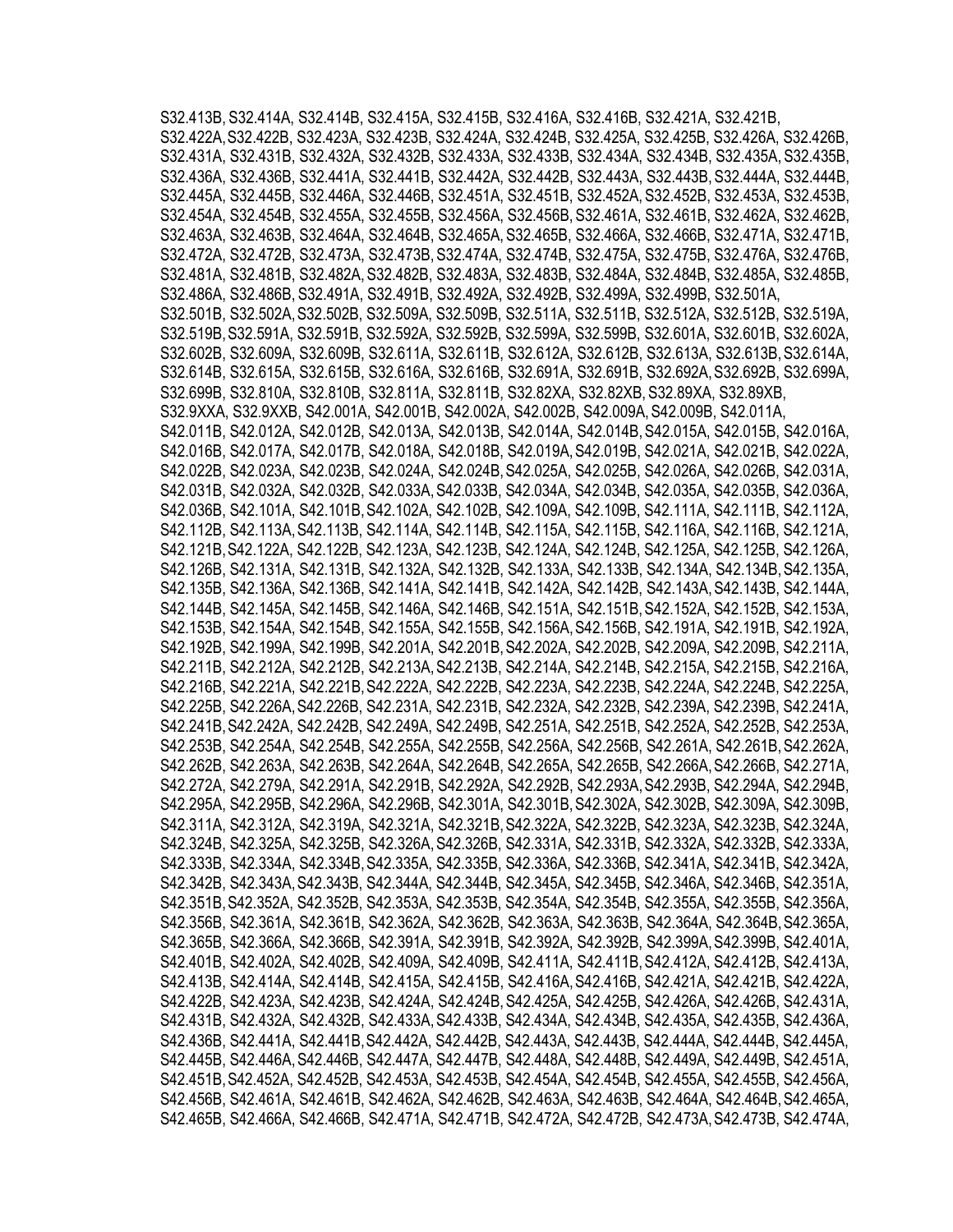S42.474B, S42.475A, S42.475B, S42.476A, S42.476B, S42.481A, S42.482A,S42.489A, S42.491A, S42.491B, S42.492A, S42.492B, S42.493A, S42.493B, S42.494A, S42.494B, S42.495A, S42.495B, S42.496A, S42.496B, S42.90XA, S42.90XB, S42.91XA, S42.91XB, S42.92XA,S42.92XB, S49.001A, S49.002A, S49.009A, S49.011A, S49.012A, S49.019A, S49.021A, S49.022A,S49.029A, S49.031A, S49.032A, S49.039A, S49.041A, S49.042A, S49.049A, S49.091A, S49.092A,S49.099A, S49.101A, S49.102A, S49.109A, S49.111A, S49.112A, S49.119A, S49.121A, S49.122A,S49.129A, S49.131A, S49.132A, S49.139A, S49.141A, S49.142A, S49.149A, S49.191A, S49.192A,S49.199A, S52.001A, S52.001B, S52.001C, S52.002A, S52.002B, S52.002C, S52.009A, S52.009B,S52.009C, S52.011A, S52.012A, S52.019A, S52.021A, S52.021B, S52.021C, S52.022A, S52.022B,S52.022C, S52.023A, S52.023B, S52.023C, S52.024A, S52.024B, S52.024C, S52.025A, S52.025B,S52.025C, S52.026A, S52.026B, S52.026C, S52.031A, S52.031B, S52.031C, S52.032A, S52.032B,S52.032C, S52.033A, S52.033B, S52.033C, S52.034A, S52.034B, S52.034C, S52.035A, S52.035B,S52.035C, S52.036A, S52.036B, S52.036C, S52.041A, S52.041B, S52.041C, S52.042A, S52.042B,S52.042C, S52.043A, S52.043B, S52.043C, S52.044A, S52.044B, S52.044C, S52.045A, S52.045B,S52.045C, S52.046A, S52.046B, S52.046C, S52.091A, S52.091B, S52.091C, S52.092A, S52.092B,S52.092C, S52.099A, S52.099B, S52.099C, S52.101A, S52.101B, S52.101C, S52.102A, S52.102B,S52.102C, S52.109A, S52.109B, S52.109C, S52.111A, S52.112A, S52.119A, S52.121A, S52.121B,S52.121C, S52.122A, S52.122B, S52.122C, S52.123A, S52.123B, S52.123C, S52.124A, S52.124B,S52.124C, S52.125A, S52.125B, S52.125C, S52.126A, S52.126B, S52.126C, S52.131A, S52.131B,S52.131C, S52.132A, S52.132B, S52.132C, S52.133A, S52.133B, S52.133C, S52.134A, S52.134B,S52.134C, S52.135A, S52.135B, S52.135C, S52.136A, S52.136B, S52.136C, S52.181A, S52.181B,S52.181C, S52.182A, S52.182B, S52.182C, S52.189A, S52.189B, S52.189C, S52.201A, S52.201B,S52.201C, S52.202A, S52.202B, S52.202C, S52.209A, S52.209B, S52.209C, S52.211A, S52.212A,S52.219A, S52.221A, S52.221B, S52.221C, S52.222A, S52.222B, S52.222C, S52.223A, S52.223B,S52.223C, S52.224A, S52.224B, S52.224C, S52.225A, S52.225B, S52.225C, S52.226A, S52.226B,S52.226C, S52.231A, S52.231B, S52.231C, S52.232A, S52.232B, S52.232C, S52.233A, S52.233B,S52.233C, S52.234A, S52.234B, S52.234C, S52.235A, S52.235B, S52.235C, S52.236A, S52.236B,S52.236C, S52.241A, S52.241B, S52.241C, S52.242A, S52.242B, S52.242C, S52.243A, S52.243B,S52.243C, S52.244A, S52.244B, S52.244C, S52.245A, S52.245B, S52.245C, S52.246A, S52.246B,S52.246C, S52.251A, S52.251B, S52.251C, S52.252A, S52.252B, S52.252C, S52.253A, S52.253B,S52.253C, S52.254A, S52.254B, S52.254C, S52.255A, S52.255B, S52.255C, S52.256A, S52.256B,S52.256C, S52.261A, S52.261B, S52.261C, S52.262A, S52.262B, S52.262C, S52.263A, S52.263B,S52.263C, S52.264A, S52.264B, S52.264C, S52.265A, S52.265B, S52.265C, S52.266A, S52.266B,S52.266C, S52.271A, S52.271B, S52.271C, S52.272A, S52.272B, S52.272C, S52.279A, S52.279B,S52.279C, S52.281A, S52.281B, S52.281C, S52.282A, S52.282B, S52.282C, S52.283A, S52.283B,S52.283C, S52.291A, S52.291B, S52.291C, S52.292A, S52.292B, S52.292C, S52.299A, S52.299B,S52.299C, S52.301A, S52.301B, S52.301C, S52.302A, S52.302B, S52.302C, S52.309A, S52.309B,S52.309C, S52.311A, S52.312A, S52.319A, S52.321A, S52.321B, S52.321C, S52.322A, S52.322B,S52.322C, S52.323A, S52.323B, S52.323C, S52.324A, S52.324B, S52.324C, S52.325A, S52.325B,S52.325C, S52.326A, S52.326B, S52.326C, S52.331A, S52.331B, S52.331C, S52.332A, S52.332B,S52.332C, S52.333A, S52.333B, S52.333C, S52.334A, S52.334B, S52.334C, S52.335A, S52.335B,S52.335C, S52.336A, S52.336B, S52.336C, S52.341A, S52.341B, S52.341C, S52.342A, S52.342B,S52.342C, S52.343A, S52.343B, S52.343C, S52.344A, S52.344B, S52.344C, S52.345A, S52.345B,S52.345C, S52.346A, S52.346B, S52.346C, S52.351A, S52.351B, S52.351C, S52.352A, S52.352B,S52.352C, S52.353A, S52.353B, S52.353C, S52.354A, S52.354B, S52.354C, S52.355A, S52.355B,S52.355C, S52.356A, S52.356B, S52.356C, S52.361A, S52.361B, S52.361C, S52.362A, S52.362B, S52.362C, S52.363A, S52.363B, S52.363C, S52.364A, S52.364B, S52.364C, S52.365A, S52.365B,S52.365C, S52.366A, S52.366B, S52.366C, S52.371A, S52.371B, S52.371C, S52.372A, S52.372B,S52.372C, S52.379A, S52.379B, S52.379C, S52.381A, S52.381B, S52.381C, S52.382A, S52.382B,S52.382C, S52.389A, S52.389B, S52.389C, S52.391A, S52.391B, S52.391C, S52.392A, S52.392B,S52.392C, S52.399A, S52.399B, S52.399C, S52.501A, S52.501B, S52.501C, S52.502A, S52.502B,S52.502C, S52.509A, S52.509B, S52.509C, S52.511A, S52.511B, S52.511C, S52.512A, S52.512B,S52.512C, S52.513A, S52.513B, S52.513C, S52.514A, S52.514B, S52.514C, S52.515A,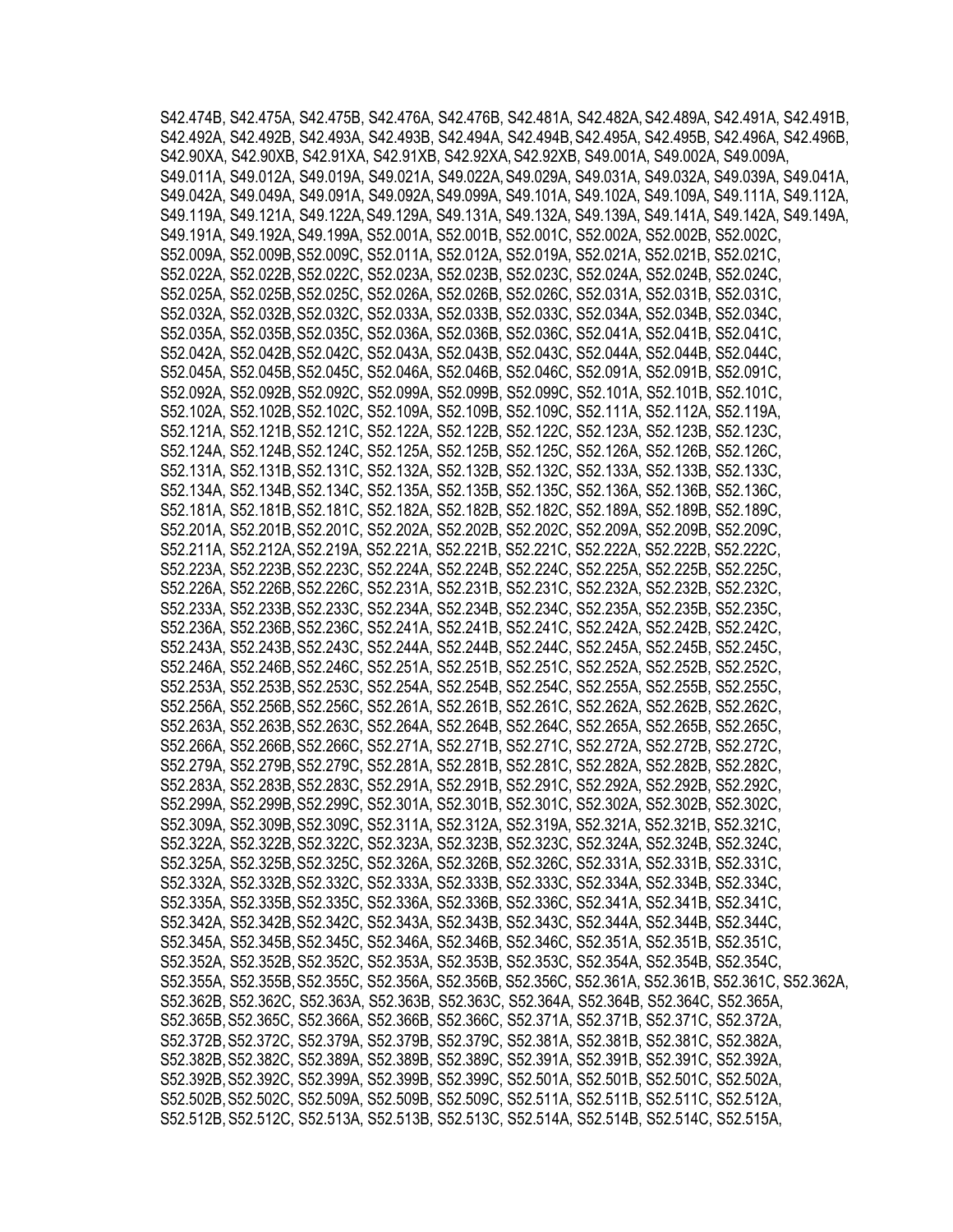S52.515B,S52.515C, S52.516A, S52.516B, S52.516C, S52.521A, S52.522A, S52.529A, S52.531A, S52.531B,S52.531C, S52.532A, S52.532B, S52.532C, S52.539A, S52.539B, S52.539C, S52.541A, S52.541B,S52.541C, S52.542A, S52.542B, S52.542C, S52.549A, S52.549B, S52.549C, S52.551A, S52.551B,S52.551C, S52.552A, S52.552B, S52.552C, S52.559A, S52.559B, S52.559C, S52.561A, S52.561B,S52.561C, S52.562A, S52.562B, S52.562C, S52.569A, S52.569B, S52.569C, S52.571A, S52.571B,S52.571C, S52.572A, S52.572B, S52.572C, S52.579A, S52.579B, S52.579C, S52.591A, S52.591B,S52.591C, S52.592A, S52.592B, S52.592C, S52.599A, S52.599B, S52.599C, S52.601A, S52.601B,S52.601C, S52.602A, S52.602B, S52.602C, S52.609A, S52.609B, S52.609C, S52.611A, S52.611B,S52.611C, S52.612A, S52.612B, S52.612C, S52.613A, S52.613B, S52.613C, S52.614A, S52.614B,S52.614C, S52.615A, S52.615B, S52.615C, S52.616A, S52.616B, S52.616C, S52.621A, S52.622A,S52.629A, S52.691A, S52.691B, S52.691C, S52.692A, S52.692B, S52.692C, S52.699A, S52.699B,S52.699C, S52.90XA, S52.90XB, S52.90XC, S52.91XA, S52.91XB, S52.91XC, S52.92XA, S52.92XB, S52.92XC, S59.001A, S59.002A, S59.009A, S59.011A, S59.012A, S59.019A, S59.021A, S59.022A,S59.029A, S59.031A, S59.032A, S59.039A, S59.041A, S59.042A, S59.049A, S59.091A, S59.092A, S59.099A, S59.101A, S59.102A, S59.109A, S59.111A, S59.112A, S59.119A, S59.121A, S59.122A,S59.129A, S59.131A, S59.132A, S59.139A, S59.141A, S59.142A, S59.149A, S59.191A, S59.192A,S59.199A, S59.201A, S59.202A, S59.209A, S59.211A, S59.212A, S59.219A, S59.221A, S59.222A,S59.229A, S59.231A, S59.232A, S59.239A, S59.241A, S59.242A, S59.249A, S59.291A, S59.292A,S59.299A, S62.001A, S62.001B, S62.002A, S62.002B, S62.009A, S62.009B, S62.011A, S62.011B,S62.012A, S62.012B, S62.013A, S62.013B, S62.014A, S62.014B, S62.015A, S62.015B, S62.016A,S62.016B, S62.021A, S62.021B, S62.022A, S62.022B, S62.023A, S62.023B, S62.024A, S62.024B, S62.025A, S62.025B, S62.026A, S62.026B, S62.031A, S62.031B, S62.032A, S62.032B, S62.033A,S62.033B, S62.034A, S62.034B, S62.035A, S62.035B, S62.036A, S62.036B, S62.101A, S62.101B,S62.102A, S62.102B, S62.109A, S62.109B, S62.111A, S62.111B, S62.112A, S62.112B, S62.113A, S62.113B, S62.114A, S62.114B, S62.115A, S62.115B, S62.116A, S62.116B, S62.121A, S62.121B, S62.122A, S62.122B, S62.123A, S62.123B, S62.124A, S62.124B, S62.125A, S62.125B, S62.126A,S62.126B, S62.131A, S62.131B, S62.132A, S62.132B, S62.133A, S62.133B, S62.134A, S62.134B,S62.135A, S62.135B, S62.136A, S62.136B, S62.141A, S62.141B, S62.142A, S62.142B, S62.143A,S62.143B, S62.144A, S62.144B, S62.145A, S62.145B, S62.146A, S62.146B, S62.151A, S62.151B,S62.152A, S62.152B, S62.153A, S62.153B, S62.154A, S62.154B, S62.155A, S62.155B, S62.156A,S62.156B, S62.161A, S62.161B, S62.162A, S62.162B, S62.163A, S62.163B, S62.164A, S62.164B, S62.165A, S62.165B, S62.166A, S62.166B, S62.171A, S62.171B, S62.172A, S62.172B, S62.173A,S62.173B, S62.174A, S62.174B, S62.175A, S62.175B, S62.176A, S62.176B, S62.181A, S62.181B,S62.182A, S62.182B, S62.183A, S62.183B, S62.184A, S62.184B, S62.185A, S62.185B, S62.186A, S62.186B, S62.201A, S62.201B, S62.202A, S62.202B, S62.209A, S62.209B, S62.211A, S62.211B, S62.212A, S62.212B, S62.213A, S62.213B, S62.221A, S62.221B, S62.222A, S62.222B, S62.223A, S62.223B, S62.224A, S62.224B, S62.225A, S62.225B, S62.226A, S62.226B, S62.231A, S62.231B,S62.232A, S62.232B, S62.233A, S62.233B, S62.234A, S62.234B, S62.235A, S62.235B, S62.236A,S62.236B, S62.241A, S62.241B, S62.242A, S62.242B, S62.243A, S62.243B, S62.244A, S62.244B, S62.245A, S62.245B, S62.246A, S62.246B, S62.251A, S62.251B, S62.252A, S62.252B, S62.253A,S62.253B, S62.254A, S62.254B, S62.255A, S62.255B, S62.256A, S62.256B, S62.291A, S62.291B,S62.292A, S62.292B, S62.299A, S62.299B, S62.300A, S62.300B, S62.301A, S62.301B, S62.302A,S62.302B, S62.303A, S62.303B, S62.304A, S62.304B, S62.305A, S62.305B, S62.306A, S62.306B,S62.307A, S62.307B, S62.308A, S62.308B, S62.309A, S62.309B, S62.310A, S62.310B, S62.311A, S62.311B, S62.312A, S62.312B, S62.313A, S62.313B, S62.314A, S62.314B, S62.315A, S62.315B, S62.316A, S62.316B, S62.317A, S62.317B, S62.318A, S62.318B, S62.319A, S62.319B, S62.320A,S62.320B, S62.321A, S62.321B, S62.322A, S62.322B, S62.323A, S62.323B, S62.324A, S62.324B,S62.325A, S62.325B, S62.326A, S62.326B, S62.327A, S62.327B, S62.328A, S62.328B, S62.329A,S62.329B, S62.330A, S62.330B, S62.331A, S62.331B, S62.332A, S62.332B, S62.333A, S62.333B,S62.334A, S62.334B, S62.335A, S62.335B, S62.336A, S62.336B, S62.337A, S62.337B, S62.338A,S62.338B, S62.339A, S62.339B, S62.340A, S62.340B, S62.341A, S62.341B, S62.342A, S62.342B, S62.343A, S62.343B, S62.344A, S62.344B, S62.345A, S62.345B, S62.346A, S62.346B, S62.347A,S62.347B, S62.348A, S62.348B, S62.349A, S62.349B, S62.350A, S62.350B, S62.351A, S62.351B, S62.352A, S62.352B, S62.353A, S62.353B, S62.354A, S62.354B, S62.355A, S62.355B, S62.356A,S62.356B, S62.357A, S62.357B, S62.358A, S62.358B, S62.359A, S62.359B, S62.360A, S62.360B, S62.361A, S62.361B, S62.362A, S62.362B, S62.363A, S62.363B, S62.364A, S62.364B, S62.365A, S62.365B,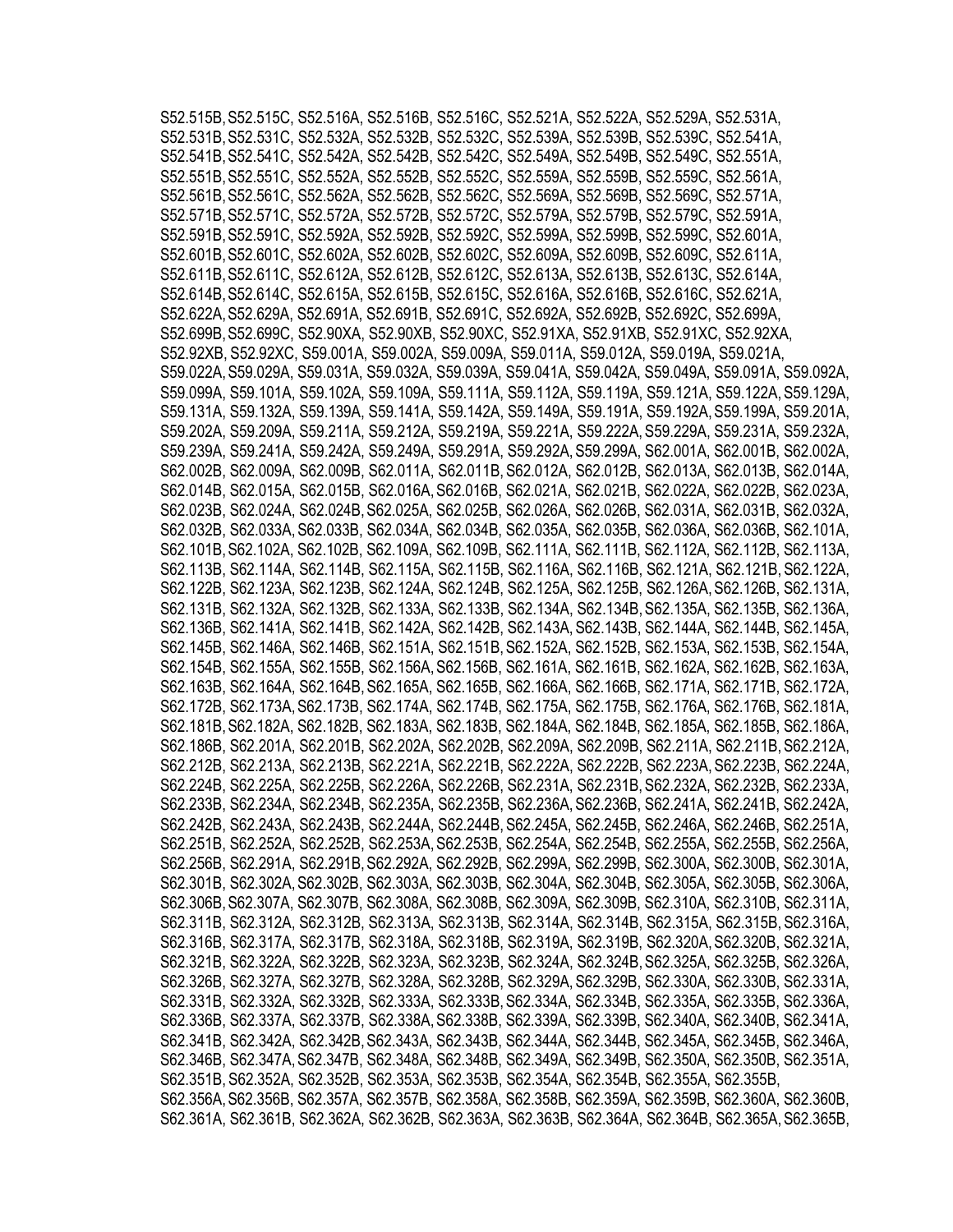S62.366A, S62.366B, S62.367A, S62.367B, S62.368A, S62.368B, S62.369A, S62.369B,S62.390A, S62.390B, S62.391A, S62.391B, S62.392A, S62.392B, S62.393A, S62.393B, S62.394A,S62.394B, S62.395A, S62.395B, S62.396A, S62.396B, S62.397A, S62.397B, S62.398A, S62.398B,S62.399A, S62.399B, S62.90XA, S62.90XB, S62.91XA, S62.91XB, S62.92XA, S62.92XB, S72.001A, S72.001B, S72.001C, S72.002A, S72.002B, S72.002C, S72.009A, S72.009B, S72.009C, S72.011A,S72.011B, S72.011C, S72.012A, S72.012B, S72.012C, S72.019A, S72.019B, S72.019C, S72.021A,S72.021B, S72.021C, S72.022A, S72.022B, S72.022C, S72.023A, S72.023B, S72.023C, S72.024A,S72.024B, S72.024C, S72.025A, S72.025B, S72.025C, S72.026A, S72.026B, S72.026C, S72.031A,S72.031B, S72.031C, S72.032A, S72.032B, S72.032C, S72.033A, S72.033B, S72.033C, S72.034A,S72.034B, S72.034C, S72.035A, S72.035B, S72.035C, S72.036A, S72.036B, S72.036C, S72.041A,S72.041B, S72.041C, S72.042A, S72.042B, S72.042C, S72.043A, S72.043B, S72.043C, S72.044A,S72.044B, S72.044C, S72.045A, S72.045B, S72.045C, S72.046A, S72.046B, S72.046C, S72.051A,S72.051B, S72.051C, S72.052A, S72.052B, S72.052C, S72.059A, S72.059B, S72.059C, S72.061A,S72.061B, S72.061C, S72.062A, S72.062B, S72.062C, S72.063A, S72.063B, S72.063C, S72.064A,S72.064B, S72.064C, S72.065A, S72.065B, S72.065C, S72.066A, S72.066B, S72.066C, S72.091A,S72.091B, S72.091C, S72.092A, S72.092B, S72.092C, S72.099A, S72.099B, S72.099C, S72.101A S72.101B, S72.101C, S72.102A, S72.102B, S72.102C, S72.109A, S72.109B, S72.109C, S72.111A,S72.111B, S72.111C, S72.112A, S72.112B, S72.112C, S72.113A, S72.113B, S72.113C, S72.114A,S72.114B, S72.114C, S72.115A, S72.115B, S72.115C, S72.116A, S72.116B, S72.116C, S72.121A,S72.121B, S72.121C, S72.122A, S72.122B, S72.122C, S72.123A, S72.123B, S72.123C, S72.124A,S72.124B, S72.124C, S72.125A, S72.125B, S72.125C, S72.126A, S72.126B, S72.126C, S72.131A,S72.131B, S72.131C, S72.132A, S72.132B, S72.132C, S72.133A, S72.133B, S72.133C, S72.134A,S72.134B, S72.134C, S72.135A, S72.135B, S72.135C, S72.136A, S72.136B, S72.136C, S72.141A,S72.141B, S72.141C, S72.142A, S72.142B, S72.142C, S72.143A, S72.143B, S72.143C, S72.144A,S72.144B, S72.144C, S72.145A, S72.145B, S72.145C, S72.146A, S72.146B, S72.146C, S72.21XA,S72.21XB, S72.21XC, S72.22XA, S72.22XB, S72.22XC, S72.23XA, S72.23XB, S72.23XC, S72.24XA, S72.24XB, S72.24XC, S72.25XA, S72.25XB, S72.25XC, S72.26XA, S72.26XB, S72.26XC, S72.301A, S72.301B, S72.301C, S72.302A, S72.302B, S72.302C, S72.309A, S72.309B, S72.309C, S72.321A,S72.321B, S72.321C, S72.322A, S72.322B, S72.322C, S72.323A, S72.323B, S72.323C, S72.324A,S72.324B, S72.324C, S72.325A, S72.325B, S72.325C, S72.326A, S72.326B, S72.326C, S72.331A,S72.331B, S72.331C, S72.332A, S72.332B, S72.332C, S72.333A, S72.333B, S72.333C, S72.334A,S72.334B, S72.334C, S72.335A, S72.335B, S72.335C, S72.336A, S72.336B, S72.336C, S72.341A,S72.341B, S72.341C, S72.342A, S72.342B, S72.342C, S72.343A, S72.343B, S72.343C, S72.344A,S72.344B, S72.344C, S72.345A, S72.345B, S72.345C, S72.346A, S72.346B, S72.346C, S72.351A,S72.351B, S72.351C, S72.352A, S72.352B, S72.352C, S72.353A, S72.353B, S72.353C, S72.354A,S72.354B, S72.354C, S72.355A, S72.355B, S72.355C, S72.356A, S72.356B, S72.356C, S72.361A,S72.361B, S72.361C, S72.362A, S72.362B, S72.362C, S72.363A, S72.363B, S72.363C, S72.364A,S72.364B, S72.364C, S72.365A, S72.365B, S72.365C, S72.366A, S72.366B, S72.366C, S72.391A,S72.391B, S72.391C, S72.392A, S72.392B, S72.392C, S72.399A, S72.399B, S72.399C, S72.401A, S72.401B, S72.401C, S72.402A, S72.402B, S72.402C, S72.409A, S72.409B, S72.409C, S72.411A,S72.411B, S72.411C, S72.412A, S72.412B, S72.412C, S72.413A, S72.413B, S72.413C, S72.414A,S72.414B, S72.414C, S72.415A, S72.415B, S72.415C, S72.416A, S72.416B, S72.416C, S72.421A,S72.421B, S72.421C, S72.422A, S72.422B, S72.422C, S72.423A, S72.423B, S72.423C, S72.424A,S72.424B, S72.424C, S72.425A, S72.425B, S72.425C, S72.426A, S72.426B, S72.426C, S72.431A,S72.431B, S72.431C, S72.432A, S72.432B, S72.432C, S72.433A, S72.433B, S72.433C, S72.434A,S72.434B, S72.434C, S72.435A, S72.435B, S72.435C, S72.436A, S72.436B, S72.436C, S72.441A,S72.441B, S72.441C, S72.442A, S72.442B, S72.442C, S72.443A, S72.443B, S72.443C, S72.444A,S72.444B, S72.444C, S72.445A, S72.445B, S72.445C, S72.446A, S72.446B, S72.446C, S72.451A,S72.451B, S72.451C, S72.452A, S72.452B, S72.452C, S72.453A, S72.453B, S72.453C, S72.454A,S72.454B, S72.454C, S72.455A, S72.455B, S72.455C, S72.456A, S72.456B, S72.456C, S72.461A,S72.461B, S72.461C, S72.462A, S72.462B, S72.462C, S72.463A, S72.463B, S72.463C, S72.464A,S72.464B, S72.464C, S72.465A, S72.465B, S72.465C, S72.466A, S72.466B, S72.466C, S72.471A,S72.472A, S72.479A, S72.491A, S72.491B,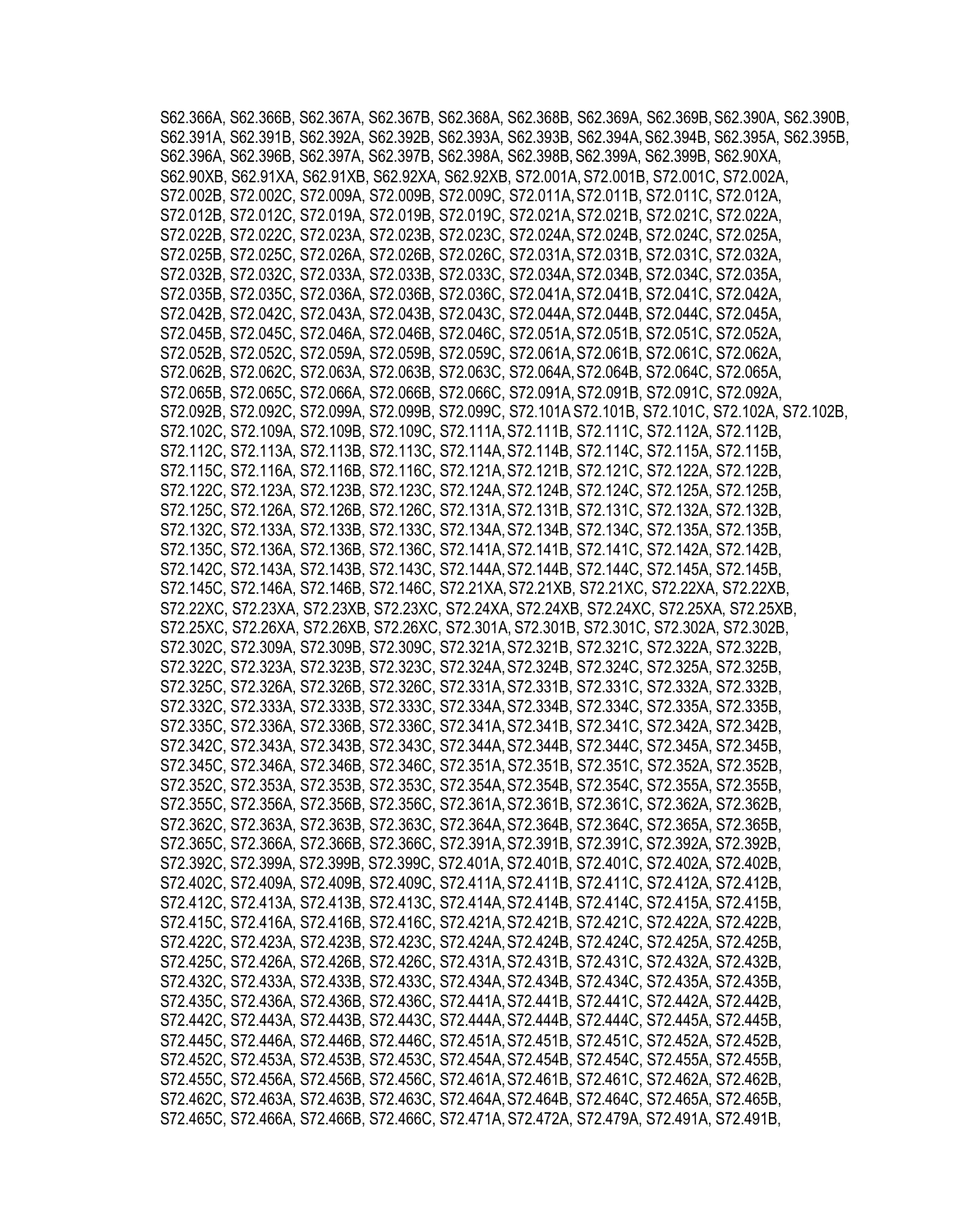S72.491C, S72.492A, S72.492B, S72.492C, S72.499A,S72.499B, S72.499C, S72.8X1A, S72.8X1B, S72.8X1C, S72.8X2A, S72.8X2B, S72.8X2C, S72.8X9A, S72.8X9B, S72.8X9C, S72.90XA, S72.90XB, S72.90XC, S72.91XA, S72.91XB, S72.91XC, S72.92XA, S72.92XB, S72.92XC, S79.001A, S79.002A, S79.009A, S79.011A, S79.012A, S79.019A, S79.091A, S79.092A, S79.099A, S79.101A, S79.102A, S79.109A, S79.111A, S79.112A, S79.119A, S79.121A,S79.122A, S79.129A, S79.131A, S79.132A, S79.139A, S79.141A, S79.142A, S79.149A, S79.191A,S79.192A, S79.199A, S82.001A, S82.001B, S82.001C, S82.002A, S82.002B, S82.002C, S82.009A,S82.009B, S82.009C, S82.011A, S82.011B, S82.011C, S82.012A, S82.012B, S82.012C, S82.013A,S82.013B, S82.013C, S82.014A, S82.014B, S82.014C, S82.015A, S82.015B, S82.015C, S82.016A,S82.016B, S82.016C, S82.021A, S82.021B, S82.021C, S82.022A, S82.022B, S82.022C, S82.023A,S82.023B, S82.023C, S82.024A, S82.024B, S82.024C, S82.025A, S82.025B, S82.025C, S82.026A,S82.026B, S82.026C, S82.031A, S82.031B, S82.031C, S82.032A, S82.032B, S82.032C, S82.033A,S82.033B, S82.033C, S82.034A, S82.034B, S82.034C, S82.035A, S82.035B, S82.035C, S82.036A,S82.036B, S82.036C, S82.041A, S82.041B, S82.041C, S82.042A, S82.042B, S82.042C, S82.043A,S82.043B, S82.043C, S82.044A, S82.044B, S82.044C, S82.045A, S82.045B, S82.045C, S82.046A,S82.046B, S82.046C, S82.091A, S82.091B, S82.091C, S82.092A, S82.092B, S82.092C, S82.099A,S82.099B, S82.099C, S82.101A, S82.101B, S82.101C, S82.102A, S82.102B, S82.102C, S82.109A,S82.109B, S82.109C, S82.111A, S82.111B, S82.111C, S82.112A, S82.112B, S82.112C, S82.113A,S82.113B, S82.113C, S82.114A, S82.114B, S82.114C, S82.115A, S82.115B, S82.115C, S82.116A,S82.116B, S82.116C, S82.121A, S82.121B, S82.121C, S82.122A, S82.122B, S82.122C, S82.123A,S82.123B, S82.123C, S82.124A, S82.124B, S82.124C, S82.125A, S82.125B, S82.125C, S82.126A,S82.126B, S82.126C, S82.131A, S82.131B, S82.131C, S82.132A, S82.132B, S82.132C, S82.133A,S82.133B, S82.133C, S82.134A, S82.134B, S82.134C, S82.135A, S82.135B, S82.135C, S82.136A,S82.136B, S82.136C, S82.141A, S82.141B, S82.141C, S82.142A, S82.142B, S82.142C, S82.143A,S82.143B, S82.143C, S82.144A, S82.144B, S82.144C, S82.145A, S82.145B, S82.145C, S82.146A,S82.146B, S82.146C, S82.151A, S82.151B, S82.151C, S82.152A, S82.152B, S82.152C, S82.153A,S82.153B, S82.153C, S82.154A, S82.154B, S82.154C, S82.155A, S82.155B, S82.155C, S82.156A,S82.156B, S82.156C, S82.161A, S82.162A, S82.169A, S82.191A, S82.191B, S82.191C, S82.192A,S82.192B, S82.192C, S82.199A, S82.199B, S82.199C, S82.201A, S82.201B, S82.201C, S82.202A,S82.202B, S82.202C, S82.209A, S82.209B, S82.209C, S82.221A, S82.221B, S82.221C, S82.222A,S82.222B, S82.222C, S82.223A, S82.223B, S82.223C, S82.224A, S82.224B, S82.224C, S82.225A,S82.225B, S82.225C, S82.226A, S82.226B, S82.226C, S82.231A, S82.231B, S82.231C, S82.232A,S82.232B, S82.232C, S82.233A, S82.233B, S82.233C, S82.234A, S82.234B, S82.234C, S82.235A,S82.235B, S82.235C, S82.236A, S82.236B, S82.236C, S82.241A, S82.241B, S82.241C, S82.242A,S82.242B, S82.242C, S82.243A, S82.243B, S82.243C, S82.244A, S82.244B, S82.244C, S82.245A,S82.245B, S82.245C, S82.246A, S82.246B, S82.246C, S82.251A, S82.251B, S82.251C, S82.252A,S82.252B, S82.252C, S82.253A, S82.253B, S82.253C, S82.254A, S82.254B, S82.254C, S82.255A,S82.255B, S82.255C, S82.256A, S82.256B, S82.256C, S82.261A, S82.261B, S82.261C, S82.262A, S82.262B, S82.262C, S82.263A, S82.263B, S82.263C, S82.264A, S82.264B, S82.264C, S82.265A,S82.265B, S82.265C, S82.266A, S82.266B, S82.266C, S82.291A, S82.291B, S82.291C, S82.292A,S82.292B, S82.292C, S82.299A, S82.299B, S82.299C, S82.301A, S82.301B, S82.301C, S82.302A,S82.302B, S82.302C, S82.309A, S82.309B, S82.309C, S82.311A, S82.312A, S82.319A, S82.391A,S82.391B, S82.391C, S82.392A, S82.392B, S82.392C, S82.399A, S82.399B, S82.399C, S82.401A,S82.401B, S82.401C, S82.402A, S82.402B, S82.402C, S82.409A, S82.409B, S82.409C, S82.421A,S82.421B, S82.421C, S82.422A, S82.422B, S82.422C, S82.423A, S82.423B, S82.423C, S82.424A,S82.424B, S82.424C, S82.425A, S82.425B, S82.425C, S82.426A, S82.426B, S82.426C, S82.431A,S82.431B, S82.431C, S82.432A, S82.432B, S82.432C, S82.433A, S82.433B, S82.433C, S82.434A,S82.434B, S82.434C, S82.435A, S82.435B, S82.435C, S82.436A, S82.436B, S82.436C, S82.441A,S82.441B, S82.441C, S82.442A, S82.442B, S82.442C, S82.443A, S82.443B, S82.443C, S82.444A,S82.444B, S82.444C, S82.445A, S82.445B, S82.445C, S82.446A, S82.446B, S82.446C, S82.451A,S82.451B, S82.451C, S82.452A, S82.452B, S82.452C, S82.453A, S82.453B, S82.453C, S82.454A,S82.454B, S82.454C, S82.455A, S82.455B, S82.455C, S82.456A, S82.456B, S82.456C, S82.461A,S82.461B, S82.461C, S82.462A, S82.462B, S82.462C, S82.463A,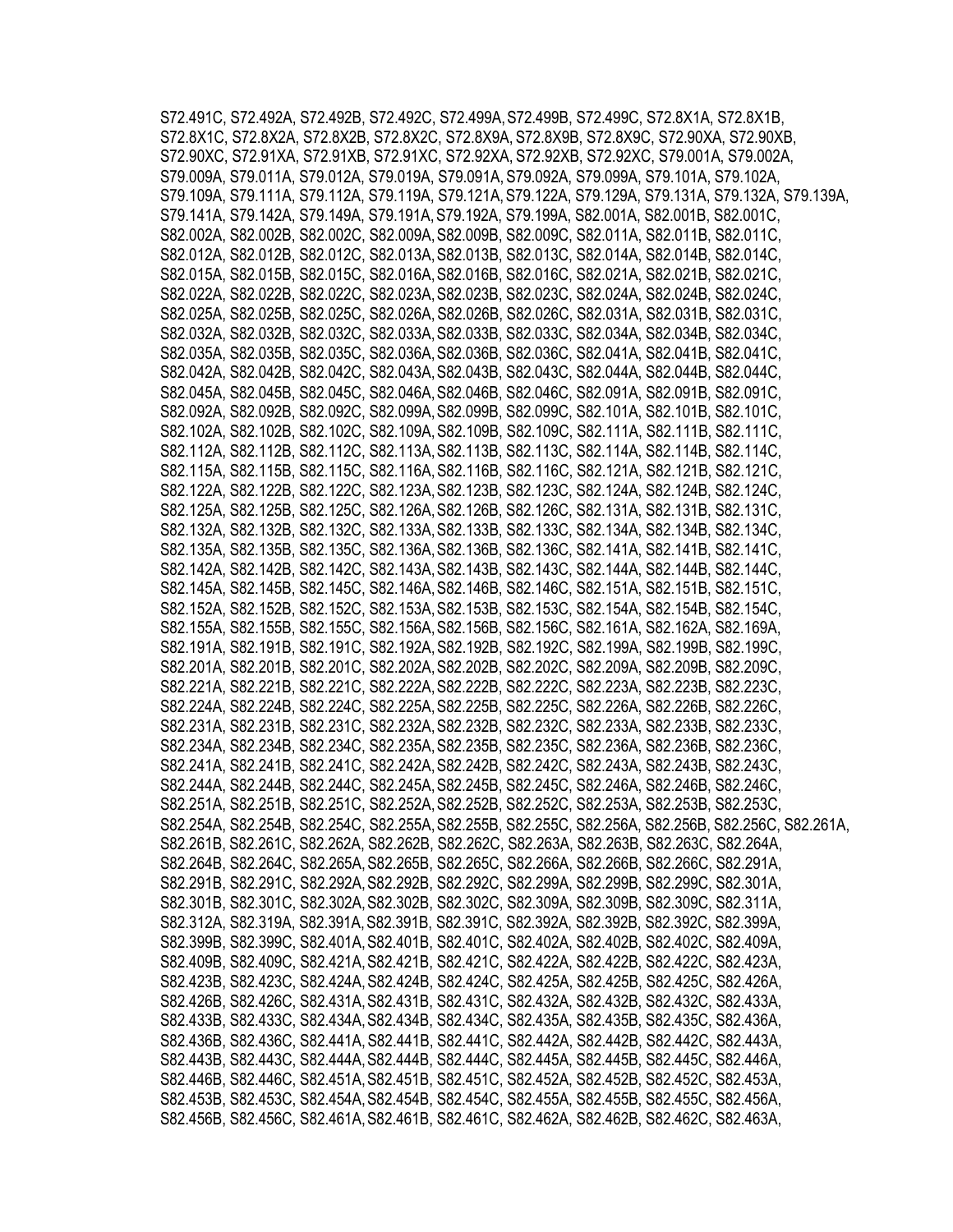S82.463B, S82.463C, S82.464A,S82.464B, S82.464C, S82.465A, S82.465B, S82.465C, S82.466A, S82.466B, S82.466C, S82.491A,S82.491B, S82.491C, S82.492A, S82.492B, S82.492C, S82.499A, S82.499B, S82.499C, S82.51XA,S82.51XB, S82.51XC, S82.52XA, S82.52XB, S82.52XC, S82.53XA, S82.53XB, S82.53XC, S82.54XA, S82.54XB, S82.54XC, S82.55XA, S82.55XB, S82.55XC, S82.56XA, S82.56XB, S82.56XC, S82.61XA, S82.61XB, S82.61XC, S82.62XA, S82.62XB, S82.62XC, S82.63XA, S82.63XB, S82.63XC, S82.64XA, S82.64XB, S82.64XC, S82.65XA, S82.65XB, S82.65XC, S82.66XA, S82.66XB, S82.66XC, S82.811A, S82.812A, S82.819A, S82.821A, S82.822A, S82.829A, S82.831A, S82.831B, S82.831C, S82.832A, S82.832B, S82.832C, S82.839A, S82.839B, S82.839C, S82.841A, S82.841B, S82.841C, S82.842A,S82.842B, S82.842C, S82.843A, S82.843B, S82.843C, S82.844A, S82.844B, S82.844C, S82.845A,S82.845B, S82.845C, S82.846A, S82.846B, S82.846C, S82.851A, S82.851B, S82.851C, S82.852A,S82.852B, S82.852C, S82.853A, S82.853B, S82.853C, S82.854A, S82.854B, S82.854C, S82.855A,S82.855B, S82.855C, S82.856A, S82.856B, S82.856C, S82.861A, S82.861B, S82.861C, S82.862A,S82.862B, S82.862C, S82.863A, S82.863B, S82.863C, S82.864A, S82.864B, S82.864C, S82.865A,S82.865B, S82.865C, S82.866A, S82.866B, S82.866C, S82.871A, S82.871B, S82.871C, S82.872A,S82.872B, S82.872C, S82.873A, S82.873B, S82.873C, S82.874A, S82.874B, S82.874C, S82.875A,S82.875B, S82.875C, S82.876A, S82.876B, S82.876C, S82.891A, S82.891B, S82.891C, S82.892A,S82.892B, S82.892C, S82.899A, S82.899B, S82.899C, S82.90XA, S82.90XB, S82.90XC, S82.91XA,S82.91XB, S82.91XC, S82.92XA, S82.92XB, S82.92XC, S89.001A, S89.002A, S89.009A, S89.011A,S89.012A, S89.019A, S89.021A, S89.022A, S89.029A, S89.031A, S89.032A, S89.039A, S89.041A,S89.042A, S89.049A, S89.091A, S89.092A, S89.099A, S89.101A, S89.102A, S89.109A, S89.111A, S89.112A, S89.119A, S89.121A, S89.122A, S89.129A, S89.131A, S89.132A, S89.139A, S89.141A, S89.142A, S89.149A, S89.191A, S89.192A, S89.199A, S89.201A, S89.202A, S89.209A, S89.211A,S89.212A, S89.219A, S89.221A, S89.222A, S89.229A, S89.291A, S89.292A, S89.299A, S89.301A, S89.302A, S89.309A, S89.311A, S89.312A, S89.319A, S89.321A, S89.322A, S89.329A, S89.391A,S89.392A, S89.399A, S92.001A, S92.001B, S92.002A, S92.002B, S92.009A, S92.009B, S92.011A,S92.011B, S92.012A, S92.012B, S92.013A, S92.013B, S92.014A, S92.014B, S92.015A, S92.015B,S92.016A, S92.016B, S92.021A, S92.021B, S92.022A, S92.022B, S92.023A, S92.023B, S92.024A,S92.024B, S92.025A, S92.025B, S92.026A, S92.026B, S92.031A, S92.031B, S92.032A, S92.032B,S92.033A, S92.033B, S92.034A, S92.034B, S92.035A, S92.035B, S92.036A, S92.036B, S92.041A,S92.041B, S92.042A, S92.042B, S92.043A, S92.043B, S92.044A, S92.044B, S92.045A, S92.045B,S92.046A, S92.046B, S92.051A, S92.051B, S92.052A, S92.052B, S92.053A, S92.053B, S92.054A, S92.054B, S92.055A, S92.055B, S92.056A, S92.056B, S92.061A, S92.061B, S92.062A, S92.062B, S92.063A, S92.063B, S92.064A, S92.064B, S92.065A, S92.065B, S92.066A, S92.066B, S92.101A,S92.101B, S92.102A, S92.102B, S92.109A, S92.109B, S92.111A, S92.111B, S92.112A, S92.112B,S92.113A, S92.113B, S92.114A, S92.114B, S92.115A, S92.115B, S92.116A, S92.116B, S92.121A, S92.121B, S92.122A, S92.122B, S92.123A, S92.123B, S92.124A, S92.124B, S92.125A, S92.125B,S92.126A, S92.126B, S92.131A, S92.131B, S92.132A, S92.132B, S92.133A, S92.133B, S92.134A,S92.134B, S92.135A, S92.135B, S92.136A, S92.136B, S92.141A, S92.141B, S92.142A, S92.142B,S92.143A, S92.143B, S92.144A, S92.144B, S92.145A, S92.145B, S92.146A, S92.146B, S92.151A, S92.151B, S92.152A,S92.152B, S92.153A, S92.153B, S92.154A, S92.154B, S92.155A, S92.155B, S92.156A, S92.156B,S92.191A, S92.191B, S92.192A, S92.192B, S92.199A, S92.199B, S92.201A, S92.201B, S92.202A,S92.202B, S92.209A, S92.209B, S92.211A, S92.211B, S92.212A, S92.212B, S92.213A, S92.213B,S92.214A, S92.214B, S92.215A, S92.215B, S92.216A, S92.216B, S92.221A, S92.221B, S92.222A, S92.222B, S92.223A, S92.223B, S92.224A, S92.224B, S92.225A, S92.225B, S92.226A, S92.226B,S92.231A, S92.231B, S92.232A, S92.232B, S92.233A, S92.233B, S92.234A, S92.234B, S92.235A,S92.235B, S92.236A, S92.236B, S92.241A, S92.241B, S92.242A, S92.242B, S92.243A, S92.243B,S92.244A, S92.244B, S92.245A, S92.245B, S92.246A, S92.246B, S92.251A, S92.251B, S92.252A,S92.252B, S92.253A, S92.253B, S92.254A, S92.254B, S92.255A, S92.255B, S92.256A, S92.256B,S92.301A, S92.301B, S92.302A, S92.302B, S92.309A, S92.309B, S92.311A, S92.311B, S92.312A,S92.312B, S92.313A, S92.313B, S92.314A, S92.314B, S92.315A, S92.315B, S92.316A, S92.316B,S92.321A, S92.321B, S92.322A, S92.322B, S92.323A, S92.323B, S92.324A, S92.324B, S92.325A,S92.325B, S92.326A, S92.326B, S92.331A, S92.331B, S92.332A, S92.332B, S92.333A, S92.333B,S92.334A, S92.334B, S92.335A, S92.335B, S92.336A, S92.336B, S92.341A, S92.341B, S92.342A, S92.342B, S92.343A, S92.343B, S92.344A, S92.344B, S92.345A, S92.345B, S92.346A, S92.346B,S92.351A, S92.351B, S92.352A, S92.352B, S92.353A, S92.353B, S92.354A, S92.354B, S92.355A,S92.355B, S92.356A,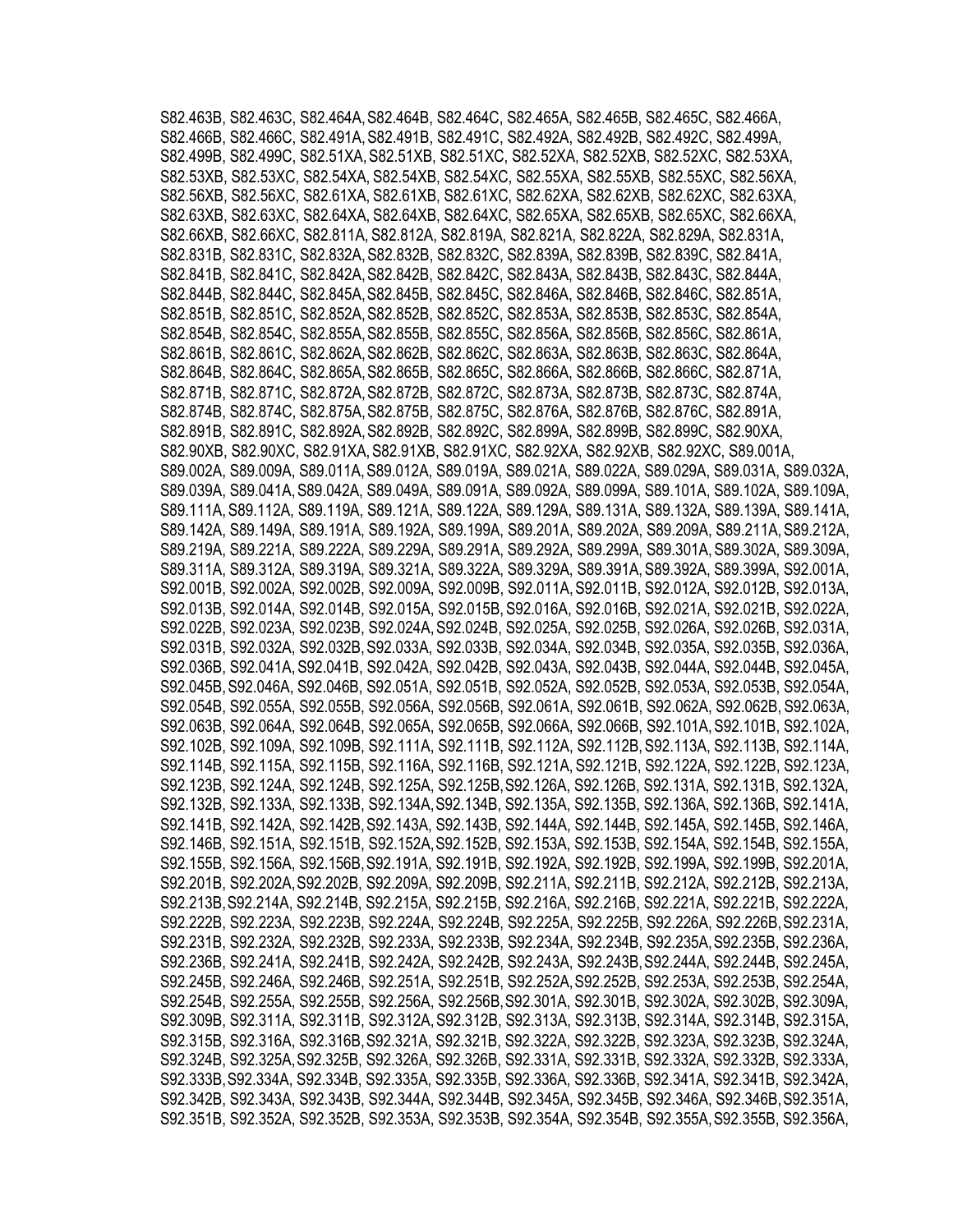S92.356B, S92.811A, S92.811B, S92.812A, S92.812B, S92.819A, S92.819B, S92.901A, S92.901B, S92.902A, S92.902B, S92.909A,S92.909B, S99.001A, S99.001B, S99.002A, S99.002B, S99.009A, S99.009B, S99.011A, S99.011B, S99.012A, S99.012B, S99.019A, S99.019B, S99.021A, S99.021B, S99.022A, S99.022B, S99.029A, S99.029B, S99.031A, S99.031B, S99.032A, S99.032B, S99.039A, S99.039B, S99.041A, S99.041B, S99.042A, S99.042B, S99.049A, S99.049B, S99.091A, S99.091B, S99.092A, S99.092B, S99.099A, S99.099B, S99.101A, S99.101B, S99.102A, S99.102B, S99.109A, S99.109B, S99.111A, S99.111B, S99.112A, S99.112B, S99.119A, S99.119B, S99.121A, S99.121B, S99.122A, S99.122B, S99.129A, S99.129B, S99.131A, S99.131B, S99.132A, S99.132B, S99.139A, S99.139B, S99.141A, S99.141B, S99.142A, S99.142B, S99.149A, S99.149B, S99.191A, S99.191B, S99.192A, S99.192B, S99.199A, S99.199B

#### **AND**

**Patient encounter during the performance period (CPT or HCPCS):** 99201, 99202, 99203, 99204, 99205, 99212, 99213, 99214, 99215, G0402

#### **AND NOT**

#### **DENOMINATOR EXCLUSIONS:**

**Patients who utilize hospice services any time during the measurement period:** G9768 **OR**

**Patient had a bone mineral density test in the past two years OR received osteoporosis medication or therapy in the past 12 months:** G9769

**OR**

**Patients age 65 or older in Institutional Special Needs Plans (SNP) or residing in long-term care with POS code, 32, 33, 34, 54, or 56 any time during the measurement period**: G9938

#### **OR**

#### **Option 2 - Denominator Criteria (Eligible Cases):**

Patients aged 50-85 years on date of encounter

#### **AND**

**Diagnosis for any fracture except fractures of the finger, toe, face or skull (ICD-10-CM):** M48.40XA, M48.41XA, M48.42XA, M48.43XA, M48.44XA, M48.45XA, M48.46XA, M48.47XA, M48.48XA, M80.00XA, M80.011A, M80.012A, M80.019A, M80.021A, M80.022A, M80.029A, M80.031A, M80.032A, M80.039A, M80.041A, M80.042A, M80.049A, M80.051A, M80.052A, M80.059A, M80.061A, M80.062A, M80.069A, M80.071A, M80.072A, M80.079A, M80.08XA, M80.80XA, M80.811A, M80.812A, M80.819A, M80.821A, M80.822A, M80.829A, M80.831A, M80.832A, M80.839A, M80.841A, M80.842A, M80.8494A, M80.851A, M80.852A, M80.859A, M80.861A, M80.862A, M80.869A, M80.871A, M80.872A, M80.879A, M80.88XA, M84.311A, M84.312A, M84.319A, M84.321A, M84.322A, M84.329A, M84.331A, M84.332A, M84.333A, M84.334A, M84.339A, M84.341A, M84.342A, M84.343A, M84.350A, M84.351A, M84.352A, M84.353A, M84.359A, M84.361A, M84.362A, M84.363A, M84.364A, M84.369A, M84.371A, M84.372A, M84.373A, M84.374A, M84.375A, M84.376A, M84.38XA, M84.750A, M84.751A, M84.752A, M84.753A, M84.754A, M84.755A, M84.756A, M84.757A, M84.759A, M97.01XA, M97.02XA, M97.11XA, M97.12XA, M97.21XA, M97.22XA, M97.31XA, M97.32XA, M97.41XA, M97.42XA, S12.000A, S12.000B, S12.001A, S12.001B, S12.01XA, S12.01XB, S12.02XA, S12.02XB, S12.030A, S12.030B, S12.031A, S12.031B, S12.040A, S12.040B, S12.041A, S12.041B, S12.090A, S12.090B, S12.091A, S12.091B, S12.100A, S12.100B, S12.101A, S12.101B, S12.110A, S12.110B, S12.111A, S12.111B, S12.112A, S12.112B, S12.120A, S12.120B, S12.121A, S12.121B, S12.130A, S12.130B, S12.131A, S12.131B, S12.14XA, S12.14XB, S12.150A, S12.150B, S12.151A, S12.151B, S12.190A, S12.190B, S12.191A, S12.191B, S12.200A, S12.200B, S12.201A, S12.201B, S12.230A, S12.230B, S12.231A, S12.231B, S12.24XA, S12.24XB, S12.250A, S12.250B, S12.251A, S12.251B, S12.290A, S12.290B, S12.291A, S12.291B, S12.300A, S12.300B, S12.301A, S12.301B, S12.330A, S12.330B, S12.331A, S12.331B, S12.34XA, S12.34XB, S12.350A, S12.350B, S12.351A, S12.351B, S12.390A, S12.390B, S12.391A, S12.391B, S12.400A, S12.400B, S12.401A, S12.401B, S12.430A, S12.430B, S12.431A, S12.431B, S12.44XA, S12.44XB, S12.450A, S12.450B, S12.451A, S12.451B, S12.490A, S12.490B, S12.491A, S12.491B, S12.500A, S12.500B, S12.501A, S12.501B, S12.530A, S12.530B, S12.531A, S12.531B, S12.54XA, S12.54XB, S12.550A, S12.550B, S12.551A, S12.551B,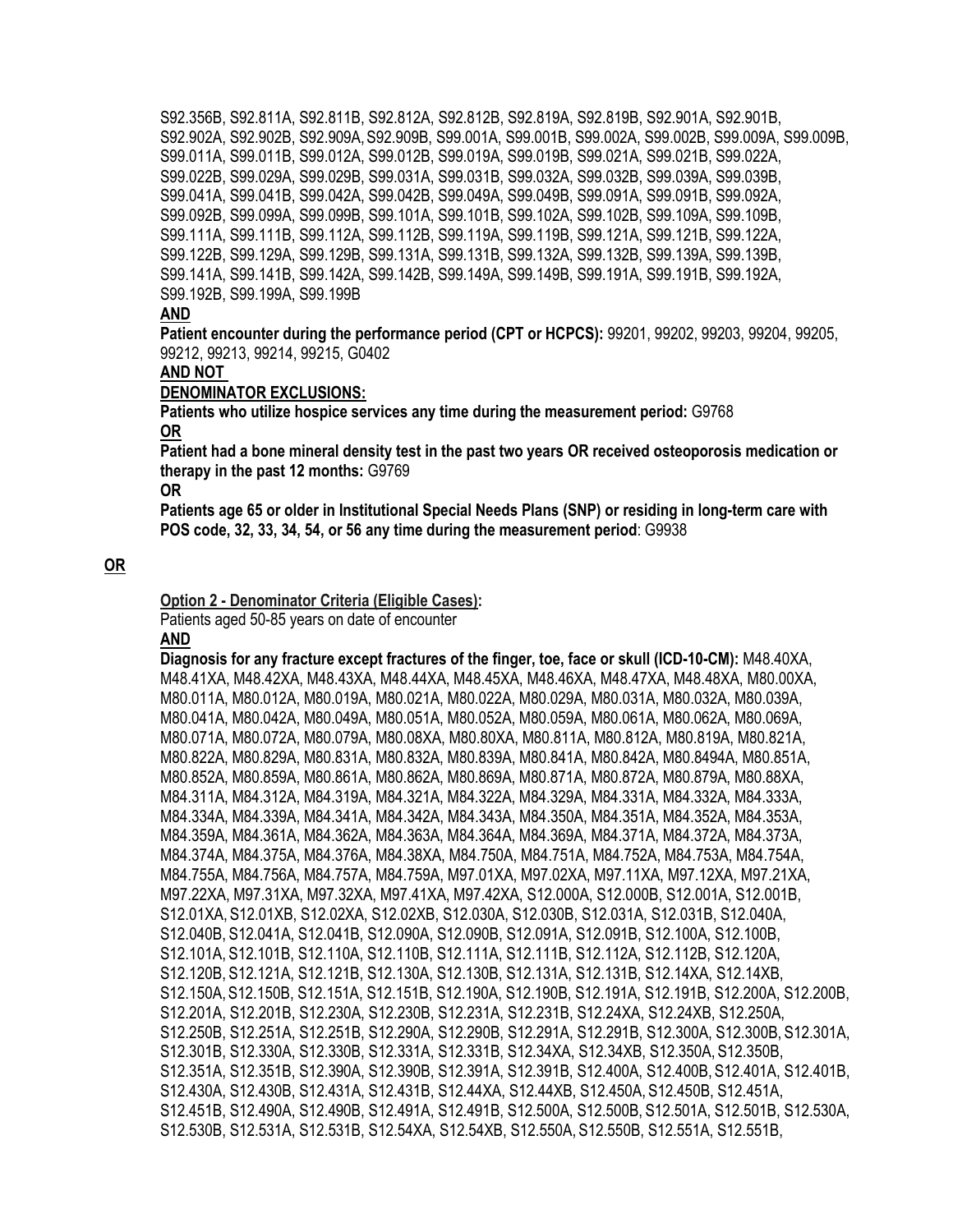S12.590A, S12.590B, S12.591A, S12.591B, S12.600A, S12.600B, S12.601A, S12.601B, S12.630A, S12.630B, S12.631A, S12.631B, S12.64XA, S12.64XB, S12.650A, S12.650B, S12.651A, S12.651B, S12.690A, S12.690B, S12.691A, S12.691B, S12.8XXA, S12.9XXA, S22.000A, S22.000B, S22.001A, S22.001B, S22.002A, S22.002B, S22.008A, S22.008B, S22.009A, S22.009B, S22.010A, S22.010B, S22.011A, S22.011B, S22.012A, S22.012B, S22.018A, S22.018B, S22.019A, S22.019B, S22.020A, S22.020B, S22.021A, S22.021B, S22.022A, S22.022B, S22.028A, S22.028B, S22.029A, S22.029B, S22.030A, S22.030B, S22.031A, S22.031B, S22.032A, S22.032B, S22.038A, S22.038B, S22.039A, S22.039B, S22.040A, S22.040B, S22.041A, S22.041B, S22.042A, S22.042B, S22.048A, S22.048B, S22.049A, S22.049B, S22.050A, S22.050B, S22.051A, S22.051B, S22.052A, S22.052B, S22.058A, S22.058B, S22.059A, S22.059B, S22.060A, S22.060B, S22.061A, S22.061B, S22.062A, S22.062B, S22.068A, S22.068B, S22.069A, S22.069B, S22.070A, S22.070B, S22.071A, S22.071B, S22.072A, S22.072B, S22.078A, S22.078B, S22.079A, S22.079B, S22.080A, S22.080B, S22.081A, S22.081B, S22.082A, S22.082B, S22.088A, S22.088B, S22.089A, S22.089B, S22.20XA, S22.20XB, S22.21XA, S22.21XB, S22.22XA, S22.22XB, S22.23XA, S22.23XB, S22.24XA, S22.24XB, S22.31XA, S22.31XB, S22.32XA, S22.32XB, S22.39XA, S22.39XB, S22.41XA, S22.41XB, S22.42XA, S22.42XB, S22.43XA, S22.43XB, S22.49XA, S22.49XB, S22.5XXA, S22.5XXB, S22.9XXA, S22.9XXB, S32.000A, S32.000B, S32.001A, S32.001B, S32.002A, S32.002B, S32.008A, S32.008B, S32.009A, S32.009B, S32.010A, S32.010B, S32.011A, S32.011B, S32.012A, S32.012B, S32.018A, S32.018B, S32.019A, S32.019B, S32.020A, S32.020B, S32.021A, S32.021B, S32.022A, S32.022B, S32.028A, S32.028B, S32.029A, S32.029B, S32.030A, S32.030B, S32.031A, S32.031B, S32.032A, S32.032B, S32.038A, S32.038B, S32.039A, S32.039B, S32.040A, S32.040B, S32.041A, S32.041B, S32.042A, S32.042B, S32.048A, S32.048B, S32.049A, S32.049B, S32.050A, S32.050B, S32.051A, S32.051B, S32.052A, S32.052B, S32.058A, S32.058B, S32.059A, S32.059B, S32.10XA, S32.10XB, S32.110A, S32.110B, S32.111A, S32.111B, S32.112A, S32.112B, S32.119A, S32.119B, S32.120A, S32.120B, S32.121A, S32.121B, S32.122A, S32.122B, S32.129A, S32.129B, S32.130A, S32.130B, S32.131A, S32.131B, S32.132A, S32.132B, S32.139A, S32.139B, S32.14XA, S32.14XB, S32.15XA, S32.15XB, S32.16XA, S32.16XB, S32.17XA, S32.17XB, S32.19XA, S32.19XB, S32.2XXA, S32.2XXB, S32.301A, S32.301B, S32.302A, S32.302B, S32.309A, S32.309B, S32.311A, S32.311B, S32.312A, S32.312B, S32.313A, S32.313B, S32.314A, S32.314B, S32.315A, S32.315B, S32.316A, S32.316B, S32.391A, S32.391B, S32.392A, S32.392B, S32.399A, S32.399B, S32.401A, S32.401B, S32.402A, S32.402B, S32.409A, S32.409B, S32.411A, S32.411B, S32.412A, S32.412B, S32.413A, S32.413B, S32.414A, S32.414B, S32.415A, S32.415B, S32.416A, S32.416B, S32.421A, S32.421B, S32.422A,S32.422B, S32.423A, S32.423B, S32.424A, S32.424B, S32.425A, S32.425B, S32.426A, S32.426B, S32.431A, S32.431B, S32.432A, S32.432B, S32.433A, S32.433B, S32.434A, S32.434B, S32.435A, S32.435B, S32.436A, S32.436B, S32.441A, S32.441B, S32.442A, S32.442B, S32.443A, S32.443B, S32.444A, S32.444B, S32.445A, S32.445B, S32.446A, S32.446B, S32.451A, S32.451B, S32.452A, S32.452B, S32.453A, S32.453B, S32.454A, S32.454B, S32.455A, S32.455B, S32.456A, S32.456B,S32.461A, S32.461B, S32.462A, S32.462B, S32.463A, S32.463B, S32.464A, S32.464B, S32.465A, S32.465B, S32.466A, S32.466B, S32.471A, S32.471B, S32.472A, S32.472B, S32.473A, S32.473B,S32.474A, S32.474B, S32.475A, S32.475B, S32.476A, S32.476B, S32.481A, S32.481B, S32.482A,S32.482B, S32.483A, S32.483B, S32.484A, S32.484B, S32.485A, S32.485B, S32.486A, S32.486B, S32.491A, S32.491B, S32.492A, S32.492B, S32.499A, S32.499B, S32.501A, S32.501B, S32.502A,S32.502B, S32.509A, S32.509B, S32.511A, S32.511B, S32.512A, S32.512B, S32.519A, S32.519B,S32.591A, S32.591B, S32.592A, S32.592B, S32.599A, S32.599B, S32.601A, S32.601B, S32.602A, S32.602B, S32.609A, S32.609B, S32.611A, S32.611B, S32.612A, S32.612B, S32.613A, S32.613B,S32.614A, S32.614B, S32.615A, S32.615B, S32.616A, S32.616B, S32.691A, S32.691B, S32.692A,S32.692B, S32.699A, S32.699B, S32.810A, S32.810B, S32.811A, S32.811B, S32.82XA, S32.82XB, S32.89XA, S32.89XB, S32.9XXA, S32.9XXB, S42.001A, S42.001B, S42.002A, S42.002B, S42.009A,S42.009B, S42.011A, S42.011B, S42.012A, S42.012B, S42.013A, S42.013B, S42.014A, S42.014B,S42.015A, S42.015B, S42.016A, S42.016B, S42.017A, S42.017B, S42.018A, S42.018B, S42.019A,S42.019B, S42.021A, S42.021B, S42.022A, S42.022B, S42.023A, S42.023B, S42.024A, S42.024B,S42.025A, S42.025B, S42.026A, S42.026B, S42.031A, S42.031B, S42.032A, S42.032B, S42.033A,S42.033B, S42.034A, S42.034B, S42.035A, S42.035B, S42.036A, S42.036B, S42.101A, S42.101B,S42.102A, S42.102B, S42.109A, S42.109B, S42.111A, S42.111B, S42.112A, S42.112B, S42.113A,S42.113B, S42.114A, S42.114B, S42.115A, S42.115B, S42.116A, S42.116B, S42.121A, S42.121B,S42.122A, S42.122B, S42.123A, S42.123B, S42.124A, S42.124B, S42.125A, S42.125B, S42.126A,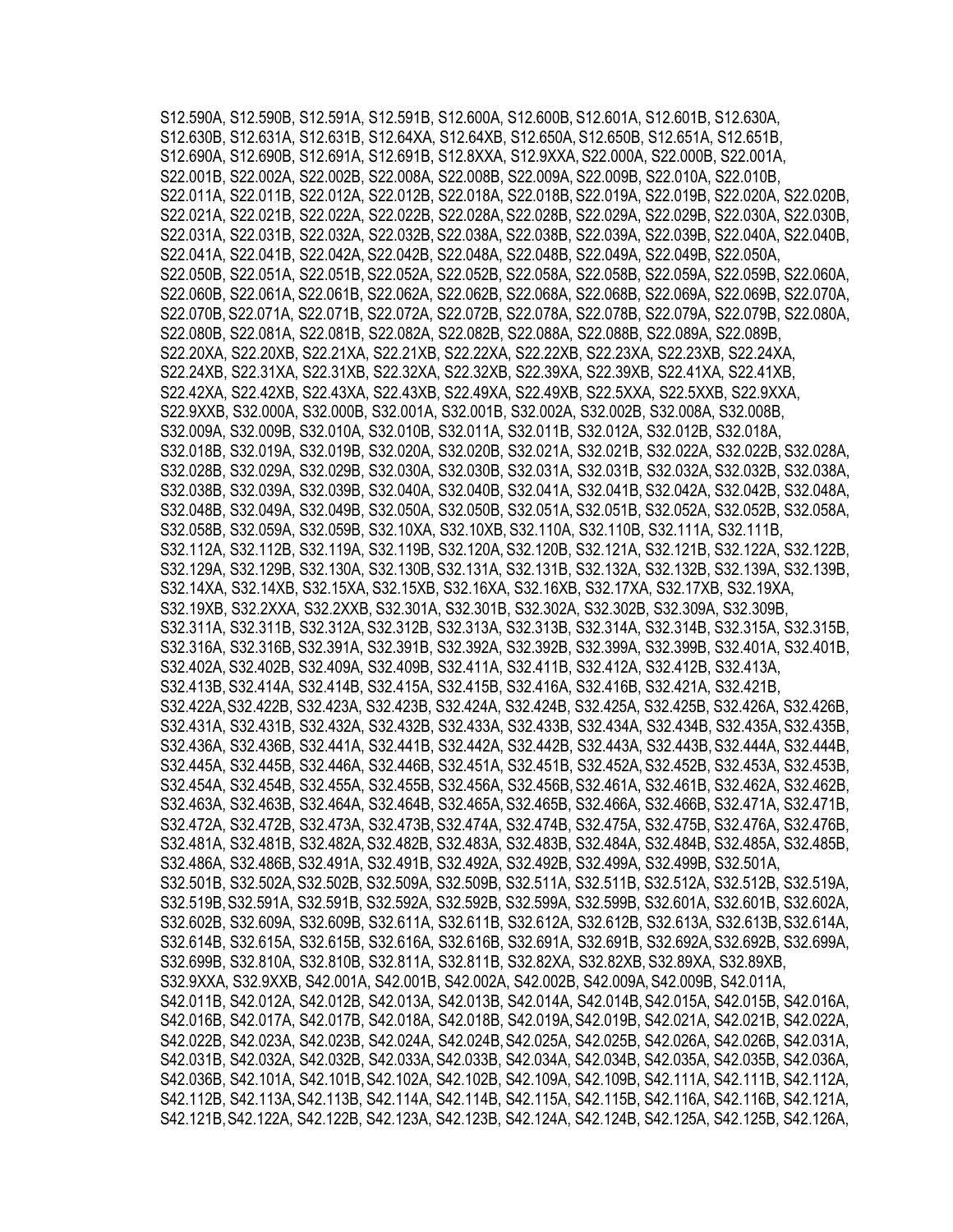S42.126B, S42.131A, S42.131B, S42.132A, S42.132B, S42.133A, S42.133B, S42.134A, S42.134B, S42.135A, S42.135B, S42.136A, S42.136B, S42.141A, S42.141B, S42.142A, S42.142B, S42.143A, S42.143B, S42.144A, S42.144B, S42.145A, S42.145B, S42.146A, S42.146B, S42.151A, S42.151B,S42.152A, S42.152B, S42.153A, S42.153B, S42.154A, S42.154B, S42.155A, S42.155B, S42.156A,S42.156B, S42.191A, S42.191B, S42.192A, S42.192B, S42.199A, S42.199B, S42.201A, S42.201B,S42.202A, S42.202B, S42.209A, S42.209B, S42.211A, S42.211B, S42.212A, S42.212B, S42.213A,S42.213B, S42.214A, S42.214B, S42.215A, S42.215B, S42.216A, S42.216B, S42.221A, S42.221B,S42.222A, S42.222B, S42.223A, S42.223B, S42.224A, S42.224B, S42.225A, S42.225B, S42.226A,S42.226B, S42.231A, S42.231B, S42.232A, S42.232B, S42.239A, S42.239B, S42.241A, S42.241B,S42.242A, S42.242B, S42.249A, S42.249B, S42.251A, S42.251B, S42.252A, S42.252B, S42.253A, S42.253B, S42.254A, S42.254B, S42.255A, S42.255B, S42.256A, S42.256B, S42.261A, S42.261B, S42.262A, S42.262B, S42.263A, S42.263B, S42.264A, S42.264B, S42.265A, S42.265B, S42.266A,S42.266B, S42.271A, S42.272A, S42.279A, S42.291A, S42.291B, S42.292A, S42.292B, S42.293A,S42.293B, S42.294A, S42.294B, S42.295A, S42.295B, S42.296A, S42.296B, S42.301A, S42.301B,S42.302A, S42.302B, S42.309A, S42.309B, S42.311A, S42.312A, S42.319A, S42.321A, S42.321B,S42.322A, S42.322B, S42.323A, S42.323B, S42.324A, S42.324B, S42.325A, S42.325B, S42.326A,S42.326B, S42.331A, S42.331B, S42.332A, S42.332B, S42.333A, S42.333B, S42.334A, S42.334B, S42.335A, S42.335B, S42.336A, S42.336B, S42.341A, S42.341B, S42.342A, S42.342B, S42.343A,S42.343B, S42.344A, S42.344B, S42.345A, S42.345B, S42.346A, S42.346B, S42.351A, S42.351B,S42.352A, S42.352B, S42.353A, S42.353B, S42.354A, S42.354B, S42.355A, S42.355B, S42.356A, S42.356B, S42.361A, S42.361B, S42.362A, S42.362B, S42.363A, S42.363B, S42.364A, S42.364B, S42.365A, S42.365B, S42.366A, S42.366B, S42.391A, S42.391B, S42.392A, S42.392B, S42.399A,S42.399B, S42.401A, S42.401B, S42.402A, S42.402B, S42.409A, S42.409B, S42.411A, S42.411B,S42.412A, S42.412B, S42.413A, S42.413B, S42.414A, S42.414B, S42.415A, S42.415B, S42.416A,S42.416B, S42.421A, S42.421B, S42.422A, S42.422B, S42.423A, S42.423B, S42.424A, S42.424B,S42.425A, S42.425B, S42.426A, S42.426B, S42.431A, S42.431B, S42.432A, S42.432B, S42.433A,S42.433B, S42.434A, S42.434B, S42.435A, S42.435B, S42.436A, S42.436B, S42.441A, S42.441B,S42.442A, S42.442B, S42.443A, S42.443B, S42.444A, S42.444B, S42.445A, S42.445B, S42.446A,S42.446B, S42.447A, S42.447B, S42.448A, S42.448B, S42.449A, S42.449B, S42.451A, S42.451B,S42.452A, S42.452B, S42.453A, S42.453B, S42.454A, S42.454B, S42.455A, S42.455B, S42.456A, S42.456B, S42.461A, S42.461B, S42.462A, S42.462B, S42.463A, S42.463B, S42.464A, S42.464B, S42.465A, S42.465B, S42.466A, S42.466B, S42.471A, S42.471B, S42.472A, S42.472B, S42.473A,S42.473B, S42.474A, S42.474B, S42.475A, S42.475B, S42.476A, S42.476B, S42.481A, S42.482A,S42.489A, S42.491A, S42.491B, S42.492A, S42.492B, S42.493A, S42.493B, S42.494A, S42.494B,S42.495A, S42.495B, S42.496A, S42.496B, S42.90XA, S42.90XB, S42.91XA, S42.91XB, S42.92XA,S42.92XB, S49.001A, S49.002A, S49.009A, S49.011A, S49.012A, S49.019A, S49.021A, S49.022A,S49.029A, S49.031A, S49.032A, S49.039A, S49.041A, S49.042A, S49.049A, S49.091A, S49.092A,S49.099A, S49.101A, S49.102A, S49.109A, S49.111A, S49.112A, S49.119A, S49.121A, S49.122A,S49.129A, S49.131A, S49.132A, S49.139A, S49.141A, S49.142A, S49.149A, S49.191A, S49.192A,S49.199A, S52.001A, S52.001B, S52.001C, S52.002A, S52.002B, S52.002C, S52.009A, S52.009B,S52.009C, S52.011A, S52.012A, S52.019A, S52.021A, S52.021B, S52.021C, S52.022A, S52.022B,S52.022C, S52.023A, S52.023B, S52.023C, S52.024A, S52.024B, S52.024C, S52.025A, S52.025B,S52.025C, S52.026A, S52.026B, S52.026C, S52.031A, S52.031B, S52.031C, S52.032A, S52.032B,S52.032C, S52.033A, S52.033B, S52.033C, S52.034A, S52.034B, S52.034C, S52.035A, S52.035B,S52.035C, S52.036A, S52.036B, S52.036C, S52.041A, S52.041B, S52.041C, S52.042A, S52.042B,S52.042C, S52.043A, S52.043B, S52.043C, S52.044A, S52.044B, S52.044C, S52.045A, S52.045B,S52.045C, S52.046A, S52.046B, S52.046C, S52.091A, S52.091B, S52.091C, S52.092A, S52.092B,S52.092C, S52.099A, S52.099B, S52.099C, S52.101A, S52.101B, S52.101C, S52.102A, S52.102B,S52.102C, S52.109A, S52.109B, S52.109C, S52.111A, S52.112A, S52.119A, S52.121A, S52.121B,S52.121C, S52.122A, S52.122B, S52.122C, S52.123A, S52.123B, S52.123C, S52.124A, S52.124B,S52.124C, S52.125A, S52.125B, S52.125C, S52.126A, S52.126B, S52.126C, S52.131A, S52.131B,S52.131C, S52.132A, S52.132B, S52.132C, S52.133A, S52.133B, S52.133C, S52.134A, S52.134B,S52.134C, S52.135A, S52.135B, S52.135C, S52.136A, S52.136B, S52.136C, S52.181A, S52.181B,S52.181C, S52.182A, S52.182B, S52.182C, S52.189A, S52.189B, S52.189C, S52.201A, S52.201B,S52.201C, S52.202A, S52.202B, S52.202C, S52.209A, S52.209B, S52.209C, S52.211A, S52.212A,S52.219A, S52.221A, S52.221B, S52.221C, S52.222A, S52.222B, S52.222C,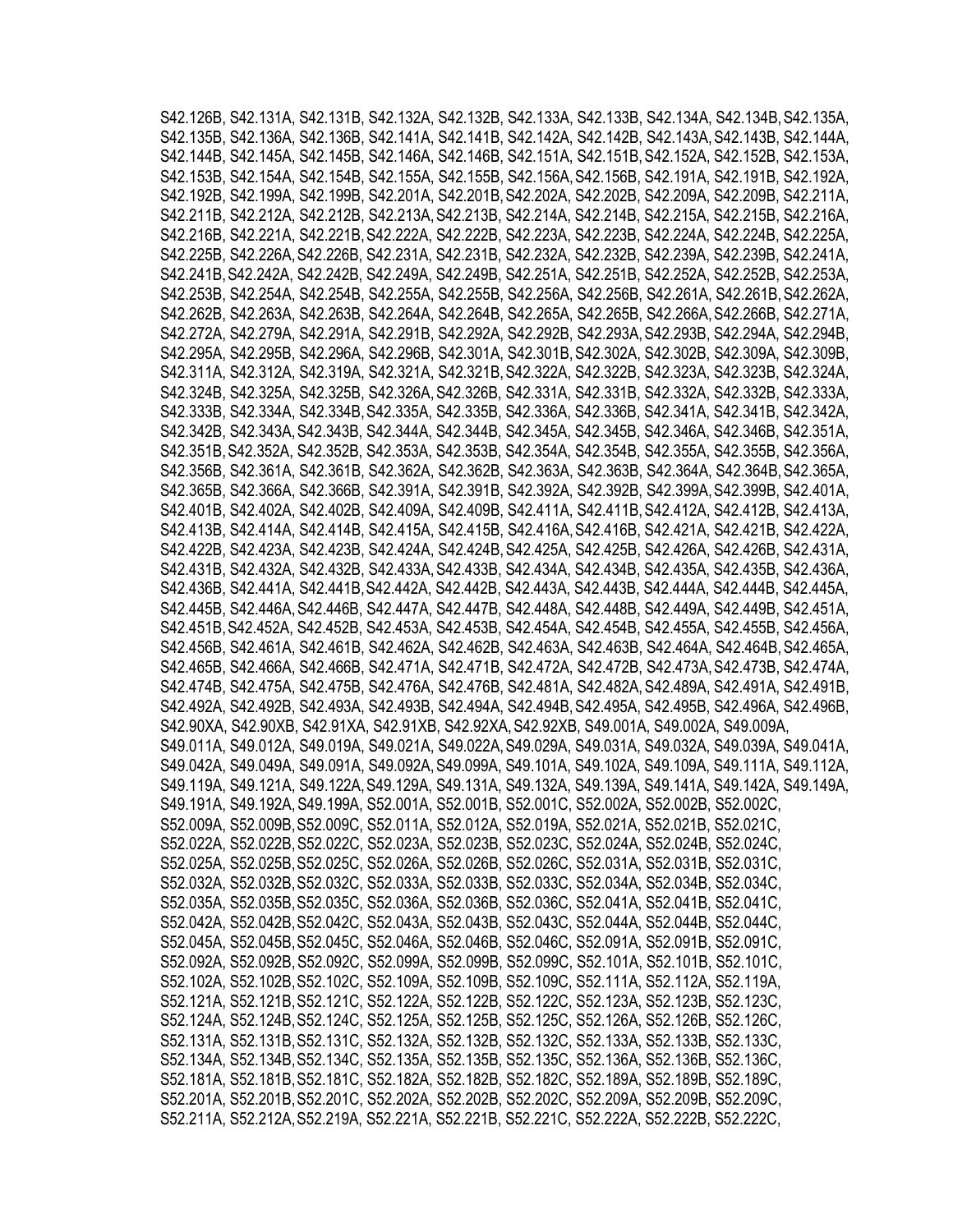|  |  |                                                                                           |  | S52.223A, S52.223B, S52.223C, S52.224A, S52.224B, S52.224C, S52.225A, S52.225B, S52.225C,                                                                                              |
|--|--|-------------------------------------------------------------------------------------------|--|----------------------------------------------------------------------------------------------------------------------------------------------------------------------------------------|
|  |  |                                                                                           |  | S52.226A, S52.226B, S52.226C, S52.231A, S52.231B, S52.231C, S52.232A, S52.232B, S52.232C,                                                                                              |
|  |  | S52.233A, S52.233B, S52.233C, S52.234A, S52.234B, S52.234C, S52.235A, S52.235B, S52.235C, |  |                                                                                                                                                                                        |
|  |  | S52.236A, S52.236B, S52.236C, S52.241A, S52.241B, S52.241C, S52.242A, S52.242B, S52.242C, |  |                                                                                                                                                                                        |
|  |  |                                                                                           |  | S52.243A, S52.243B, S52.243C, S52.244A, S52.244B, S52.244C, S52.245A, S52.245B, S52.245C,                                                                                              |
|  |  |                                                                                           |  | S52.246A, S52.246B, S52.246C, S52.251A, S52.251B, S52.251C, S52.252A, S52.252B, S52.252C,                                                                                              |
|  |  |                                                                                           |  | S52.253A, S52.253B, S52.253C, S52.254A, S52.254B, S52.254C, S52.255A, S52.255B, S52.255C,                                                                                              |
|  |  |                                                                                           |  | S52.256A, S52.256B, S52.256C, S52.261A, S52.261B, S52.261C, S52.262A, S52.262B, S52.262C,                                                                                              |
|  |  |                                                                                           |  | S52.263A, S52.263B, S52.263C, S52.264A, S52.264B, S52.264C, S52.265A, S52.265B, S52.265C,                                                                                              |
|  |  |                                                                                           |  | S52.266A, S52.266B, S52.266C, S52.271A, S52.271B, S52.271C, S52.272A, S52.272B, S52.272C,                                                                                              |
|  |  | S52.279A, S52.279B, S52.279C, S52.281A, S52.281B, S52.281C, S52.282A, S52.282B, S52.282C, |  |                                                                                                                                                                                        |
|  |  | S52.283A, S52.283B, S52.283C, S52.291A, S52.291B, S52.291C, S52.292A, S52.292B, S52.292C, |  |                                                                                                                                                                                        |
|  |  | S52.299A, S52.299B, S52.299C, S52.301A, S52.301B, S52.301C, S52.302A, S52.302B, S52.302C, |  |                                                                                                                                                                                        |
|  |  | S52.309A, S52.309B, S52.309C, S52.311A, S52.312A, S52.319A, S52.321A, S52.321B, S52.321C, |  |                                                                                                                                                                                        |
|  |  |                                                                                           |  | S52.322A, S52.322B, S52.322C, S52.323A, S52.323B, S52.323C, S52.324A, S52.324B, S52.324C,                                                                                              |
|  |  |                                                                                           |  | S52.325A, S52.325B, S52.325C, S52.326A, S52.326B, S52.326C, S52.331A, S52.331B, S52.331C,                                                                                              |
|  |  |                                                                                           |  | S52.332A, S52.332B, S52.332C, S52.333A, S52.333B, S52.333C, S52.334A, S52.334B, S52.334C,                                                                                              |
|  |  |                                                                                           |  | S52.335A, S52.335B, S52.335C, S52.336A, S52.336B, S52.336C, S52.341A, S52.341B, S52.341C,                                                                                              |
|  |  |                                                                                           |  | S52.342A, S52.342B, S52.342C, S52.343A, S52.343B, S52.343C, S52.344A, S52.344B, S52.344C,                                                                                              |
|  |  |                                                                                           |  | S52.345A, S52.345B, S52.345C, S52.346A, S52.346B, S52.346C, S52.351A, S52.351B, S52.351C,                                                                                              |
|  |  |                                                                                           |  | S52.352A, S52.352B, S52.352C, S52.353A, S52.353B, S52.353C, S52.354A, S52.354B, S52.354C,                                                                                              |
|  |  |                                                                                           |  | S52.355A, S52.355B, S52.355C, S52.356A, S52.356B, S52.356C, S52.361A, S52.361B, S52.361C, S52.362A,                                                                                    |
|  |  |                                                                                           |  | S52.362B, S52.362C, S52.363A, S52.363B, S52.363C, S52.364A, S52.364B, S52.364C, S52.365A,                                                                                              |
|  |  |                                                                                           |  | S52.365B, S52.365C, S52.366A, S52.366B, S52.366C, S52.371A, S52.371B, S52.371C, S52.372A,                                                                                              |
|  |  |                                                                                           |  | S52.372B, S52.372C, S52.379A, S52.379B, S52.379C, S52.381A, S52.381B, S52.381C, S52.382A,                                                                                              |
|  |  |                                                                                           |  | S52.382B, S52.382C, S52.389A, S52.389B, S52.389C, S52.391A, S52.391B, S52.391C, S52.392A,                                                                                              |
|  |  |                                                                                           |  | S52.392B, S52.392C, S52.399A, S52.399B, S52.399C, S52.501A, S52.501B, S52.501C, S52.502A,                                                                                              |
|  |  |                                                                                           |  | S52.502B, S52.502C, S52.509A, S52.509B, S52.509C, S52.511A, S52.511B, S52.511C, S52.512A,                                                                                              |
|  |  |                                                                                           |  | S52.512B, S52.512C, S52.513A, S52.513B, S52.513C, S52.514A, S52.514B, S52.514C, S52.515A,                                                                                              |
|  |  |                                                                                           |  | S52.515B, S52.515C, S52.516A, S52.516B, S52.516C, S52.521A, S52.522A, S52.529A, S52.531A,                                                                                              |
|  |  |                                                                                           |  | S52.531B, S52.531C, S52.532A, S52.532B, S52.532C, S52.539A, S52.539B, S52.539C, S52.541A,                                                                                              |
|  |  |                                                                                           |  |                                                                                                                                                                                        |
|  |  |                                                                                           |  | S52.541B, S52.541C, S52.542A, S52.542B, S52.542C, S52.549A, S52.549B, S52.549C, S52.551A,<br>S52.551B, S52.551C, S52.552A, S52.552B, S52.552C, S52.559A, S52.559B, S52.559C, S52.561A, |
|  |  |                                                                                           |  |                                                                                                                                                                                        |
|  |  |                                                                                           |  | S52.561B, S52.561C, S52.562A, S52.562B, S52.562C, S52.569A, S52.569B, S52.569C, S52.571A,                                                                                              |
|  |  |                                                                                           |  | S52.571B, S52.571C, S52.572A, S52.572B, S52.572C, S52.579A, S52.579B, S52.579C, S52.591A,                                                                                              |
|  |  | S52.591B, S52.591C, S52.592A, S52.592B, S52.592C, S52.599A, S52.599B, S52.599C, S52.601A  |  |                                                                                                                                                                                        |
|  |  |                                                                                           |  | S52.601B, S52.601C, S52.602A, S52.602B, S52.602C, S52.609A, S52.609B, S52.609C, S52.611A,                                                                                              |
|  |  |                                                                                           |  | S52.611B, S52.611C, S52.612A, S52.612B, S52.612C, S52.613A, S52.613B, S52.613C, S52.614A,                                                                                              |
|  |  |                                                                                           |  | S52.614B, S52.614C, S52.615A, S52.615B, S52.615C, S52.616A, S52.616B, S52.616C, S52.621A,                                                                                              |
|  |  |                                                                                           |  | S52.622A, S52.629A, S52.691A, S52.691B, S52.691C, S52.692A, S52.692B, S52.692C, S52.699A,                                                                                              |
|  |  |                                                                                           |  | S52.699B, S52.699C, S52.90XA, S52.90XB, S52.90XC, S52.91XA, S52.91XB, S52.91XC, S52.92XA,                                                                                              |
|  |  |                                                                                           |  | S52.92XB, S52.92XC, S59.001A, S59.002A, S59.009A, S59.011A, S59.012A, S59.019A, S59.021A,                                                                                              |
|  |  |                                                                                           |  | S59.022A, S59.029A, S59.031A, S59.032A, S59.039A, S59.041A, S59.042A, S59.049A, S59.091A, S59.092A,                                                                                    |
|  |  |                                                                                           |  | S59.099A, S59.101A, S59.102A, S59.109A, S59.111A, S59.112A, S59.119A, S59.121A, S59.122A, S59.129A,                                                                                    |
|  |  |                                                                                           |  | S59.131A, S59.132A, S59.139A, S59.141A, S59.142A, S59.149A, S59.191A, S59.192A, S59.199A, S59.201A,                                                                                    |
|  |  |                                                                                           |  | S59.202A, S59.209A, S59.211A, S59.212A, S59.219A, S59.221A, S59.222A, S59.229A, S59.231A, S59.232A,                                                                                    |
|  |  |                                                                                           |  | S59.239A, S59.241A, S59.242A, S59.249A, S59.291A, S59.292A, S59.299A, S62.001A, S62.001B, S62.002A,                                                                                    |
|  |  |                                                                                           |  | S62.002B, S62.009A, S62.009B, S62.011A, S62.011B, S62.012A, S62.012B, S62.013A, S62.013B, S62.014A,                                                                                    |
|  |  |                                                                                           |  | S62.014B, S62.015A, S62.015B, S62.016A, S62.016B, S62.021A, S62.021B, S62.022A, S62.022B, S62.023A,                                                                                    |
|  |  |                                                                                           |  | S62.023B, S62.024A, S62.024B, S62.025A, S62.025B, S62.026A, S62.026B, S62.031A, S62.031B, S62.032A,                                                                                    |
|  |  |                                                                                           |  | S62.032B, S62.033A, S62.033B, S62.034A, S62.034B, S62.035A, S62.035B, S62.036A, S62.036B, S62.101A,                                                                                    |
|  |  |                                                                                           |  | S62.101B, S62.102A, S62.102B, S62.109A, S62.109B, S62.111A, S62.111B, S62.112A, S62.112B, S62.113A,                                                                                    |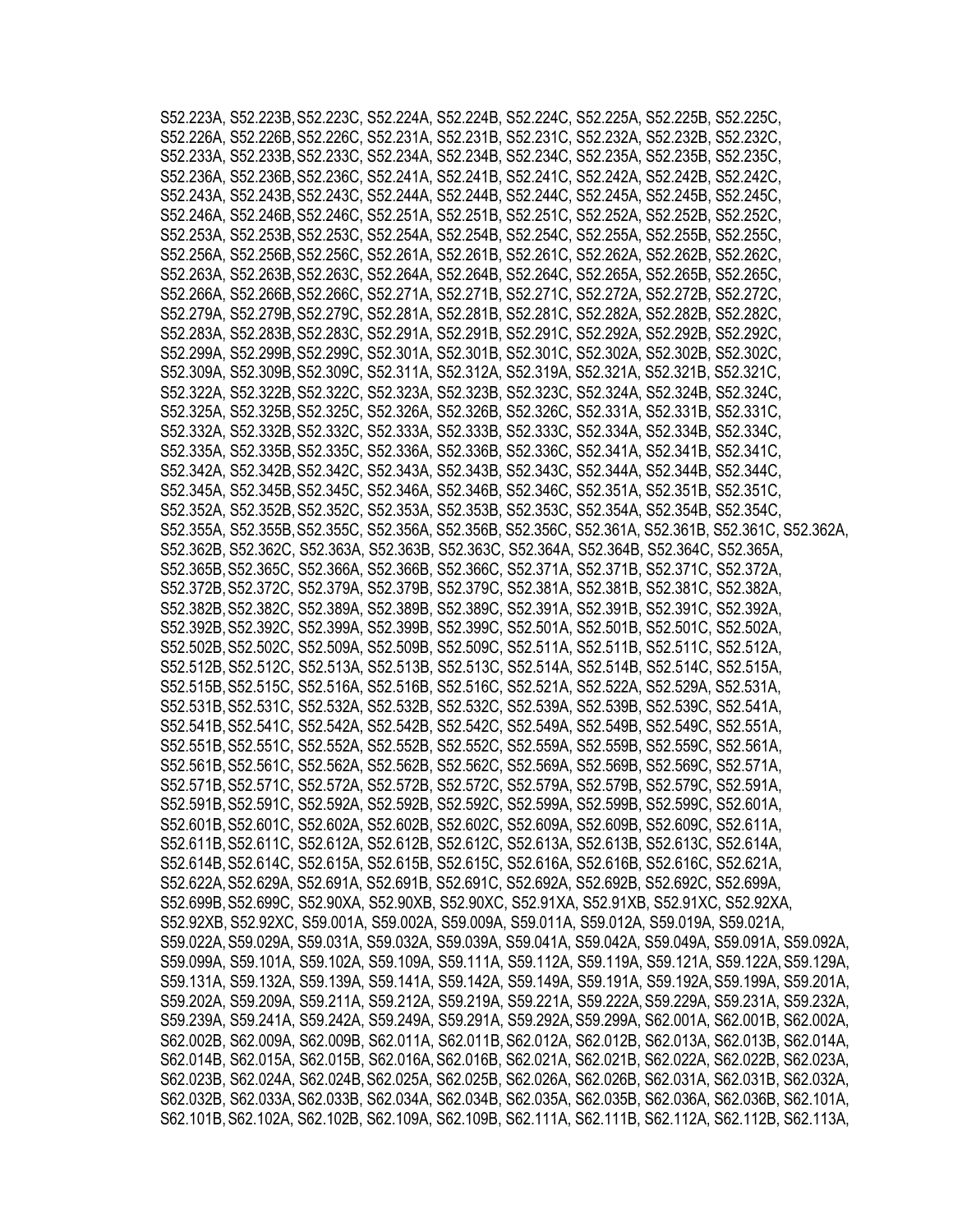S62.113B, S62.114A, S62.114B, S62.115A, S62.115B, S62.116A, S62.116B, S62.121A, S62.121B, S62.122A, S62.122B, S62.123A, S62.123B, S62.124A, S62.124B, S62.125A, S62.125B, S62.126A,S62.126B, S62.131A, S62.131B, S62.132A, S62.132B, S62.133A, S62.133B, S62.134A, S62.134B,S62.135A, S62.135B, S62.136A, S62.136B, S62.141A, S62.141B, S62.142A, S62.142B, S62.143A,S62.143B, S62.144A, S62.144B, S62.145A, S62.145B, S62.146A, S62.146B, S62.151A, S62.151B,S62.152A, S62.152B, S62.153A, S62.153B, S62.154A, S62.154B, S62.155A, S62.155B, S62.156A,S62.156B, S62.161A, S62.161B, S62.162A, S62.162B, S62.163A, S62.163B, S62.164A, S62.164B,S62.165A, S62.165B, S62.166A, S62.166B, S62.171A, S62.171B, S62.172A, S62.172B, S62.173A,S62.173B, S62.174A, S62.174B, S62.175A, S62.175B, S62.176A, S62.176B, S62.181A, S62.181B,S62.182A, S62.182B, S62.183A, S62.183B, S62.184A, S62.184B, S62.185A, S62.185B, S62.186A, S62.186B, S62.201A, S62.201B, S62.202A, S62.202B, S62.209A, S62.209B, S62.211A, S62.211B,S62.212A, S62.212B, S62.213A, S62.213B, S62.221A, S62.221B, S62.222A, S62.222B, S62.223A, S62.223B, S62.224A, S62.224B, S62.225A, S62.225B, S62.226A, S62.226B, S62.231A, S62.231B,S62.232A, S62.232B, S62.233A, S62.233B, S62.234A, S62.234B, S62.235A, S62.235B, S62.236A,S62.236B, S62.241A, S62.241B, S62.242A, S62.242B, S62.243A, S62.243B, S62.244A, S62.244B,S62.245A, S62.245B, S62.246A, S62.246B, S62.251A, S62.251B, S62.252A, S62.252B, S62.253A,S62.253B, S62.254A, S62.254B, S62.255A, S62.255B, S62.256A, S62.256B, S62.291A, S62.291B,S62.292A, S62.292B, S62.299A, S62.299B, S62.300A, S62.300B, S62.301A, S62.301B, S62.302A,S62.302B, S62.303A, S62.303B, S62.304A, S62.304B, S62.305A, S62.305B, S62.306A, S62.306B,S62.307A, S62.307B, S62.308A, S62.308B, S62.309A, S62.309B, S62.310A, S62.310B, S62.311A, S62.311B, S62.312A, S62.312B, S62.313A, S62.313B, S62.314A, S62.314B, S62.315A, S62.315B, S62.316A, S62.316B, S62.317A, S62.317B, S62.318A, S62.318B, S62.319A, S62.319B, S62.320A,S62.320B, S62.321A, S62.321B, S62.322A, S62.322B, S62.323A, S62.323B, S62.324A, S62.324B,S62.325A, S62.325B, S62.326A, S62.326B, S62.327A, S62.327B, S62.328A, S62.328B, S62.329A,S62.329B, S62.330A, S62.330B, S62.331A, S62.331B, S62.332A, S62.332B, S62.333A, S62.333B,S62.334A, S62.334B, S62.335A, S62.335B, S62.336A, S62.336B, S62.337A, S62.337B, S62.338A,S62.338B, S62.339A, S62.339B, S62.340A, S62.340B, S62.341A, S62.341B, S62.342A, S62.342B, S62.343A, S62.343B, S62.344A, S62.344B, S62.345A, S62.345B, S62.346A, S62.346B, S62.347A,S62.347B, S62.348A, S62.348B, S62.349A, S62.349B, S62.350A, S62.350B, S62.351A, S62.351B, S62.352A, S62.352B, S62.353A, S62.353B, S62.354A, S62.354B, S62.355A, S62.355B, S62.356A,S62.356B, S62.357A, S62.357B, S62.358A, S62.358B, S62.359A, S62.359B, S62.360A, S62.360B, S62.361A, S62.361B, S62.362A, S62.362B, S62.363A, S62.363B, S62.364A, S62.364B, S62.365A, S62.365B, S62.366A, S62.366B, S62.367A, S62.367B, S62.368A, S62.368B, S62.369A, S62.369B,S62.390A, S62.390B, S62.391A, S62.391B, S62.392A, S62.392B, S62.393A, S62.393B, S62.394A,S62.394B, S62.395A, S62.395B, S62.396A, S62.396B, S62.397A, S62.397B, S62.398A, S62.398B,S62.399A, S62.399B, S62.90XA, S62.90XB, S62.91XA, S62.91XB, S62.92XA, S62.92XB, S72.001A, S72.001B, S72.001C, S72.002A, S72.002B, S72.002C, S72.009A, S72.009B, S72.009C, S72.011A,S72.011B, S72.011C, S72.012A, S72.012B, S72.012C, S72.019A, S72.019B, S72.019C, S72.021A,S72.021B, S72.021C, S72.022A, S72.022B, S72.022C, S72.023A, S72.023B, S72.023C, S72.024A,S72.024B, S72.024C, S72.025A, S72.025B, S72.025C, S72.026A, S72.026B, S72.026C, S72.031A,S72.031B, S72.031C, S72.032A, S72.032B, S72.032C, S72.033A, S72.033B, S72.033C, S72.034A,S72.034B, S72.034C, S72.035A, S72.035B, S72.035C, S72.036A, S72.036B, S72.036C, S72.041A,S72.041B, S72.041C, S72.042A, S72.042B, S72.042C, S72.043A, S72.043B, S72.043C, S72.044A,S72.044B, S72.044C, S72.045A, S72.045B, S72.045C, S72.046A, S72.046B, S72.046C, S72.051A,S72.051B, S72.051C, S72.052A, S72.052B, S72.052C, S72.059A, S72.059B, S72.059C, S72.061A,S72.061B, S72.061C, S72.062A, S72.062B, S72.062C, S72.063A, S72.063B, S72.063C, S72.064A,S72.064B, S72.064C, S72.065A, S72.065B, S72.065C, S72.066A, S72.066B, S72.066C, S72.091A,S72.091B, S72.091C, S72.092A, S72.092B, S72.092C, S72.099A, S72.099B, S72.099C, S72.101A S72.101B, S72.101C, S72.102A, S72.102B, S72.102C, S72.109A, S72.109B, S72.109C, S72.111A,S72.111B, S72.111C, S72.112A, S72.112B, S72.112C, S72.113A, S72.113B, S72.113C, S72.114A,S72.114B, S72.114C, S72.115A, S72.115B, S72.115C, S72.116A, S72.116B, S72.116C, S72.121A,S72.121B, S72.121C, S72.122A, S72.122B, S72.122C, S72.123A, S72.123B, S72.123C, S72.124A,S72.124B, S72.124C, S72.125A, S72.125B, S72.125C, S72.126A, S72.126B, S72.126C, S72.131A,S72.131B, S72.131C, S72.132A, S72.132B, S72.132C, S72.133A, S72.133B, S72.133C, S72.134A,S72.134B, S72.134C, S72.135A, S72.135B, S72.135C, S72.136A, S72.136B, S72.136C, S72.141A,S72.141B, S72.141C, S72.142A, S72.142B,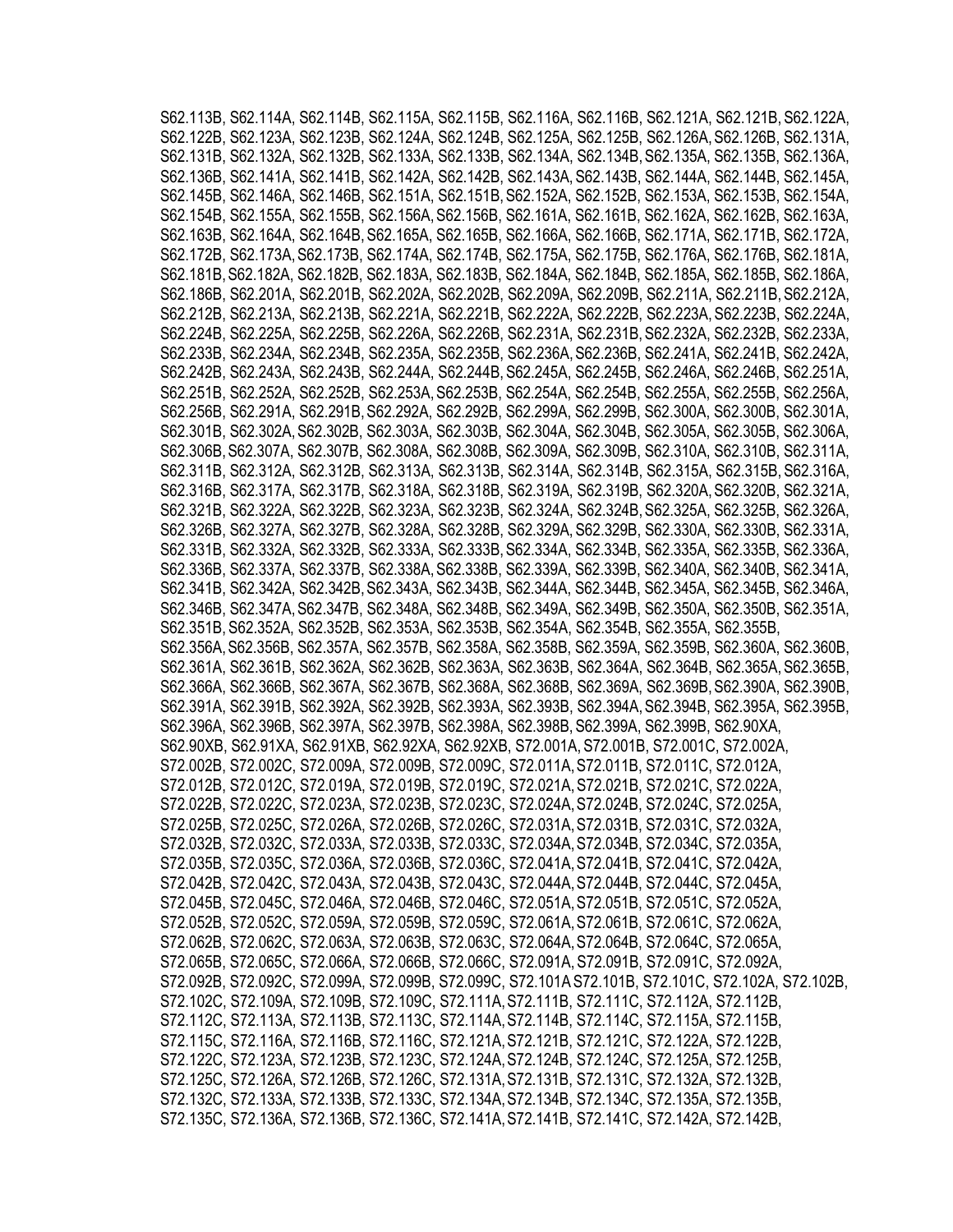S72.142C, S72.143A, S72.143B, S72.143C, S72.144A,S72.144B, S72.144C, S72.145A, S72.145B, S72.145C, S72.146A, S72.146B, S72.146C, S72.21XA,S72.21XB, S72.21XC, S72.22XA, S72.22XB, S72.22XC, S72.23XA, S72.23XB, S72.23XC, S72.24XA, S72.24XB, S72.24XC, S72.25XA, S72.25XB, S72.25XC, S72.26XA, S72.26XB, S72.26XC, S72.301A, S72.301B, S72.301C, S72.302A, S72.302B, S72.302C, S72.309A, S72.309B, S72.309C, S72.321A,S72.321B, S72.321C, S72.322A, S72.322B, S72.322C, S72.323A, S72.323B, S72.323C, S72.324A,S72.324B, S72.324C, S72.325A, S72.325B, S72.325C, S72.326A, S72.326B, S72.326C, S72.331A,S72.331B, S72.331C, S72.332A, S72.332B, S72.332C, S72.333A, S72.333B, S72.333C, S72.334A,S72.334B, S72.334C, S72.335A, S72.335B, S72.335C, S72.336A, S72.336B, S72.336C, S72.341A,S72.341B, S72.341C, S72.342A, S72.342B, S72.342C, S72.343A, S72.343B, S72.343C, S72.344A,S72.344B, S72.344C, S72.345A, S72.345B, S72.345C, S72.346A, S72.346B, S72.346C, S72.351A,S72.351B, S72.351C, S72.352A, S72.352B, S72.352C, S72.353A, S72.353B, S72.353C, S72.354A,S72.354B, S72.354C, S72.355A, S72.355B, S72.355C, S72.356A, S72.356B, S72.356C, S72.361A,S72.361B, S72.361C, S72.362A, S72.362B, S72.362C, S72.363A, S72.363B, S72.363C, S72.364A,S72.364B, S72.364C, S72.365A, S72.365B, S72.365C, S72.366A, S72.366B, S72.366C, S72.391A, S72.391B, S72.391C, S72.392A, S72.392B, S72.392C, S72.399A, S72.399B, S72.399C, S72.401A, S72.401B, S72.401C, S72.402A, S72.402B, S72.402C, S72.409A, S72.409B, S72.409C, S72.411A,S72.411B, S72.411C, S72.412A, S72.412B, S72.412C, S72.413A, S72.413B, S72.413C, S72.414A,S72.414B, S72.414C, S72.415A, S72.415B, S72.415C, S72.416A, S72.416B, S72.416C, S72.421A,S72.421B, S72.421C, S72.422A, S72.422B, S72.422C, S72.423A, S72.423B, S72.423C, S72.424A,S72.424B, S72.424C, S72.425A, S72.425B, S72.425C, S72.426A, S72.426B, S72.426C, S72.431A,S72.431B, S72.431C, S72.432A, S72.432B, S72.432C, S72.433A, S72.433B, S72.433C, S72.434A,S72.434B, S72.434C, S72.435A, S72.435B, S72.435C, S72.436A, S72.436B, S72.436C, S72.441A,S72.441B, S72.441C, S72.442A, S72.442B, S72.442C, S72.443A, S72.443B, S72.443C, S72.444A,S72.444B, S72.444C, S72.445A, S72.445B, S72.445C, S72.446A, S72.446B, S72.446C, S72.451A,S72.451B, S72.451C, S72.452A, S72.452B, S72.452C, S72.453A, S72.453B, S72.453C, S72.454A,S72.454B, S72.454C, S72.455A, S72.455B, S72.455C, S72.456A, S72.456B, S72.456C, S72.461A,S72.461B, S72.461C, S72.462A, S72.462B, S72.462C, S72.463A, S72.463B, S72.463C, S72.464A,S72.464B, S72.464C, S72.465A, S72.465B, S72.465C, S72.466A, S72.466B, S72.466C, S72.471A,S72.472A, S72.479A, S72.491A, S72.491B, S72.491C, S72.492A, S72.492B, S72.492C, S72.499A,S72.499B, S72.499C, S72.8X1A, S72.8X1B, S72.8X1C, S72.8X2A, S72.8X2B, S72.8X2C, S72.8X9A, S72.8X9B, S72.8X9C, S72.90XA, S72.90XB, S72.90XC, S72.91XA, S72.91XB, S72.91XC, S72.92XA, S72.92XB, S72.92XC, S79.001A, S79.002A, S79.009A, S79.011A, S79.012A, S79.019A, S79.091A, S79.092A, S79.099A, S79.101A, S79.102A, S79.109A, S79.111A, S79.112A, S79.119A, S79.121A,S79.122A, S79.129A, S79.131A, S79.132A, S79.139A, S79.141A, S79.142A, S79.149A, S79.191A,S79.192A, S79.199A, S82.001A, S82.001B, S82.001C, S82.002A, S82.002B, S82.002C, S82.009A,S82.009B, S82.009C, S82.011A, S82.011B, S82.011C, S82.012A, S82.012B, S82.012C, S82.013A,S82.013B, S82.013C, S82.014A, S82.014B, S82.014C, S82.015A, S82.015B, S82.015C, S82.016A,S82.016B, S82.016C, S82.021A, S82.021B, S82.021C, S82.022A, S82.022B, S82.022C, S82.023A,S82.023B, S82.023C, S82.024A, S82.024B, S82.024C, S82.025A, S82.025B, S82.025C, S82.026A,S82.026B, S82.026C, S82.031A, S82.031B, S82.031C, S82.032A, S82.032B, S82.032C, S82.033A,S82.033B, S82.033C, S82.034A, S82.034B, S82.034C, S82.035A, S82.035B, S82.035C, S82.036A,S82.036B, S82.036C, S82.041A, S82.041B, S82.041C, S82.042A, S82.042B, S82.042C, S82.043A,S82.043B, S82.043C, S82.044A, S82.044B, S82.044C, S82.045A, S82.045B, S82.045C, S82.046A,S82.046B, S82.046C, S82.091A, S82.091B, S82.091C, S82.092A, S82.092B, S82.092C, S82.099A,S82.099B, S82.099C, S82.101A, S82.101B, S82.101C, S82.102A, S82.102B, S82.102C, S82.109A,S82.109B, S82.109C, S82.111A, S82.111B, S82.111C, S82.112A, S82.112B, S82.112C, S82.113A,S82.113B, S82.113C, S82.114A, S82.114B, S82.114C, S82.115A, S82.115B, S82.115C, S82.116A,S82.116B, S82.116C, S82.121A, S82.121B, S82.121C, S82.122A, S82.122B, S82.122C, S82.123A,S82.123B, S82.123C, S82.124A, S82.124B, S82.124C, S82.125A, S82.125B, S82.125C, S82.126A,S82.126B, S82.126C, S82.131A, S82.131B, S82.131C, S82.132A, S82.132B, S82.132C, S82.133A,S82.133B, S82.133C, S82.134A, S82.134B, S82.134C, S82.135A, S82.135B, S82.135C, S82.136A,S82.136B, S82.136C, S82.141A, S82.141B, S82.141C,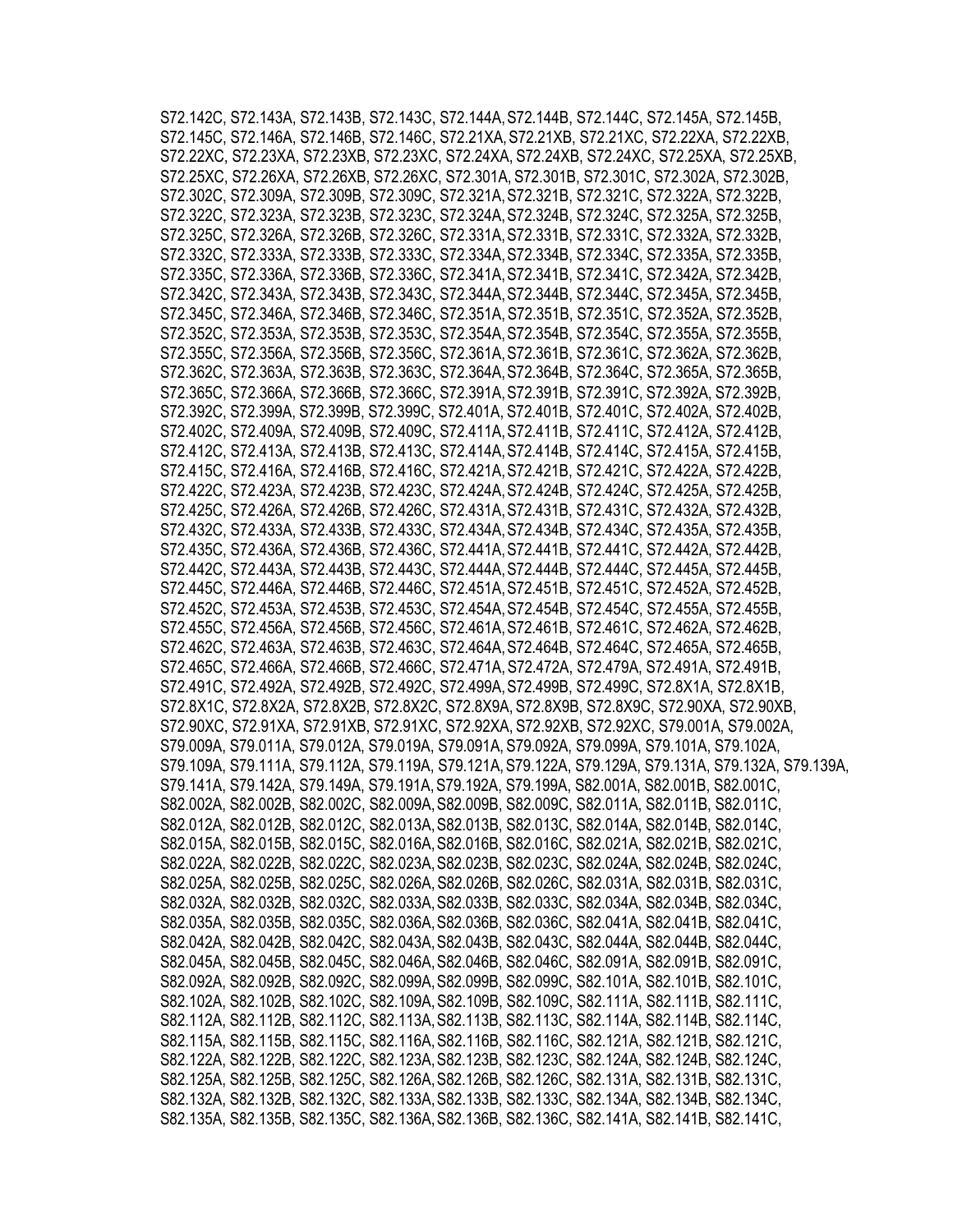S82.142A, S82.142B, S82.142C, S82.143A,S82.143B, S82.143C, S82.144A, S82.144B, S82.144C, S82.145A, S82.145B, S82.145C, S82.146A,S82.146B, S82.146C, S82.151A, S82.151B, S82.151C, S82.152A, S82.152B, S82.152C, S82.153A,S82.153B, S82.153C, S82.154A, S82.154B, S82.154C, S82.155A, S82.155B, S82.155C, S82.156A,S82.156B, S82.156C, S82.161A, S82.162A, S82.169A, S82.191A, S82.191B, S82.191C, S82.192A,S82.192B, S82.192C, S82.199A, S82.199B, S82.199C, S82.201A, S82.201B, S82.201C, S82.202A,S82.202B, S82.202C, S82.209A, S82.209B, S82.209C, S82.221A, S82.221B, S82.221C, S82.222A,S82.222B, S82.222C, S82.223A, S82.223B, S82.223C, S82.224A, S82.224B, S82.224C, S82.225A,S82.225B, S82.225C, S82.226A, S82.226B, S82.226C, S82.231A, S82.231B, S82.231C, S82.232A,S82.232B, S82.232C, S82.233A, S82.233B, S82.233C, S82.234A, S82.234B, S82.234C, S82.235A,S82.235B, S82.235C, S82.236A, S82.236B, S82.236C, S82.241A, S82.241B, S82.241C, S82.242A,S82.242B, S82.242C, S82.243A, S82.243B, S82.243C, S82.244A, S82.244B, S82.244C, S82.245A,S82.245B, S82.245C, S82.246A, S82.246B, S82.246C, S82.251A, S82.251B, S82.251C, S82.252A,S82.252B, S82.252C, S82.253A, S82.253B, S82.253C, S82.254A, S82.254B, S82.254C, S82.255A,S82.255B, S82.255C, S82.256A, S82.256B, S82.256C, S82.261A, S82.261B, S82.261C, S82.262A, S82.262B, S82.262C, S82.263A, S82.263B, S82.263C, S82.264A, S82.264B, S82.264C, S82.265A,S82.265B, S82.265C, S82.266A, S82.266B, S82.266C, S82.291A, S82.291B, S82.291C, S82.292A,S82.292B, S82.292C, S82.299A, S82.299B, S82.299C, S82.301A, S82.301B, S82.301C, S82.302A,S82.302B, S82.302C, S82.309A, S82.309B, S82.309C, S82.311A, S82.312A, S82.319A, S82.391A, S82.391B, S82.391C, S82.392A, S82.392B, S82.392C, S82.399A, S82.399B, S82.399C, S82.401A,S82.401B, S82.401C, S82.402A, S82.402B, S82.402C, S82.409A, S82.409B, S82.409C, S82.421A,S82.421B, S82.421C, S82.422A, S82.422B, S82.422C, S82.423A, S82.423B, S82.423C, S82.424A,S82.424B, S82.424C, S82.425A, S82.425B, S82.425C, S82.426A, S82.426B, S82.426C, S82.431A,S82.431B, S82.431C, S82.432A, S82.432B, S82.432C, S82.433A, S82.433B, S82.433C, S82.434A,S82.434B, S82.434C, S82.435A, S82.435B, S82.435C, S82.436A, S82.436B, S82.436C, S82.441A,S82.441B, S82.441C, S82.442A, S82.442B, S82.442C, S82.443A, S82.443B, S82.443C, S82.444A,S82.444B, S82.444C, S82.445A, S82.445B, S82.445C, S82.446A, S82.446B, S82.446C, S82.451A,S82.451B, S82.451C, S82.452A, S82.452B, S82.452C, S82.453A, S82.453B, S82.453C, S82.454A,S82.454B, S82.454C, S82.455A, S82.455B, S82.455C, S82.456A, S82.456B, S82.456C, S82.461A,S82.461B, S82.461C, S82.462A, S82.462B, S82.462C, S82.463A, S82.463B, S82.463C, S82.464A,S82.464B, S82.464C, S82.465A, S82.465B, S82.465C, S82.466A, S82.466B, S82.466C, S82.491A,S82.491B, S82.491C, S82.492A, S82.492B, S82.492C, S82.499A, S82.499B, S82.499C, S82.51XA,S82.51XB, S82.51XC, S82.52XA, S82.52XB, S82.52XC, S82.53XA, S82.53XB, S82.53XC, S82.54XA, S82.54XB, S82.54XC, S82.55XA, S82.55XB, S82.55XC, S82.56XA, S82.56XB, S82.56XC, S82.61XA, S82.61XB, S82.61XC, S82.62XA, S82.62XB, S82.62XC, S82.63XA, S82.63XB, S82.63XC, S82.64XA, S82.64XB, S82.64XC, S82.65XA, S82.65XB, S82.65XC, S82.66XA, S82.66XB, S82.66XC, S82.811A, S82.812A, S82.819A, S82.821A, S82.822A, S82.829A, S82.831A, S82.831B, S82.831C, S82.832A,S82.832B, S82.832C, S82.839A, S82.839B, S82.839C, S82.841A, S82.841B, S82.841C, S82.842A,S82.842B, S82.842C, S82.843A, S82.843B, S82.843C, S82.844A, S82.844B, S82.844C, S82.845A,S82.845B, S82.845C, S82.846A, S82.846B, S82.846C, S82.851A, S82.851B, S82.851C, S82.852A,S82.852B, S82.852C, S82.853A, S82.853B, S82.853C, S82.854A, S82.854B, S82.854C, S82.855A,S82.855B, S82.855C, S82.856A, S82.856B, S82.856C, S82.861A, S82.861B, S82.861C, S82.862A,S82.862B, S82.862C, S82.863A, S82.863B, S82.863C, S82.864A, S82.864B, S82.864C, S82.865A,S82.865B, S82.865C, S82.866A, S82.866B, S82.866C, S82.871A, S82.871B, S82.871C, S82.872A,S82.872B, S82.872C, S82.873A, S82.873B, S82.873C, S82.874A, S82.874B, S82.874C, S82.875A,S82.875B, S82.875C, S82.876A, S82.876B, S82.876C, S82.891A, S82.891B, S82.891C, S82.892A,S82.892B, S82.892C, S82.899A, S82.899B, S82.899C, S82.90XA, S82.90XB, S82.90XC, S82.91XA,S82.91XB, S82.91XC, S82.92XA, S82.92XB, S82.92XC, S89.001A, S89.002A, S89.009A, S89.011A,S89.012A, S89.019A, S89.021A, S89.022A, S89.029A, S89.031A, S89.032A, S89.039A, S89.041A,S89.042A, S89.049A, S89.091A, S89.092A, S89.099A, S89.101A, S89.102A, S89.109A, S89.111A, S89.112A, S89.119A, S89.121A, S89.122A, S89.129A, S89.131A, S89.132A, S89.139A, S89.141A, S89.142A, S89.149A, S89.191A, S89.192A, S89.199A, S89.201A, S89.202A, S89.209A, S89.211A,S89.212A, S89.219A, S89.221A, S89.222A, S89.229A, S89.291A, S89.292A, S89.299A, S89.301A, S89.302A, S89.309A,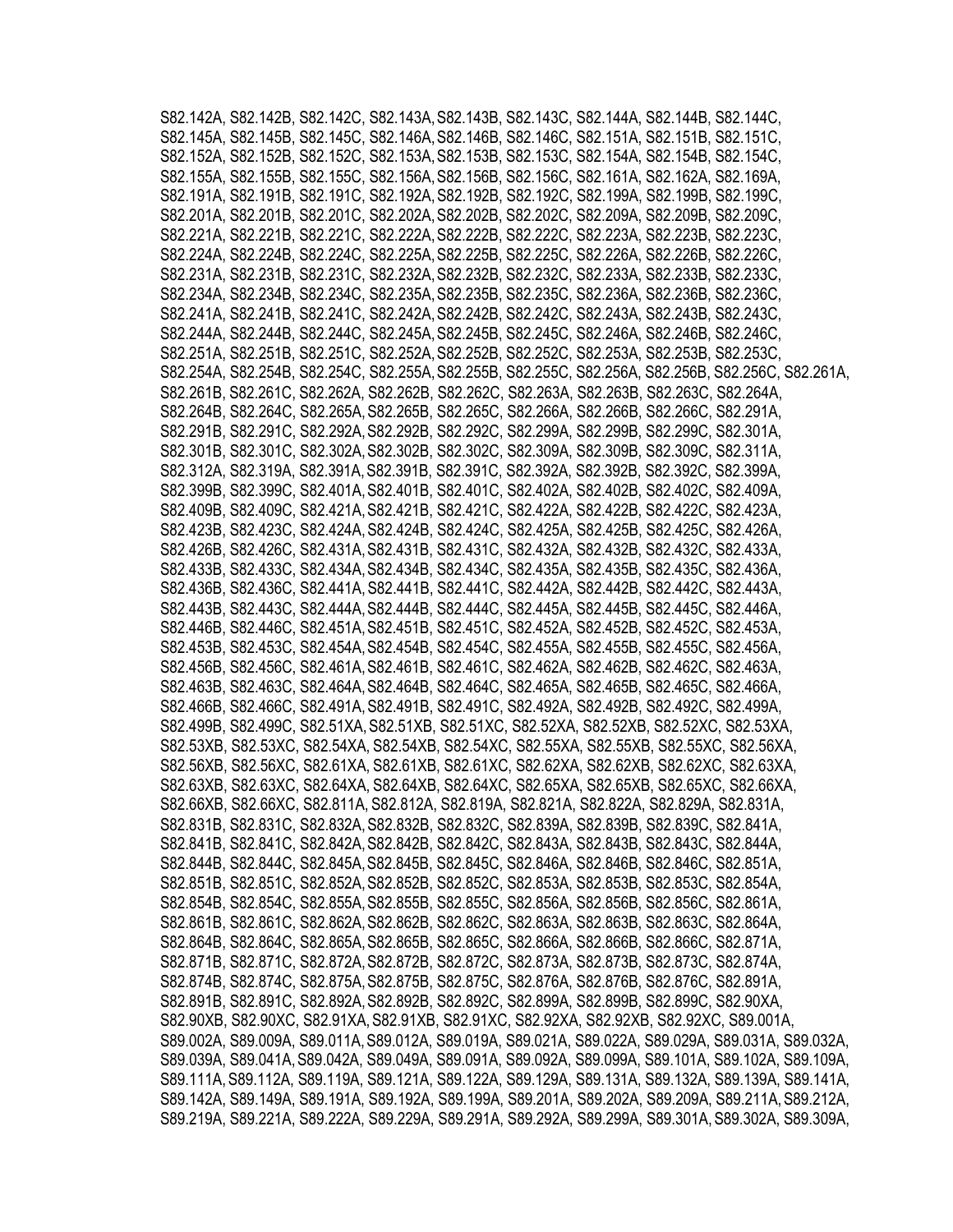S89.311A, S89.312A, S89.319A, S89.321A, S89.322A, S89.329A, S89.391A,S89.392A, S89.399A, S92.001A, S92.001B, S92.002A, S92.002B, S92.009A, S92.009B, S92.011A,S92.011B, S92.012A, S92.012B, S92.013A, S92.013B, S92.014A, S92.014B, S92.015A, S92.015B,S92.016A, S92.016B, S92.021A, S92.021B, S92.022A, S92.022B, S92.023A, S92.023B, S92.024A,S92.024B, S92.025A, S92.025B, S92.026A, S92.026B, S92.031A, S92.031B, S92.032A, S92.032B,S92.033A, S92.033B, S92.034A, S92.034B, S92.035A, S92.035B, S92.036A, S92.036B, S92.041A,S92.041B, S92.042A, S92.042B, S92.043A, S92.043B, S92.044A, S92.044B, S92.045A, S92.045B,S92.046A, S92.046B, S92.051A, S92.051B, S92.052A, S92.052B, S92.053A, S92.053B, S92.054A, S92.054B, S92.055A, S92.055B, S92.056A, S92.056B, S92.061A, S92.061B, S92.062A, S92.062B, S92.063A, S92.063B, S92.064A, S92.064B, S92.065A, S92.065B, S92.066A, S92.066B, S92.101A,S92.101B, S92.102A, S92.102B, S92.109A, S92.109B, S92.111A, S92.111B, S92.112A, S92.112B,S92.113A, S92.113B, S92.114A, S92.114B, S92.115A, S92.115B, S92.116A, S92.116B, S92.121A, S92.121B, S92.122A, S92.122B, S92.123A, S92.123B, S92.124A, S92.124B, S92.125A, S92.125B,S92.126A, S92.126B, S92.131A, S92.131B, S92.132A, S92.132B, S92.133A, S92.133B, S92.134A,S92.134B, S92.135A, S92.135B, S92.136A, S92.136B, S92.141A, S92.141B, S92.142A, S92.142B,S92.143A, S92.143B, S92.144A, S92.144B, S92.145A, S92.145B, S92.146A, S92.146B, S92.151A, S92.151B, S92.152A,S92.152B, S92.153A, S92.153B, S92.154A, S92.154B, S92.155A, S92.155B, S92.156A, S92.156B,S92.191A, S92.191B, S92.192A, S92.192B, S92.199A, S92.199B, S92.201A, S92.201B, S92.202A,S92.202B, S92.209A, S92.209B, S92.211A, S92.211B, S92.212A, S92.212B, S92.213A, S92.213B,S92.214A, S92.214B, S92.215A, S92.215B, S92.216A, S92.216B, S92.221A, S92.221B, S92.222A, S92.222B, S92.223A, S92.223B, S92.224A, S92.224B, S92.225A, S92.225B, S92.226A, S92.226B,S92.231A, S92.231B, S92.232A, S92.232B, S92.233A, S92.233B, S92.234A, S92.234B, S92.235A,S92.235B, S92.236A, S92.236B, S92.241A, S92.241B, S92.242A, S92.242B, S92.243A, S92.243B,S92.244A, S92.244B, S92.245A, S92.245B, S92.246A, S92.246B, S92.251A, S92.251B, S92.252A,S92.252B, S92.253A, S92.253B, S92.254A, S92.254B, S92.255A, S92.255B, S92.256A, S92.256B,S92.301A, S92.301B, S92.302A, S92.302B, S92.309A, S92.309B, S92.311A, S92.311B, S92.312A,S92.312B, S92.313A, S92.313B, S92.314A, S92.314B, S92.315A, S92.315B, S92.316A, S92.316B,S92.321A, S92.321B, S92.322A, S92.322B, S92.323A, S92.323B, S92.324A, S92.324B, S92.325A,S92.325B, S92.326A, S92.326B, S92.331A, S92.331B, S92.332A, S92.332B, S92.333A, S92.333B,S92.334A, S92.334B, S92.335A, S92.335B, S92.336A, S92.336B, S92.341A, S92.341B, S92.342A, S92.342B, S92.343A, S92.343B, S92.344A, S92.344B, S92.345A, S92.345B, S92.346A, S92.346B,S92.351A, S92.351B, S92.352A, S92.352B, S92.353A, S92.353B, S92.354A, S92.354B, S92.355A,S92.355B, S92.356A, S92.356B, S92.811A, S92.811B, S92.812A, S92.812B, S92.819A, S92.819B, S92.901A, S92.901B, S92.902A, S92.902B, S92.909A,S92.909B, S99.001A, S99.001B, S99.002A, S99.002B, S99.009A, S99.009B, S99.011A, S99.011B, S99.012A, S99.012B, S99.019A, S99.019B, S99.021A, S99.021B, S99.022A, S99.022B, S99.029A, S99.029B, S99.031A, S99.031B, S99.032A, S99.032B, S99.039A, S99.039B, S99.041A, S99.041B, S99.042A, S99.042B, S99.049A, S99.049B, S99.091A, S99.091B, S99.092A, S99.092B, S99.099A, S99.099B, S99.101A, S99.101B, S99.102A, S99.102B, S99.109A, S99.109B, S99.111A, S99.111B, S99.112A, S99.112B, S99.119A, S99.119B, S99.121A, S99.121B, S99.122A, S99.122B, S99.129A, S99.129B, S99.131A, S99.131B, S99.132A, S99.132B, S99.139A, S99.139B, S99.141A, S99.141B, S99.142A, S99.142B, S99.149A, S99.149B, S99.191A, S99.191B, S99.192A, S99.192B, S99.199A, S99.199B

#### **AND**

**Patient procedure during the performance period (CPT):** 22310, 22315, 22318, 22319, 22325, 22326, 22327, 22510, 22511, 22513, 22514, 25600, 25605, 25606, 25607, 25608, 25609, 27230, 27232, 27235, 27236, 27238, 27240, 27244, 27245, 27246, 27248

# **AND NOT**

#### **DENOMINATOR EXCLUSIONS:**

**Patients who utilize hospice services any time during the measurement period:** G9768 **OR**

**Patient had a bone mineral density test in the past two years OR received osteoporosis medication or therapy in the past 12 months:** G9769

**OR**

**Patients age 65 or older in Institutional Special Needs Plans (SNP) or residing in long-term care with POS code 32, 33, 34, 54, or 56 any time during the measurement period:** G9938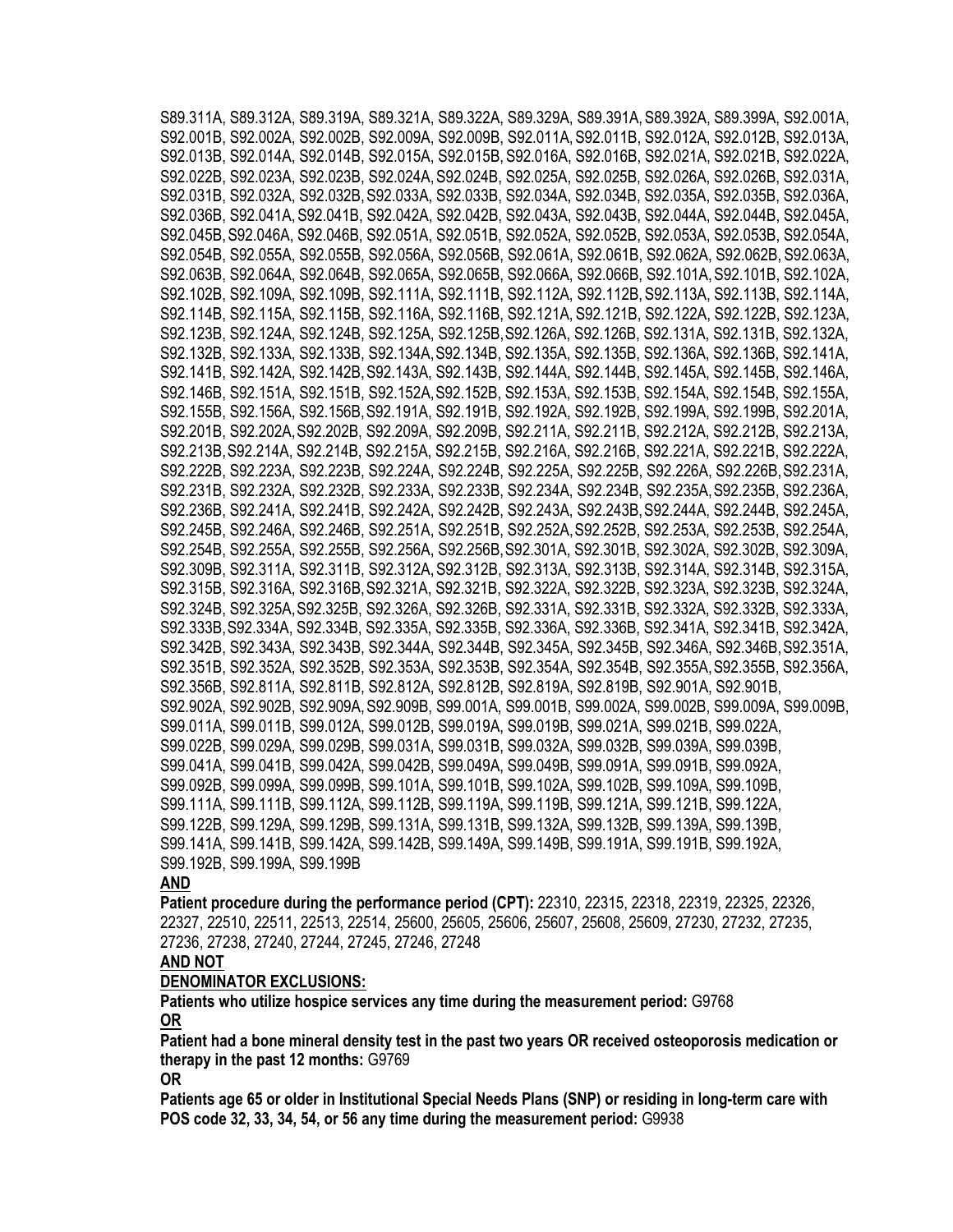### **NUMERATOR:**

Patients who received either a bone mineral density test or a prescription for a drug to treat osteoporosis in the six months after the fracture

#### **Definitions:**

**Pharmacologic Therapy** – U.S. Food and Drug Administration approved pharmacologic options for osteoporosis prevention and/or treatment of postmenopausal osteoporosis include, in alphabetical order: bisphosphonates (alendronate, alendronate-cholecalciferol, ibandronate, risedronate, zoledronic acid, calcitonin, teriparatide, denosumab, and raloxifine.

**Prescribed** – May include prescription given to the patient for treatment of osteoporosis (as listed above) at one or more encounters during the performance period, or documentation that patient is already taking pharmacologic therapy for osteoporosis, as documented in the current medical list.

**Bone Mineral Density (BMD)**- A bone density test is an examination by either special x-rays or ultrasound to determine how much bone mineral content (calcium and other minerals) is present in any section of bone.

*NUMERATOR NOTE: While the Central Dual Energy X-Ray Absorptiometry (DXA) is the most common measurement for measuring bone mineral density (BMD), for the purposes of submitting this measure, spinal densitometry X-ray, ultrasonography for densitometry, CT bone density axial and Peripheral Dual-energy X-Ray Absorptiometry (DXA) would meet performance and the intent of the measure and 3095F would be submitted.*

| <b>Numerator Options:</b>   | Central Dual-energy X-Ray Absorptiometry (DXA)                                                                                     |
|-----------------------------|------------------------------------------------------------------------------------------------------------------------------------|
| <b>Performance Met:</b>     | results documented (3095F)                                                                                                         |
| <u>OR</u>                   | Pharmacologic therapy (other than minerals/vitamins) for                                                                           |
| <b>Performance Met:</b>     | osteoporosis prescribed (G8633)                                                                                                    |
| <b>Performance Not Met:</b> | Central Dual energy X-ray absorptiometry (DXA)<br>measurement was not performed, reason not otherwise<br>specified (3095F with 8P) |
| <b>OR</b>                   | Pharmacologic therapy for osteoporosis was not                                                                                     |
| <b>Performance Not Met:</b> | prescribed, reason not given (G8635)                                                                                               |

## **RATIONALE:**

**OR**

The intent of this measure is secondary prevention of fractures through the appropriate diagnosis and treatment of osteoporosis. Detecting osteoporosis and initiating treatment will help to prevent future fractures from occurring.

Future fractures, especially in the older population, can cause significant health issues, decline in function, and, in some cases lead to mortality.

## **CLINICAL RECOMMENDATION STATEMENTS:**

Appropriate follow-up care for a fracture in post-menopausal women includes either 1) bone mineral density testing to assess whether a patient has osteoporosis or 2) receiving pharmacologic therapy to treat osteoporosis. This measure is based on guidelines and evidence that patients at high risk of fracture, including patients with a history of fragility fractures, should be screened for osteoporosis (USPSTF 2012, Nelson 2010, AACE 2010) and that patients who have a fragility fracture of the hip or spine should be provided with a treatment for osteoporosis (AACE 2010, Crandall 2012).

"The USPSTF recommends screening for osteoporosis in women aged 65 years or older and in younger women whose fracture risk is equal to or greater than that of a 65-year-old white woman who has no additional risk factors." (USPSTF 2011)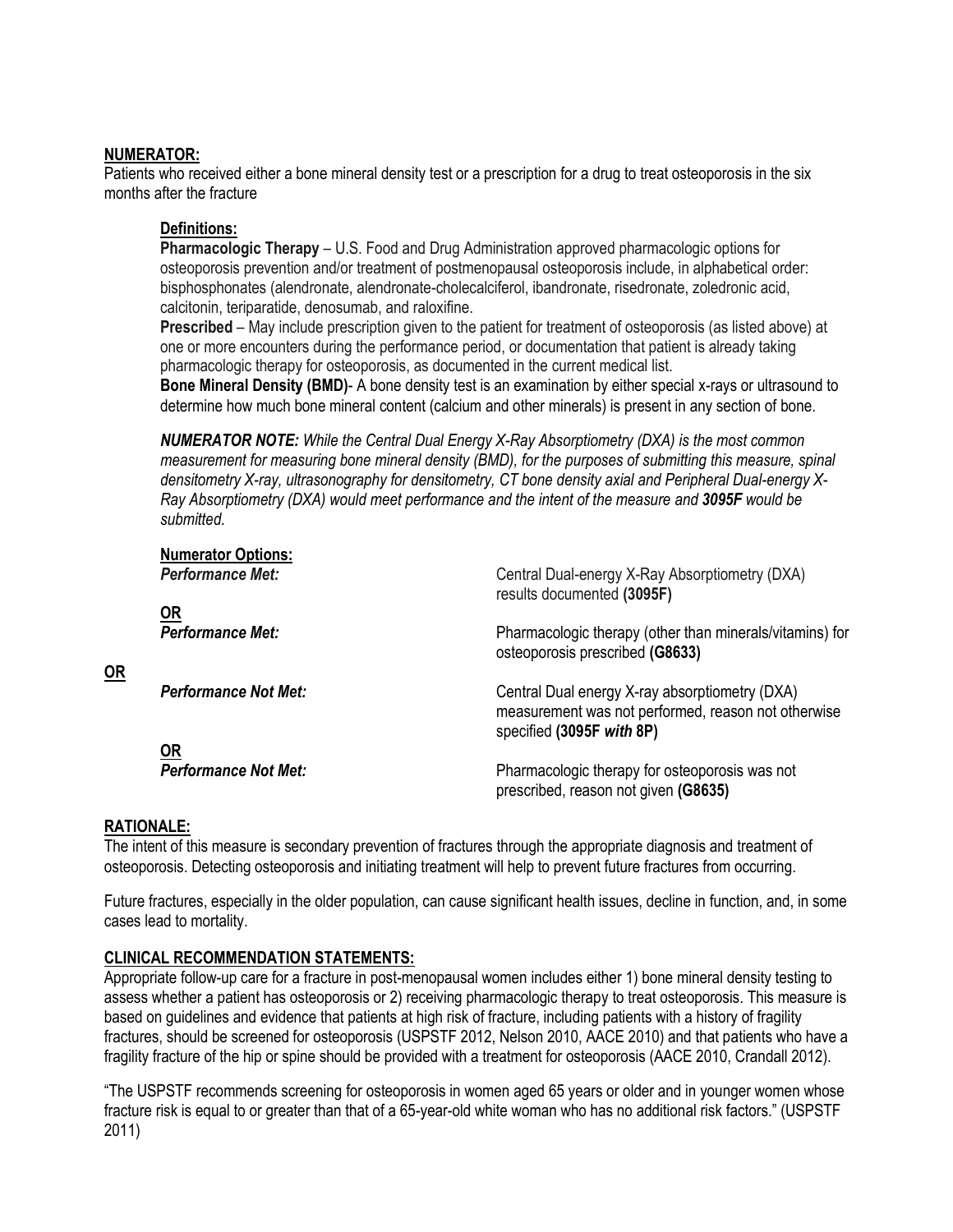All postmenopausal women with a history of fracture without major trauma should receive a bone mineral density test to test for osteoporosis (AACE 2010). Patients who have a history of fracture of the hip or spine also need pharmacologic therapy to treat for osteoporosis. (AACE 2010; NOF 2014)

American Association of Clinical Endocrinologists (AACE). Medical Guidelines for Clinical Practice for the Diagnosis and Treatment of Postmenopausal Osteoporosis, 2010 Dec. Guideline available from [Link to Medical Guidelines for Clinical](https://www.aace.com/files/osteo-guidelines-2010.pdf)  [Practice for the Diagnosis and Treatment of Postmenopausal Osteoporosis,](https://www.aace.com/files/osteo-guidelines-2010.pdf) accessed April 25, 2014.

National Osteoporosis Foundation. Clinician's Guide to Prevention and Treatment of Osteoporosis. Washington, DC: National Osteoporosis Foundation; 2014. Accessed at[: Link to Clinician's Guide to Prevention and Treatment of](http://nof.org/hcp/clinicians-guide)  **[Osteoporosis](http://nof.org/hcp/clinicians-guide)** 

Preventive Services Task Force (USPSTF). Recommendations and Rationale: Screening for Osteoporosis in Postmenopausal Women. January 2011. Accessed at[: Link to Recommendations and Rationale: Screening for](http://www.ahrq.gov/clinic/3rduspstf/osteoporosis/osteorr.html)  [Osteoporosis in Postmenopausal Women](http://www.ahrq.gov/clinic/3rduspstf/osteoporosis/osteorr.html)

## **COPYRIGHT:**

This Physician Performance Measure (Measure) and related data specifications have been developed by the PCPI(R) Foundation (PCPI[R]) and the National Committee for Quality Assurance (NCQA). This Measure is not a clinical guideline and does not establish a standard of medical care, and has not been tested for all potential applications. The Measure, while copyrighted, can be reproduced and distributed, without modification, for noncommercial purposes, eg, use by health care providers in connection with their practices. Commercial use is defined as the sale, license, or distribution of the Measure for commercial gain, or incorporation of the Measure into a product or service that is sold, licensed or distributed for commercial gain. Commercial uses of the Measure require a license agreement between the user and the PCPI(R) or NCQA. Neither the American Medical Association (AMA), nor the former AMA-convened Physician Consortium for Performance Improvement(R), PCPI, NCQA nor its members shall be responsible for any use of the Measure. (C) 2018 National Committee for Quality Assurance and PCPI (R) Foundation. All Rights Reserved.

Limited proprietary coding is contained in the Measure specifications for user convenience. Users of proprietary code sets should obtain all necessary licenses from the owners of the code sets. NCQA disclaims all liability for use or accuracy of any CPT or other codes contained in the specifications.

CPT(R) contained in the Measure specifications is copyright 2004-2018 American Medical Association. LOINC(R) copyright 2004-2018 Regenstrief Institute, Inc. This material contains SNOMED Clinical Terms(R) (SNOMED CT[R]) copyright 2004-2018 International Health Terminology Standards Development Organisation. ICD-10 copyright 2018 World Health Organization. All Rights Reserved.

The performance Measure is not a clinical guideline and does not establish a standard of medical care, and has not been tested for all potential applications.

## **THE MEASURE AND SPECIFICATIONS ARE PROVIDED "AS IS" WITHOUT WARRANTY OF ANY KIND.**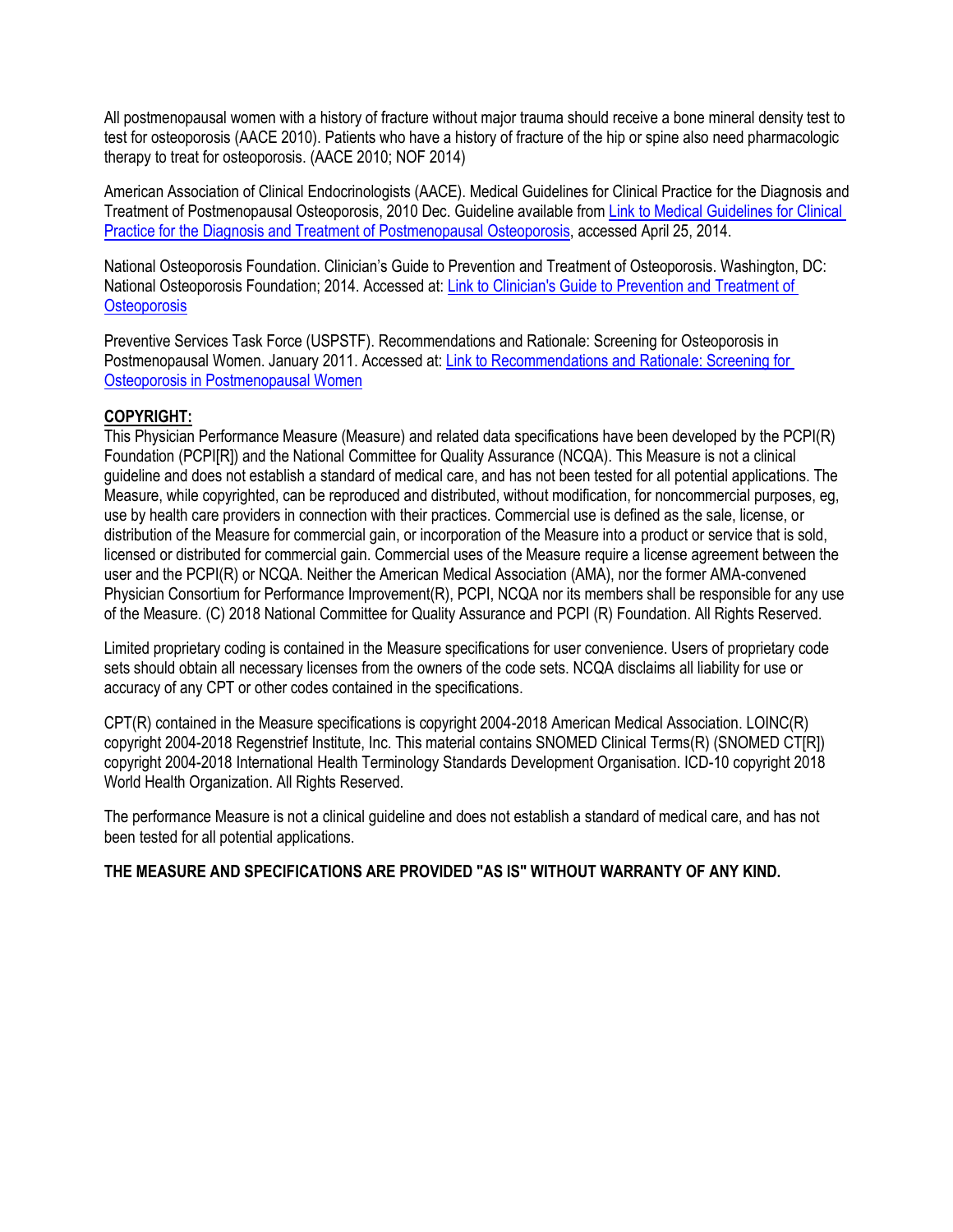

\* See the posted Measure Specification for specific coding and instructions to submit this measure

we we possed we say a book of the most common measurement for measuring bone mineral density (BMD), for the purposes of submitting this<br>measure, spinal densitometry X-ray, ultrasonography for densitometry, CT bone density and the intent of the measure and 3095F would be submitted.

This measure contains 2 Submission Criteria, although as the Sample Calculation indicates, there is ONLY one data completeness and one performance rate for this measure.

NOTE: Submission Frequency: Episode

CPT only copyright 2018 American Medical Association. All rights reserved.<br>The measure diagrams were developed by CMS as a supplemental resource to be used<br>in conjunction with the measure specifications. They should not b substitution for the measure specification.  $\sqrt{3}$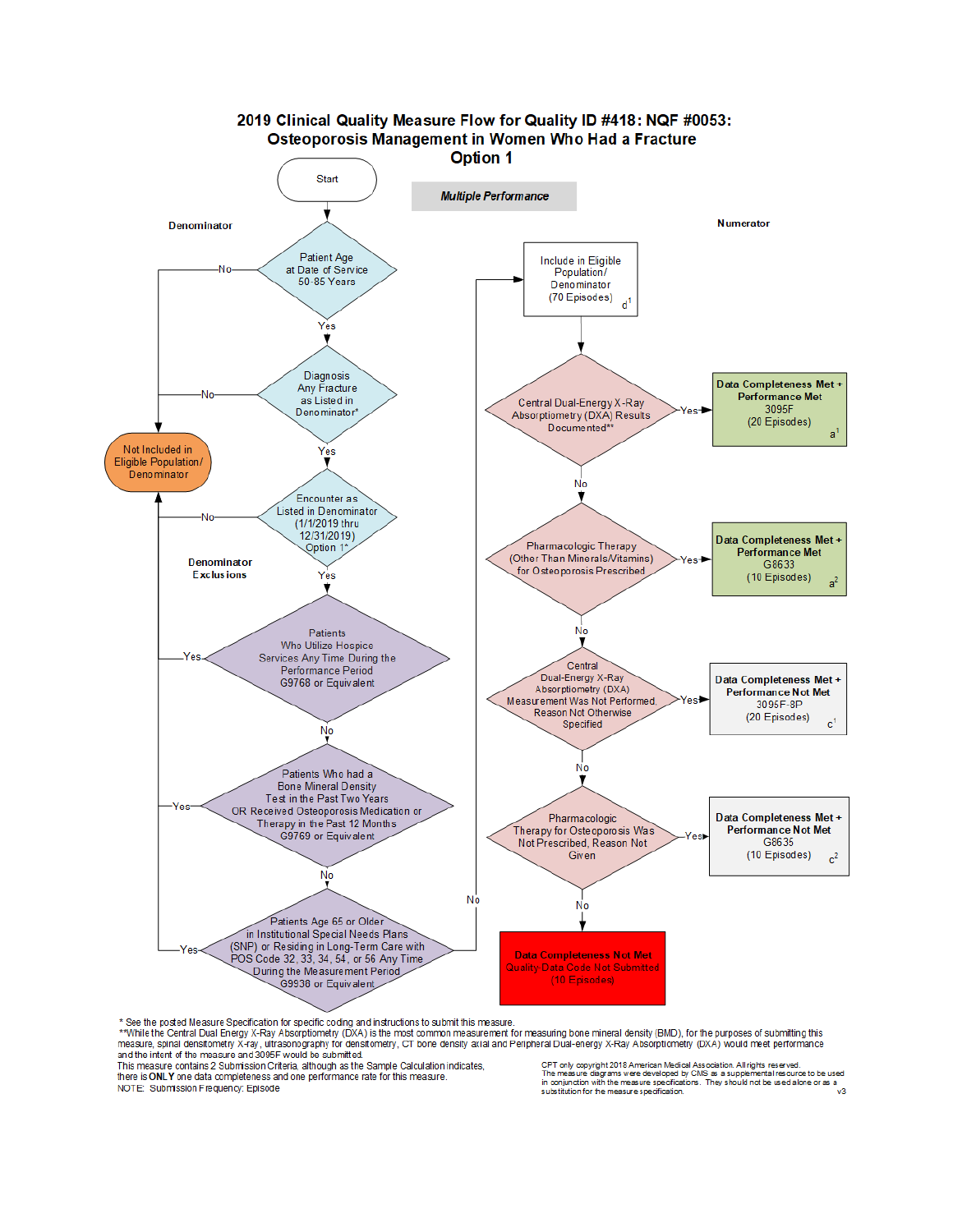

\* See the posted Measure Specification for specific coding and instructions to submit this measure.

\*\*While the Central Dual Energy X-Ray Absorptiometry (DXA) is the most common measurement for measuring bone mineral density (BMD), for the purposes of submitting this measure spinal densitometry X-ray Absorptiometry (DXA) and the intent of the measure and 3095F would be submitted.

This measure contains 2 Submission Criteria, although as the Sample Calculation indicates, there is ONLY one data completeness and one performance rate for this measure. NOTE: Submission Frequency: Episode

CPT only copyright 2018 American Medical Association. All rights reserved.<br>The measure diagrams were developed by CMS as a supplemental resource to be use<br>in conjunction with the measure specifications. They should not be ental resource to be used substitution for the measure specification. v3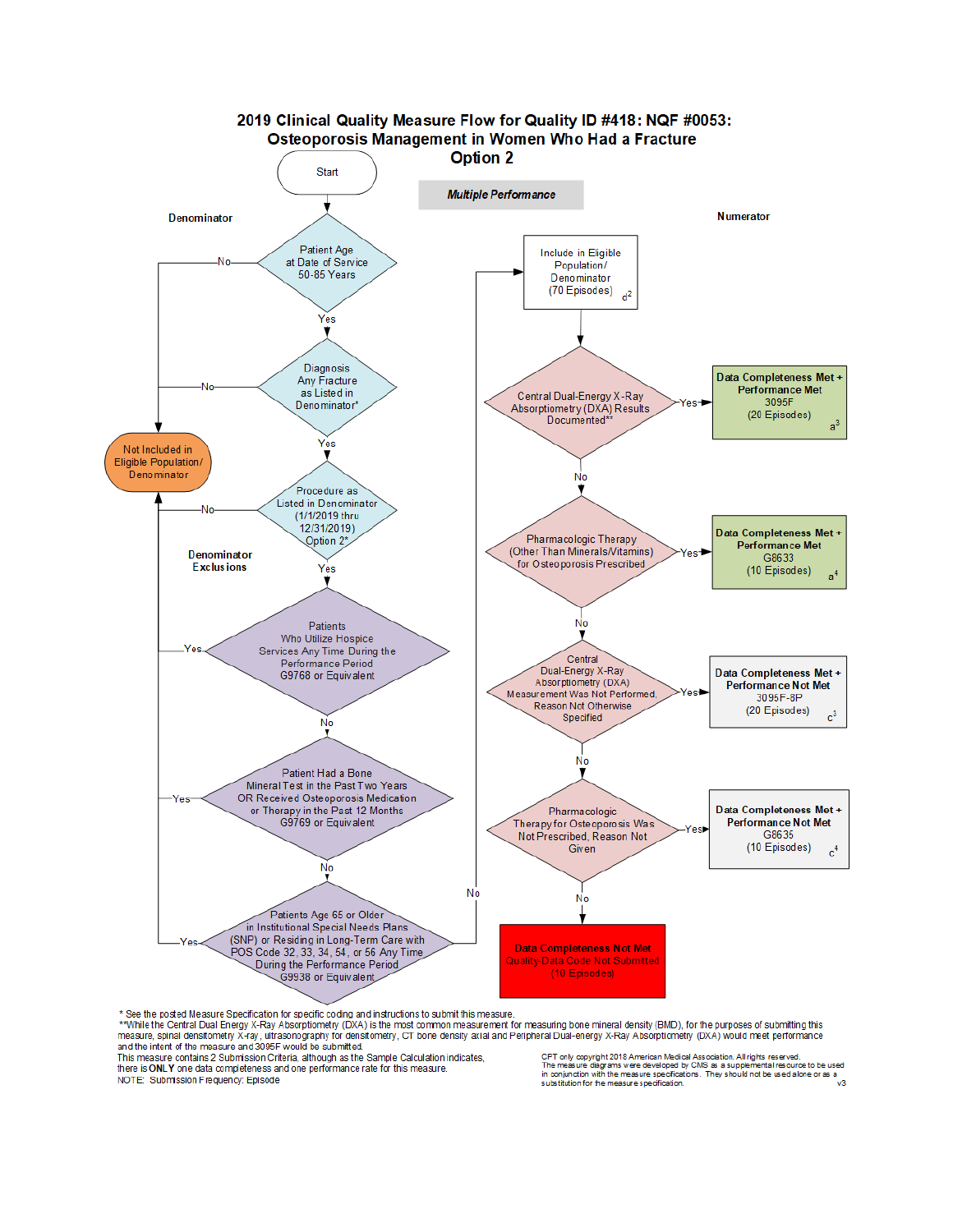#### 2019 Clinical Quality Measure Flow for Quality ID #418: NQF #0053: Osteoporosis Management in Women Who Had a Fracture

| Data Completeness=<br>Performance Met( $a^1 + a^2 + a^3 + a^4 = 60$ episodes) + Performance Not Met ( $c^1 + c^2 + c^3 + c^4 = 60$ episodes)<br>Eligible Population / Denominator $(d1+d2=140$ episodes) | <b>SAMPLE CALCULATIONS:</b><br>$= 120$ episodes<br>$= 85.71%$<br>$= 140$ episodes |
|----------------------------------------------------------------------------------------------------------------------------------------------------------------------------------------------------------|-----------------------------------------------------------------------------------|
| Performance Rate=                                                                                                                                                                                        |                                                                                   |
| Performance Met $(a1+a2+a3+a4 = 60$ episodes)                                                                                                                                                            | $60$ episodes = $50.00\%$<br>$=$                                                  |
| Data Completeness Numerator (120 episodes)                                                                                                                                                               | 120 episodes<br>$=$                                                               |

\* See the posted Measure Specification for specific coding and instructions to submit this measure.

\*\*While the Central Dual Energy X-Ray Absorptiometry (DXA) is the most common measurement for measuring bone mineral density (BMD), for the purposes of submitting this measure, spinal densitometry X-ray, ultrasonography for densitometry, CT bone density axial and Peripheral Dual-energy X-Ray Absorptiometry (DXA) would meet performance and the intent of the measure and 3095F would be submitted.

This measure contains 2 Submission Criteria, although as the Sample Calculation indicates, there is ONLY one data completeness and one performance rate for this measure.

NOTE: Submission Frequency: Episode

CPT only copyright 2018 American Medical Association. All rights reserved.<br>The measure diagrams were developed by CMS as a supplemental resource to be used<br>in conjunction with the measure specifications. They should not be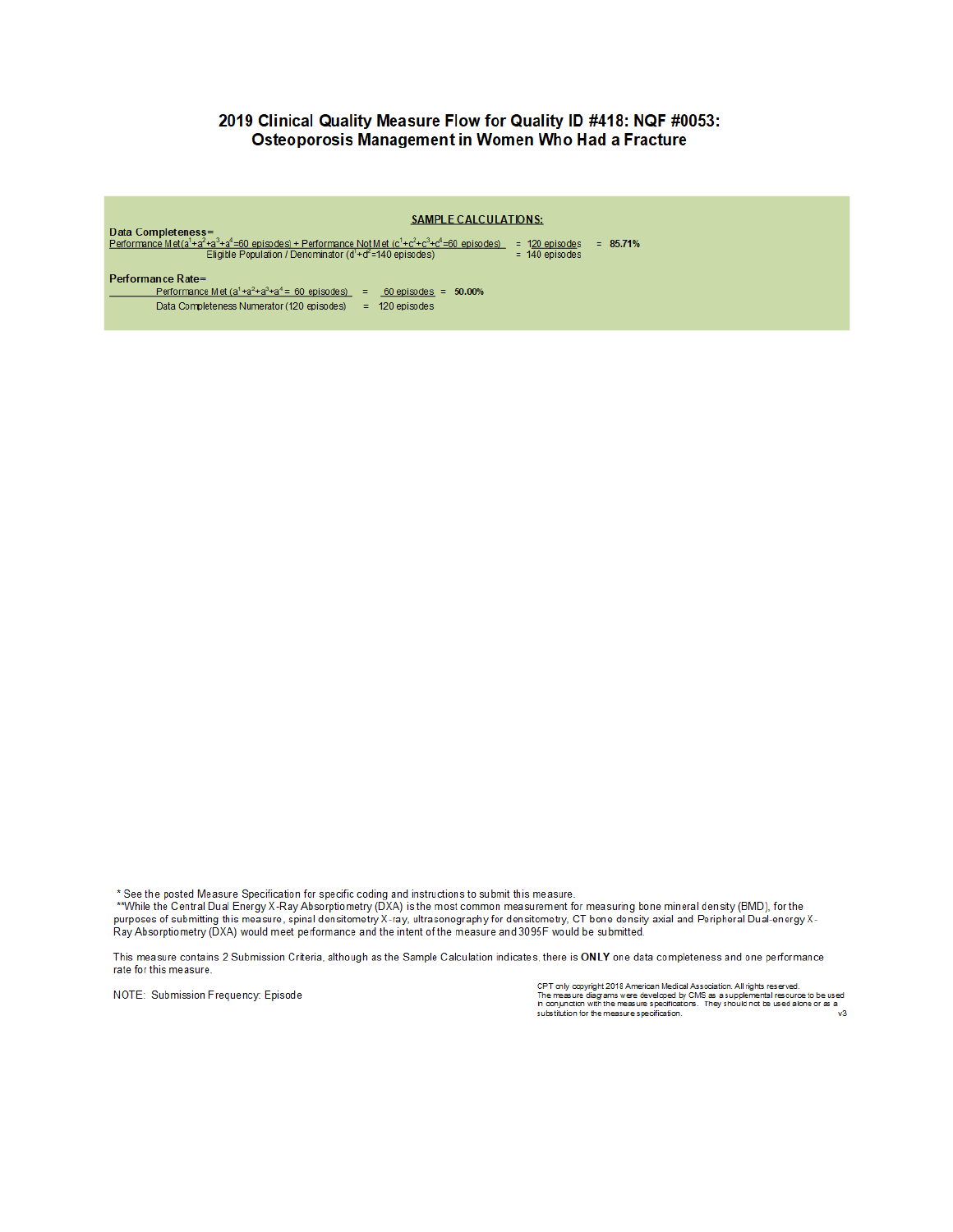# **2019 Clinical Quality Measure Flow Narrative for Quality ID #418 NQF #0053:Osteoporosis Osteoporosis Management in Women Who Had a Fracture**

Please refer to the specific section of the specification to identify the denominator and numerator information for use in submitting this Individual Specification.

#### **Submission Criteria 1**

- 1. Start with Denominator
- 2. Check Patient Age:
	- a. If the Patient Age is 50 to 85 Years on Date of Service equals No during the performance period, do not include in Eligible Population. Stop Processing.
	- b. If the Patient Age is 50 to 85 Years on Date of Service equals Yes during the performance period, proceed to check Patient Diagnosis.
- 3. Check Patient Diagnosis:
	- a. If Diagnosis of Any Fracture as Listed in the Denominator equals No, do not include in Eligible Population. Stop Processing.
	- b. If Diagnosis of Any Fracture as Listed in the Denominator equals Yes, proceed to check Encounter Performed.
- 4. Check Encounter Performed:
	- a. If Encounter as Listed in the Denominator equals No, do not include in Eligible Population. Stop Processing.
	- b. If Encounter as Listed in the Denominator equals Yes, proceed to check Patients Who Utilize Hospice Services Any Time During the Performance Period.
- 5. Check Patients Who Utilize Hospice Services Any Time During the Performance Period:
	- a. If Patients Who Utilize Hospice Services Any Time During the Performance Period equals No, proceed to check Patients Who Had a Bone Mineral Density Test in the Past Two Years OR Received Osteoporosis Medication or Therapy in the Past 12 Months.
	- b. If Patients Who Utilize Hospice Services Any Time During the Performance Period equals Yes, do not include in Eligible Population. Stop Processing.
- 6. Check Patients Who Had a Bone Mineral Density Test in the Past Two Years OR Received Osteoporosis Medication or Therapy in the Past 12 Months:
	- a. If Patients Who Had a Bone Mineral Density Test in the Past Two Years OR Received Osteoporosis Medication or Therapy in the Past 12 Months equals No, proceed to check Patients Age 65 or Older in Institutional Special Needs Plans (SNP) or Residing in Long-Term Care with POS code 32, 33, 34, 54, or 56 any time during the measurement period.
	- b. If Patients Who Had a Bone Mineral Density Test in the Past Two Years OR Received Osteoporosis Medication or Therapy in the Past 12 Months equals Yes, do not include in Eligible Population. Stop Processing.
- 7. Check Patients Age 65 or Older in Institutional Special Needs Plans (SNP) or Residing in Long-Term Care with POS code 32, 33, 34, 54, or 56 any time during the measurement period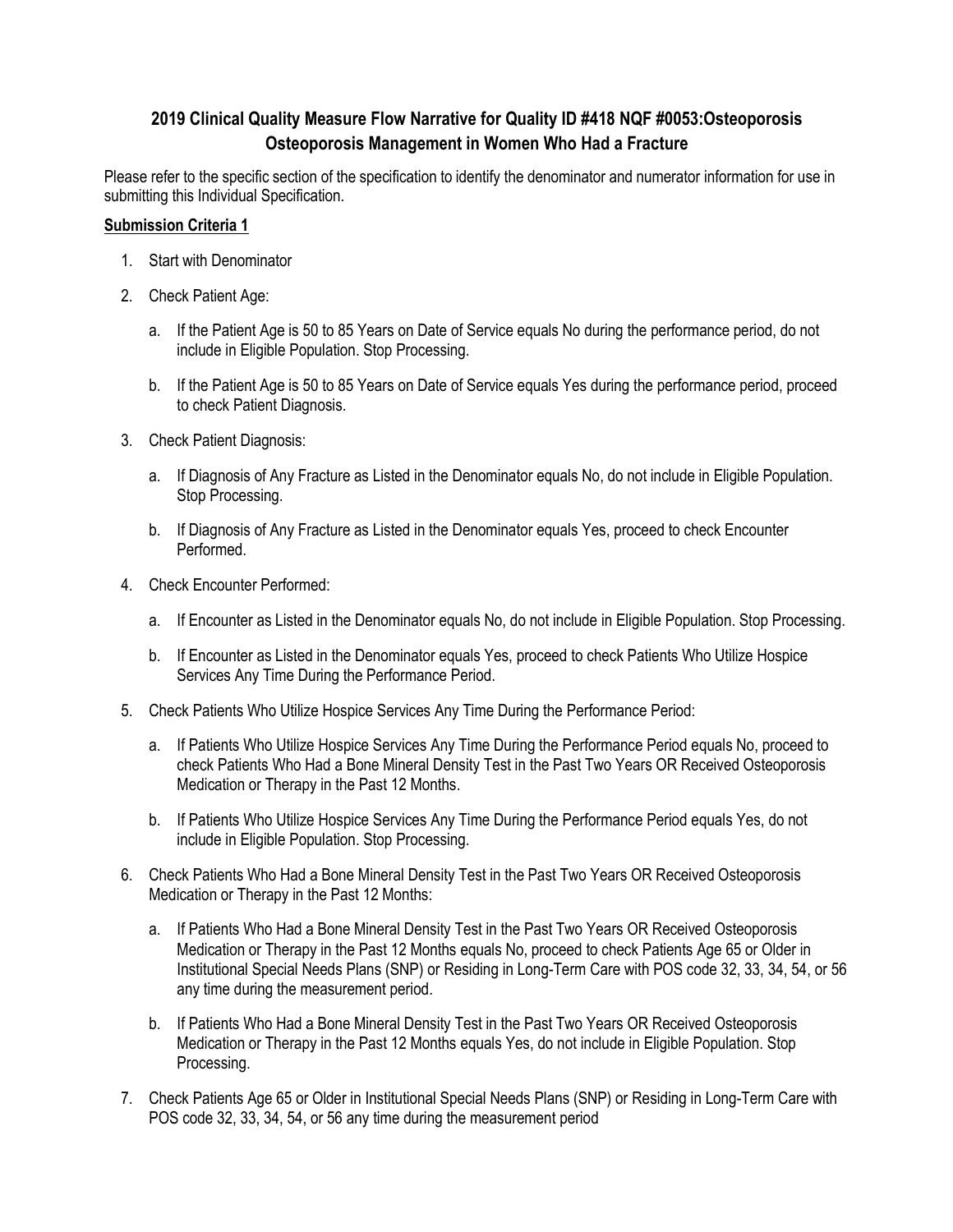- a. If Patient Age is 65 or Older in Institutional Special Needs Plans (SNP) or Residing in Long-Term Care with POS code 32, 33, 34, 54, or 56 any time during the measurement period equals No, include in Eligible Population
- b. If Patient Age is 65 or Older in Institutional Special Needs Plans (SNP) or Residing in Long-Term Care with POS code 32, 33, 34, 54, or 56 any time during the measurement period equals Yes, do not include in Eligible Population. Stop Processing.
- 8. Denominator Population:
	- a. Denominator Population is all Eligible Episodes in the Denominator. Denominator is represented as Denominator in the Sample Calculation listed at the end of this document. Letter d<sup>1</sup> equals 70 episodes in the Sample Calculation.
- 9. Start Numerator
- 10. Check Central Dual-Energy X-Ray Absorptiometry (DXA) Results Documented\*\*:
	- a. If Central Dual-Energy X-Ray Absorptiometry (DXA) Results Documented\*\* equals Yes, include in Data Completeness Met and Performance Met.
	- b. Data Completeness Met and Performance Met letter is represented as Data Completeness and Performance Rate in the Sample Calculation listed at the end of this document. Letter a<sup>1</sup> equals 20 episodes in the Sample Calculation.
	- c. If Central Dual-Energy X-Ray Absorptiometry (DXA) Results Documented\*\* equals No, proceed to check Pharmacological Therapy (Other Than Minerals/Vitamins) for Osteoporosis Prescribed.
- 11. Check Pharmacological Therapy for Osteoporosis (Other Than Minerals/Vitamins) Prescribed:
	- a. If Pharmacological Therapy for Osteoporosis (Other Than Minerals/Vitamins) Prescribed equals Yes, include in Data Completeness Met and Performance Met.
	- b. Data Completeness Met and Performance Met letter is represented as Data Completeness in the Sample Calculation listed at the end of this document. Letter a<sup>2</sup> equals 10 episodes in Sample Calculation.
	- c. If Pharmacological Therapy for Osteoporosis (Other Than Minerals/Vitamins) Prescribed equals No, proceed to check Central Dual-Energy X-Ray Absorptiometry (DXA) Measurement Was Not Performed, Reasons Not Otherwise Specified.
- 12. Check Central Dual-energy X-Ray Absorptiometry (DXA) Measurement Was Not Performed, Reasons Not Otherwise Specified:
	- a. If Central Dual-energy X-Ray Absorptiometry (DXA) Measurement Was Not Performed, Reasons Not Otherwise Specified equals Yes, include in Data Completeness Met and Performance Not Met.
	- b. Data Completeness Met and Performance Not Met letter is represented as Data Completeness in the Sample Calculation listed at the end of this document. Letter  $c<sup>1</sup>$  equals 20 episodes in the Sample Calculation.
	- c. If Central Dual-energy X-Ray Absorptiometry (DXA) Measurement Was Not Performed, Reasons Not Otherwise Specified equals No, proceed to check Pharmacologic Therapy for Osteoporosis Was Not Prescribed, Reasons Not Given.
- 13. Check Pharmacologic Therapy for Osteoporosis Was Not Prescribed, Reason Not Given: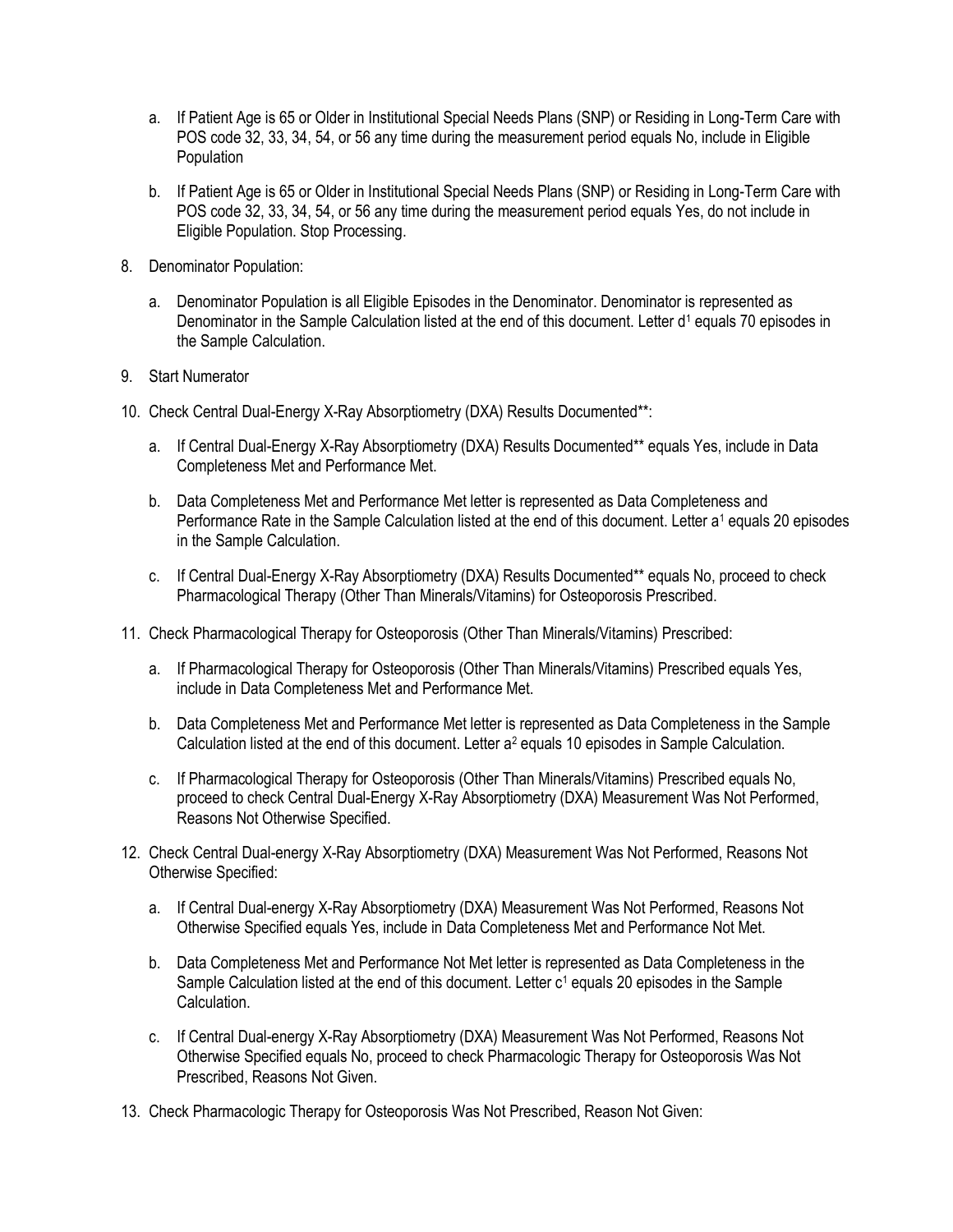- a. If Pharmacologic Therapy for Osteoporosis Was Not Prescribed, Reason Not Given equals Yes, include in Data Completeness Met and Performance Not Met.
- b. Data Completeness Met and Performance Not Met letter is represented as Data Completeness in the Sample Calculation listed at the end of this document. Letter c<sup>2</sup> equals 10 episodes in the Sample Calculation.
- c. If Pharmacologic Therapy for Osteoporosis Was Not Prescribed, Reason Not Given equals No, proceed to check Data Completeness Not Met.
- 14. Check Data Completeness Not Met:
	- a. If Data Completeness Not Met, the Quality Data Code or equivalent was not submitted. 10 episodes have been subtracted from the Data Completeness Numerator in the Sample Calculation.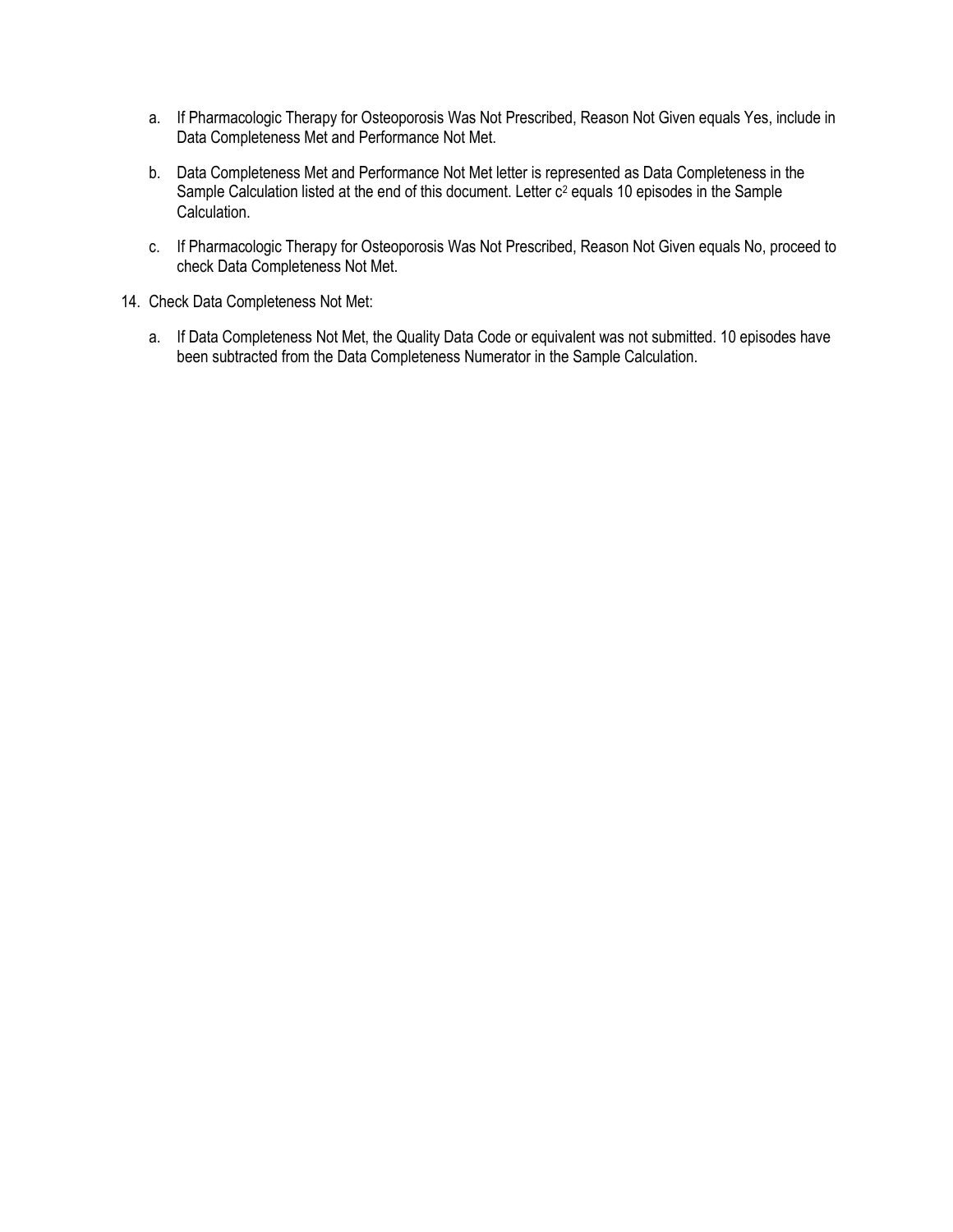# **2019 Clinical Quality Measure Flow Narrative for Quality ID #418 NQF #0053: Osteoporosis Management in Women Who Had a Fracture**

Please refer to the specific section of the specification to identify the denominator and numerator information for use in submitting this Individual Specification.

## **Submission Criteria 2**

- 1. Start with Denominator
- 2. Check Patient Age:
	- a. If the Patient Age is 50 to 85 Years on Date of Service equals No during the performance period, do not include in Eligible Population. Stop Processing.
	- b. If the Patient Age is 50 to 85 Years on Date of Service equals Yes during the performance period, proceed to check Patient Diagnosis.
- 3. Check Patient Diagnosis:
	- a. If Diagnosis of Any Fracture as Listed in the Denominator equals No, do not include in Eligible Population. Stop Processing.
	- b. If Diagnosis of Any Fracture as Listed in the Denominator equals Yes, proceed to check Procedure Performed.
- 4. Check Procedure Performed:
	- a. If Procedure as Listed in the Denominator equals No, do not include in Eligible Population. Stop Processing.
	- b. If Procedure as Listed in the Denominator equals Yes, proceed to check Patients Who Utilize Hospice Services Any Time During the Performance Period.
- 5. Check Patients Who Utilize Hospice Services Any Time During the Performance Period:
	- a. If Patients Who Utilize Hospice Services Any Time During the Performance Period equals No, proceed to check Patients Who Had a Bone Mineral Density Test in the Past Two Years OR Received Osteoporosis Medication or Therapy in the Past 12 Months.
	- b. If Patients Who Utilize Hospice Services Any Time During the Performance Period equals Yes, do not include in Eligible Population. Stop Processing.
- 6. Check Patient had a Bone Mineral Density Test in the Past Two Years OR Received Osteoporosis Medication or Therapy in the Past 12 Months:
	- a. If Patient had a Bone Mineral Density Test in the Past Two Years OR Received Osteoporosis Medication or Therapy in the Past 12 Months equals No, proceed to check Patients Age 65 or Older in Institutional Special Needs Plans (SNP) or Residing in Long-Term Care with POS code 32, 33, 34, 54, or 56 Any Time During the Performance Period.
	- b. If Patient had a Bone Mineral Density Test in the Past Two Years OR Received Osteoporosis Medication or Therapy in the Past 12 Months equals Yes, do not include in Eligible Population. Stop Processing.
- 7. Check Patients Age 65 or Older in Institutional Special Needs Plans (SNP) or Residing in Long-Term Care with POS code 32, 33, 34, 54, or 56 any time during the performance period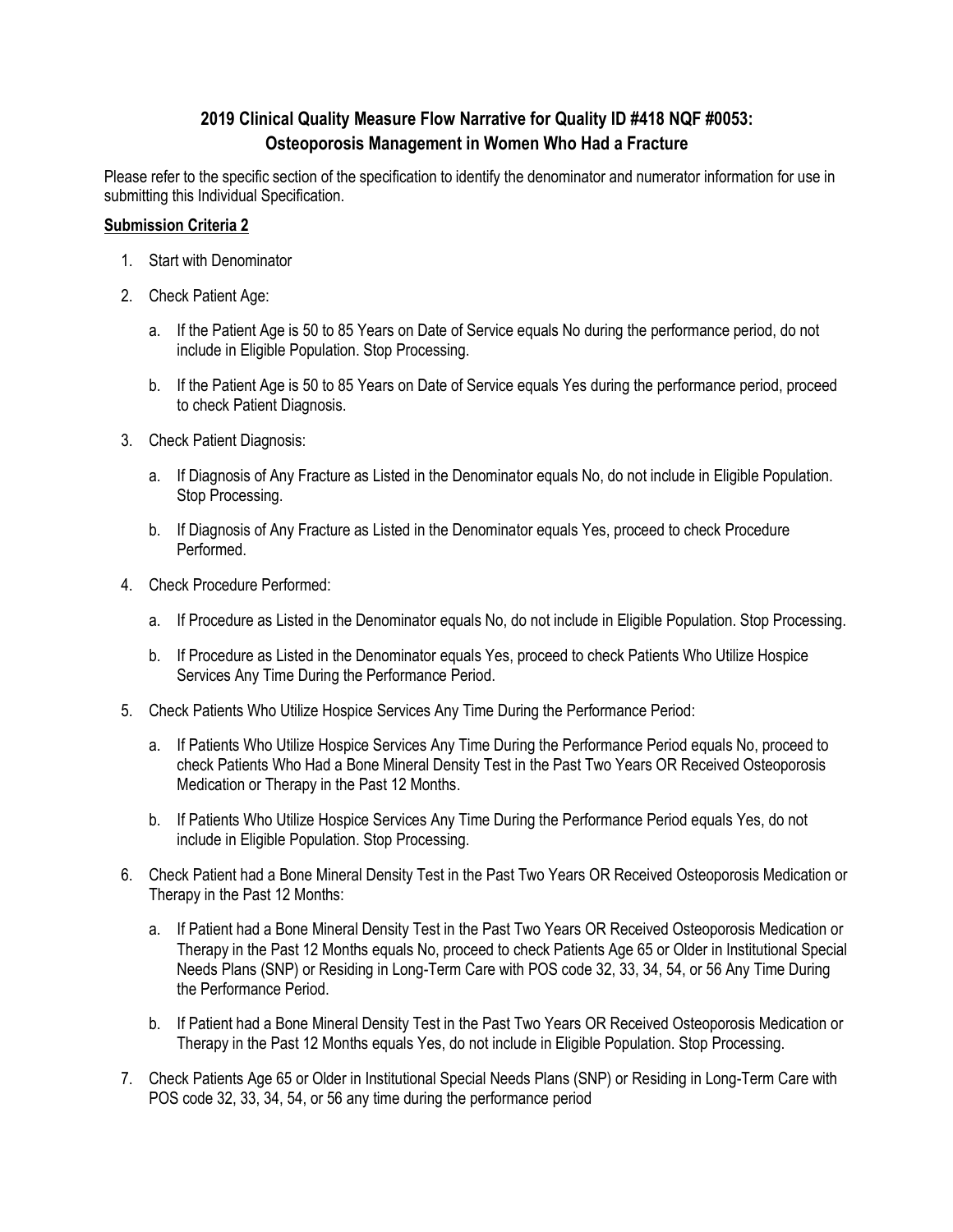- a. If Patient Age is 65 or Older in Institutional Special Needs Plans (SNP) or Residing in Long-Term Care with POS code 32, 33, 34, 54, or 56 any time during the performance period equals No, include in Eligible Population.
- b. If Patient Age is 65 or Older in Institutional Special Needs Plans (SNP) or Residing in Long-Term Care with POS code 32, 33, 34, 54, or 56 any time during the performance period equals Yes, do not include in Eligible Population. Stop Processing.
- 8. Denominator Population:
	- a. Denominator Population is all Eligible Episodes in the Denominator. Denominator is represented as Denominator in the Sample Calculation listed at the end of this document. Letter d<sup>2</sup> equals 70 episodes in the Sample Calculation.
- 9. Start Numerator
- 10. Check Central Dual-Energy X-Ray Absorptiometry (DXA) Results Documented:
	- a. If Central Dual-Energy X-Ray Absorptiometry (DXA) Results Documented\*\* equals Yes, include in Data Completeness Met and Performance Met.
	- b. Data Completeness Met and Performance Met letter is represented as Data Completeness and Performance Rate in the Sample Calculation listed at the end of this document. Letter a<sup>3</sup> equals 20 episodes in Sample Calculation.
	- c. If Central Dual-Energy X-Ray Absorptiometry (DXA) Results Documented\*\* equals No, proceed to check Pharmacological Therapy (Other Than Minerals/Vitamins) for Osteoporosis Prescribed.
- 11. Check Pharmacological Therapy (Other Than Minerals/Vitamins) for Osteoporosis Prescribed:
	- a. If Pharmacological Therapy (Other Than Minerals/Vitamins) for Osteoporosis Prescribed equals Yes, include in Data Completeness Met and Performance Met.
	- b. Data Completeness Met and Performance Met letter is represented as Data Completeness and Performance Rate in the Sample Calculation listed at the end of this document. Letter a<sup>4</sup> equals 10 episodes in the Sample Calculation.
	- c. If Pharmacological Therapy (Other Than Minerals/Vitamins) for Osteoporosis Prescribed equals No, proceed to check Central Dual-Energy X-Ray Absorptiometry (DXA) Measurement Was Not Performed, Reason Not Otherwise Specified.
- 12. Check Central Dual-Energy X-Ray Absorptiometry (DXA) Measurement Was Not Performed, Reason Not Otherwise Specified:
	- a. If Central Dual-Energy X-Ray Absorptiometry (DXA) Measurement Was Not Performed, Reason Not Otherwise Specified equals Yes, include in Data Completeness Met and Performance Not Met.
	- b. Data Completeness Met and Performance Not Met letter is represented as Data Completeness in the Sample Calculation listed at the end of this document. Letter  $c<sup>3</sup>$  equals 20 episodes in the Sample Calculation.
	- c. If Central Dual-Energy X-Ray Absorptiometry (DXA) Measurement Was Not Performed, Reason Not Otherwise Specified equals No, proceed to check Pharmacologic Therapy for Osteoporosis Was Not Prescribed, Reason Not Given.
- 13. Check Pharmacologic Therapy for Osteoporosis Was Not Prescribed, Reason Not Given: